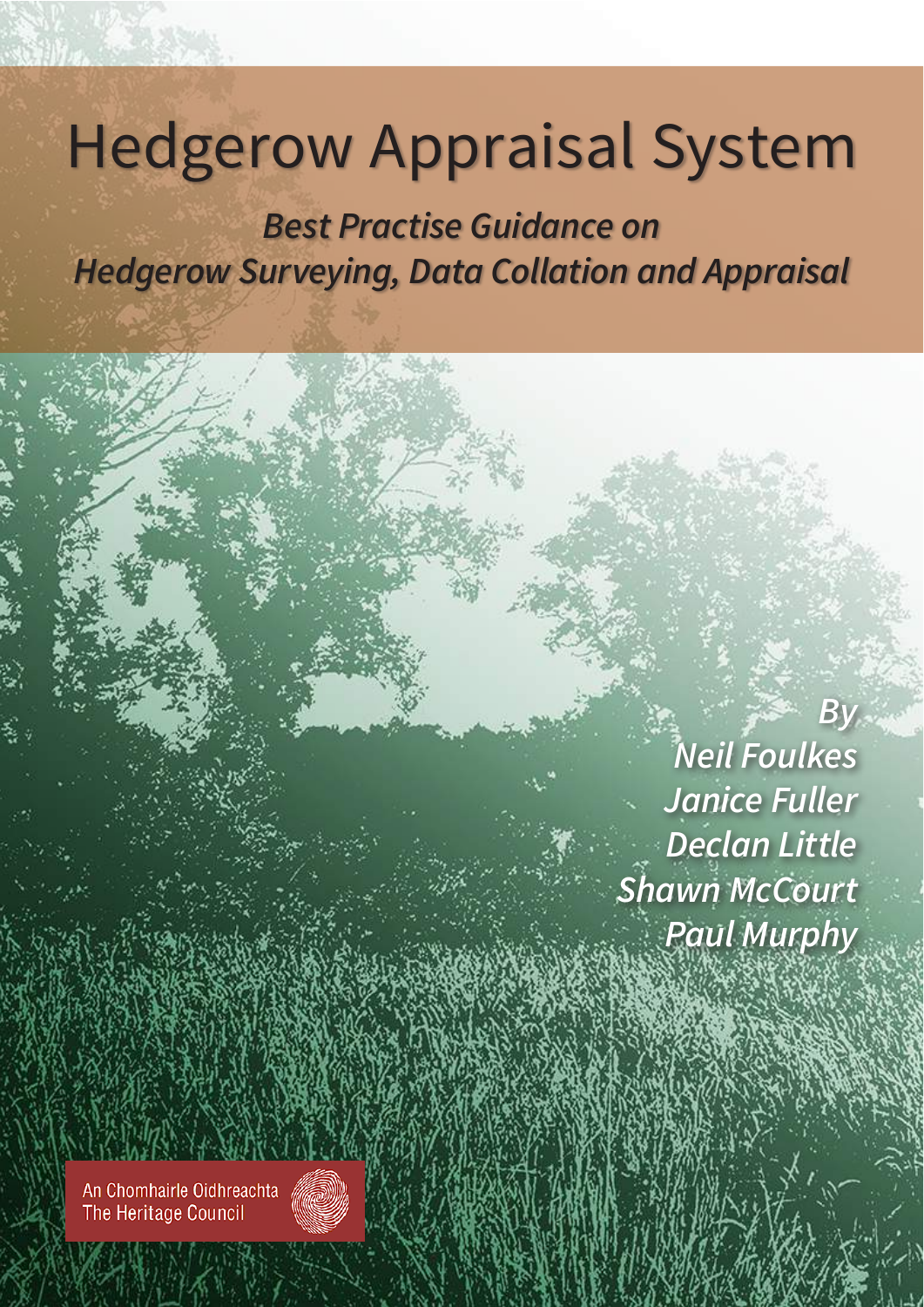## **Contents**

| 1. |            |       |                                                                                     |  |
|----|------------|-------|-------------------------------------------------------------------------------------|--|
| 2. |            |       |                                                                                     |  |
|    | 2.1        |       |                                                                                     |  |
|    | 2.2        |       |                                                                                     |  |
|    | 2.3        |       |                                                                                     |  |
|    |            |       |                                                                                     |  |
| 3. |            |       |                                                                                     |  |
|    | 3.1        |       |                                                                                     |  |
| 4. |            |       |                                                                                     |  |
|    | 4.1        |       |                                                                                     |  |
|    |            | 4.1.1 |                                                                                     |  |
|    |            | 4.1.2 |                                                                                     |  |
|    |            | 4.1.3 |                                                                                     |  |
|    |            | 4.1.4 |                                                                                     |  |
|    |            | 4.1.5 |                                                                                     |  |
|    |            |       |                                                                                     |  |
|    |            | 4.1.6 |                                                                                     |  |
|    |            | 4.1.7 |                                                                                     |  |
|    | 4.2        |       |                                                                                     |  |
|    |            | 4.2.1 |                                                                                     |  |
|    |            | 4.2.2 |                                                                                     |  |
|    |            | 4.2.3 |                                                                                     |  |
|    |            |       |                                                                                     |  |
|    |            |       |                                                                                     |  |
|    |            |       |                                                                                     |  |
|    |            | 4.2.4 | <b>Context, Construction, Structure &amp; Condition, and</b>                        |  |
|    |            |       |                                                                                     |  |
|    | 4.3<br>4.4 |       |                                                                                     |  |
|    |            | 4.4.1 |                                                                                     |  |
|    |            | 4.4.2 |                                                                                     |  |
|    |            | 4.4.3 |                                                                                     |  |
|    |            | 4.4.4 |                                                                                     |  |
|    | 4.5        |       |                                                                                     |  |
|    | 4.6        |       |                                                                                     |  |
|    |            |       |                                                                                     |  |
| 5. |            |       |                                                                                     |  |
|    |            |       |                                                                                     |  |
| 6. |            |       |                                                                                     |  |
|    |            |       |                                                                                     |  |
|    |            |       | Appendix B: Hedgerow Manual data recording field sheets - explanatory notes26       |  |
|    |            |       | Appendix C: Method for selecting 2 random, non-concurrent, 30m strips               |  |
|    |            |       | Appendix D: The current hedgerow survey list of native trees, shrubs and climbers39 |  |
|    |            |       |                                                                                     |  |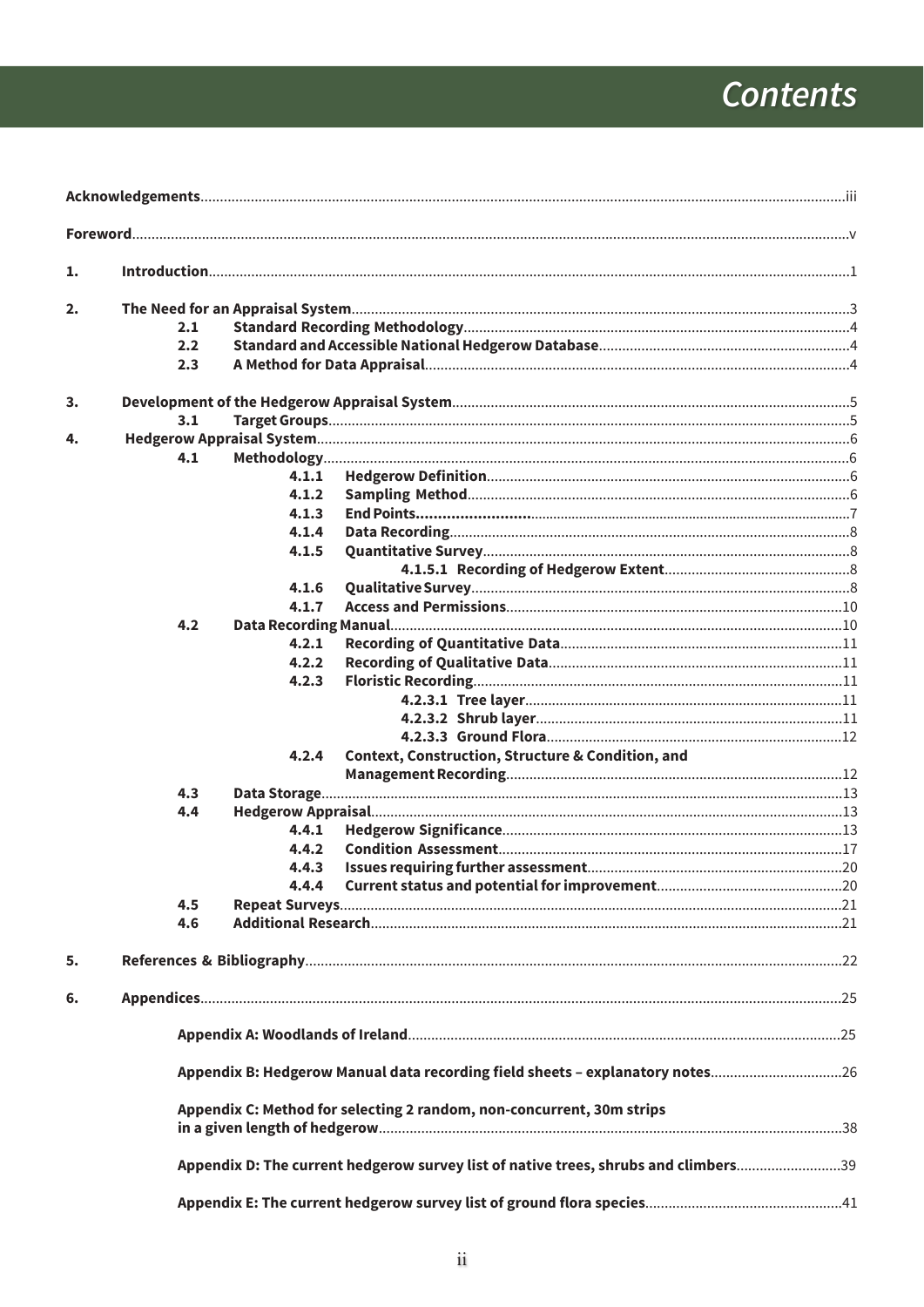#### **List of Tables**

- Table 1: Criteria for assessing Hedgerow Significance (historical, ecological and landscape).
- Criteria for assessing condition assessment of hedgerows. Table 2:
- Table 3: Warning status hedgerow condition criteria.

#### **List of Figures**

- Typical woodland flora species found in hedgerows, i.e. primroses (Primula vulgaris) and Fig. 1: violets (Viola riviniana), Co. Longford.
- Fig. 2: A typical hedgerow with an open base indicative of abandoned management, Co. Monaghan.
- Hedgerow connectivity with scrub woodland, Co. Leitrim. Fig. 3:
- An example of a double row hedge and potentially a Heritage Hedgerow, Co. Monaghan. Fig. 4:
- Fig. 5: A potential Heritage Hedgerow derived from Old or Ancient woodland containing Wych elm (Ulmus glabra) and spindle (Euonymus europaeus), Co. Leitrim.
- Hedgerows often contain a rich array of ground flora species such as figwort, Co. Fig. 6: Kildare.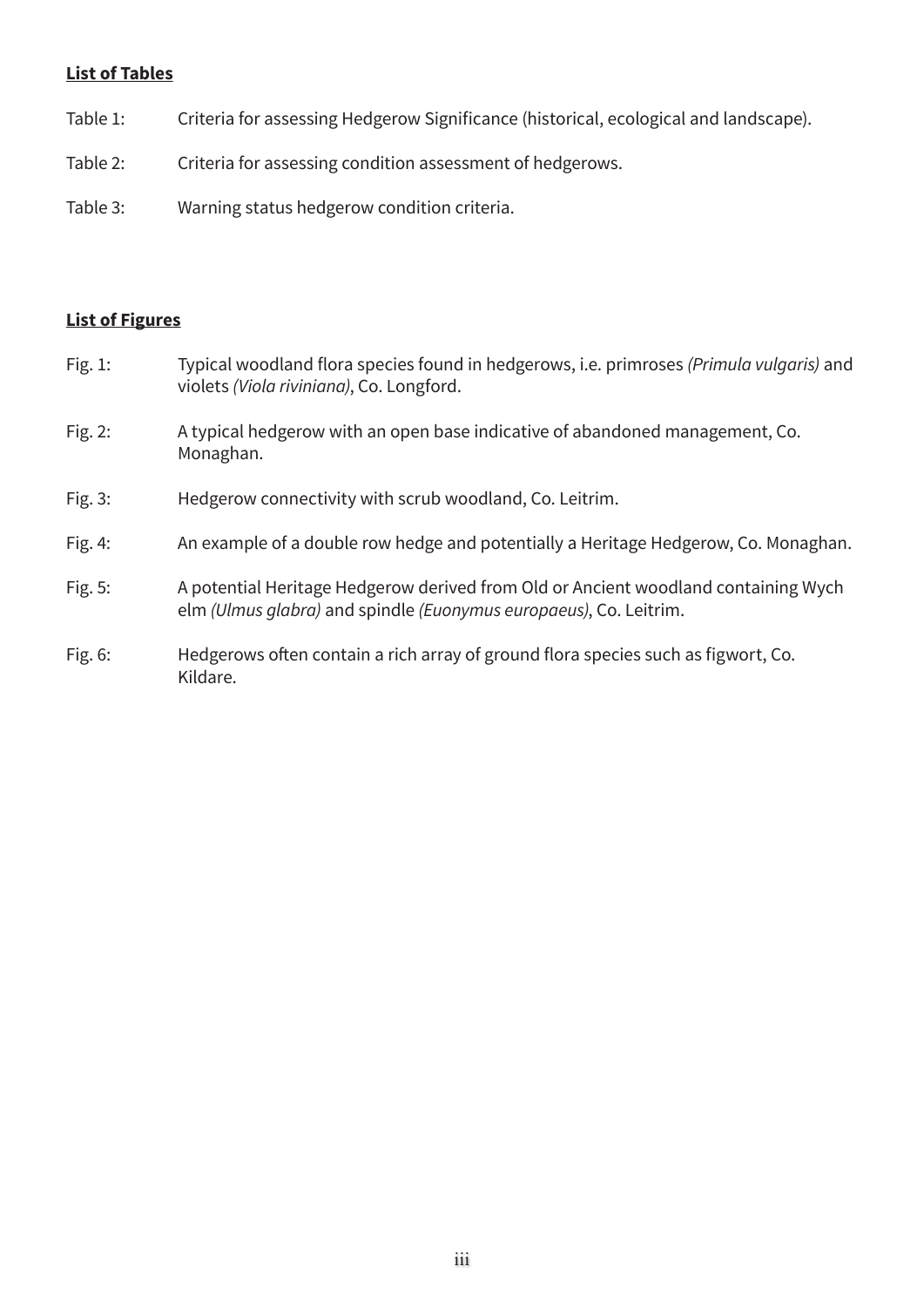Woodlands of Ireland would like to thank all those who contributed to the Hedgerow Assessment System, especially the authors who were all members of the Hedgerow Sub-Group formed to address this project. We would also like to thank Cliona O'Brien, the Heritage Council, Dr John Cross, National Parks and Wildlife Service, and Dr Paul O'Donoghue, Atkins, for comments on the draft. To all those hedgerow surveyors who critically assessed the survey methodology we would like to extend our gratitude. We are also grateful to the National Biodiversity Data Centre, especially Dr Liam Lysaght, for agreeing to host the National Hedgerow Database, to Compass Informatics, especially Susan Fogarty and Andy Day for standardising the data, and Michael Brown for designing the PDF. Finally, we gratefully acknowledge the support and funding provided by the Heritage Council without which this project could not have been completed.

This project was funded by the Heritage Council Grants Programme under the Heritage Education, Community and Outreach Scheme.

The Hedge Laying Association of Ireland fully supports this project as it is a positive step towards raising the profile of Irish hedgerows, especially the recognition of the inherent values and diversity found in this important habitat network.



Woodlands of Ireland is funded equally by the Heritage Council, the National Parks and Wildlife Service (Department of Arts, Heritage and the Gaeltacht) and the Forest Service (Department of Agriculture, Food and the Marine).



#### **Notes on the Authors**

Neil Foulkes has been involved in practical hedgerow management since the mid-1980s, having trained with the British Trust for Conservation Volunteers. He has worked in hedgerow management as a consultant, management contractor and trainer since 1997, and has a thorough understanding of hedgerow management and conservation. He was a founder member of the Crann Hedgerow project (1997) and was involved in establishing the Networks for Nature hedgerow conservation initiative (2001), which developed the Hedgerow Survey methodology. He was also involved in conducting eleven local/ County hedgerow surveys during the last nine years. Neil is a founder member of the Hedge Laying Association of Ireland and is an Assessor in Hedge Laying for City and Guilds.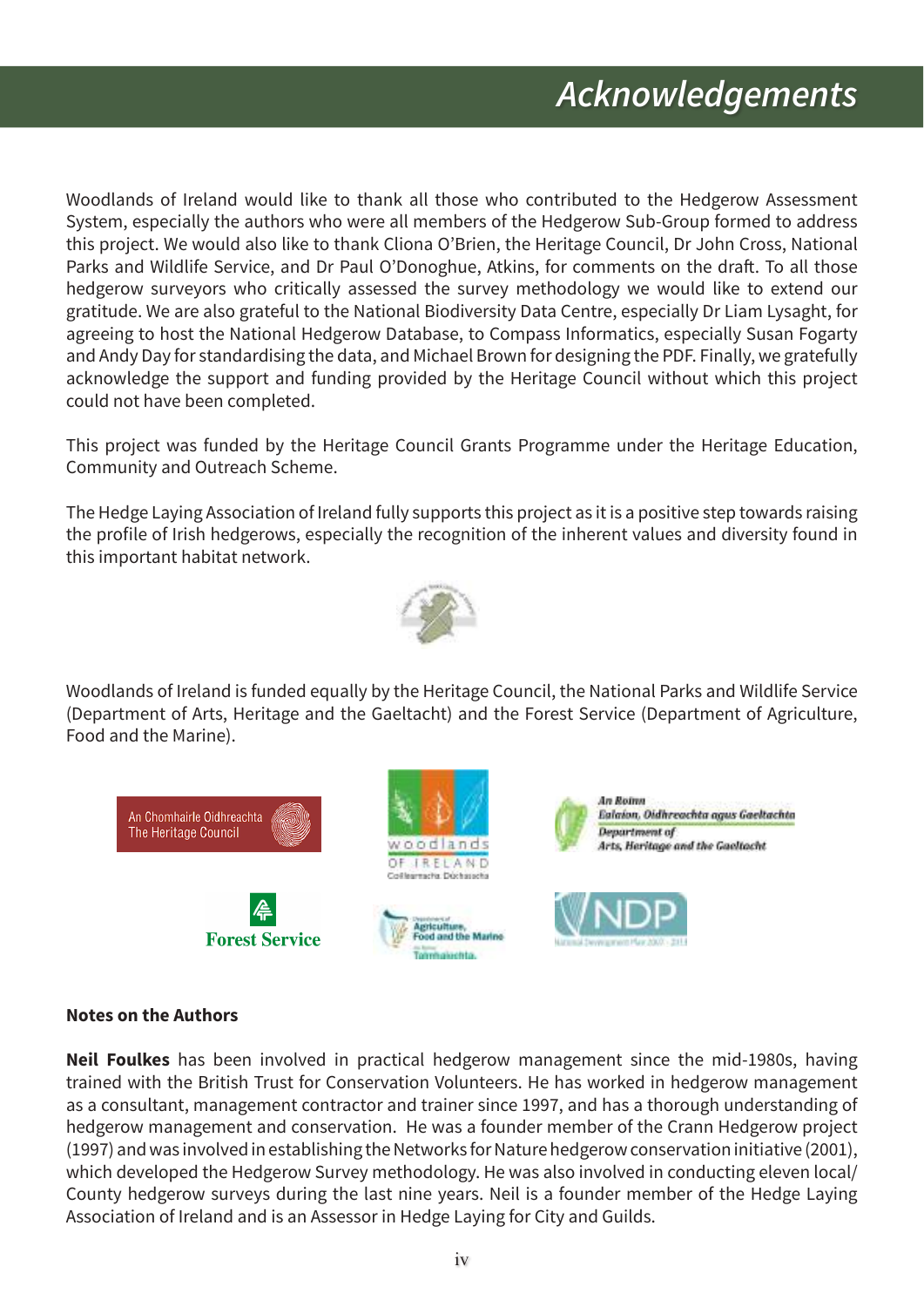Dr Janice Fuller is a Consultant Ecologist with considerable experience of botanical survey and ecological assessment. She has worked on a wide range of woodland and hedgerow projects such as preparing habitat maps and management plans for native woodlands, identifying ancient woodland, and conducting hedgerow surveys, the latter most notably in Counties Galway and Clare. Her PhD and postdoctoral research examined long-term forest dynamics in North America using palaeoecological and ecological data. Recent projects have included preparing habitat maps and management plans for urban woodlands in Galway City and County, developing a management plan for Dromore Wood Nature Reserve in Co. Clare, as well as surveying woodlands in Co. Clare as part of the National Native Woodland Survey.

Dr Declan Little has worked in the native woodland sector since 1988, initially as a researcher of woodland development, soil processes and land use history and latterly, in native woodland project and policy development. His PhD study was on soil acidification in native oak woodlands in Ireland and subsequently, he undertook post-doctoral studies on climate change impacts on woodland soil processes, and on long-term ecological monitoring in Irish ecosystems. Currently his brief in Woodlands of Ireland is to provide technical support and training toward the sustainable management and expansion of native woodlands. He is particularly interested in the cultural, historical and biodiversity values of hedgerows derived from old or ancient woodland, i.e. Heritage Hedgerows. His primary role in this project was to co-ordinate all activities that lead to the development of the Hedgerow Appraisal System and the National Hedgerow Database.

Dr Shawn McCourt has spent more than a decade of primary research in woodland and hedgerow ecology, spanning two continents. He recently completed a PhD in Botany at Trinity College, Dublin and his final dissertation investigated links between Irish woodland and hedgerow plant communities, with particular emphasis on north County Dublin (Fingal). The objective of the study was to examine species richness, structure and composition of each community type, and the suitability of hedgerows as habitat for known woodland specialists, particularly herbaceous ground flora species. Shawn's current work includes ascertaining the factors that influence woodland and hedgerow diversity and improving habitat and biodiversity through sensitive restoration and conservation efforts. As well as being a freelance consultant for local authorities in Ireland, he also volunteers some of his time and knowledge to non-profit groups such as Conservation Volunteers and Woodlands of Ireland.

Paul Murphy developed an interest in hedgerows whilst studying at the National Botanic Gardens where he undertook a study on the association between plant diversity and hedgerow age. In subsequent years as an environmental consultant, he has been involved in hedgerow condition assessment in Environmental Impact Assessments throughout the country. He was one of the co-authors of the National Roads Authority 'A Guide to Landscape Treatments on National Road Schemes' (National Roads Authority, 2006) which provides guidance on how to reconnect the severed complex of habitats arising from road construction, in particular the fragmentation of the hedgerow network.

Citation: This publication should be referenced as follows: Foulkes, N., Fuller, J., Little, D., McCourt, S. and Murphy, P. (2013). Hedgerow Appraisal System - Best Practise Guidance on Hedgerow Survey, Data Collation and Appraisal. Woodlands of Ireland, Dublin. Unpublished Report [pdf].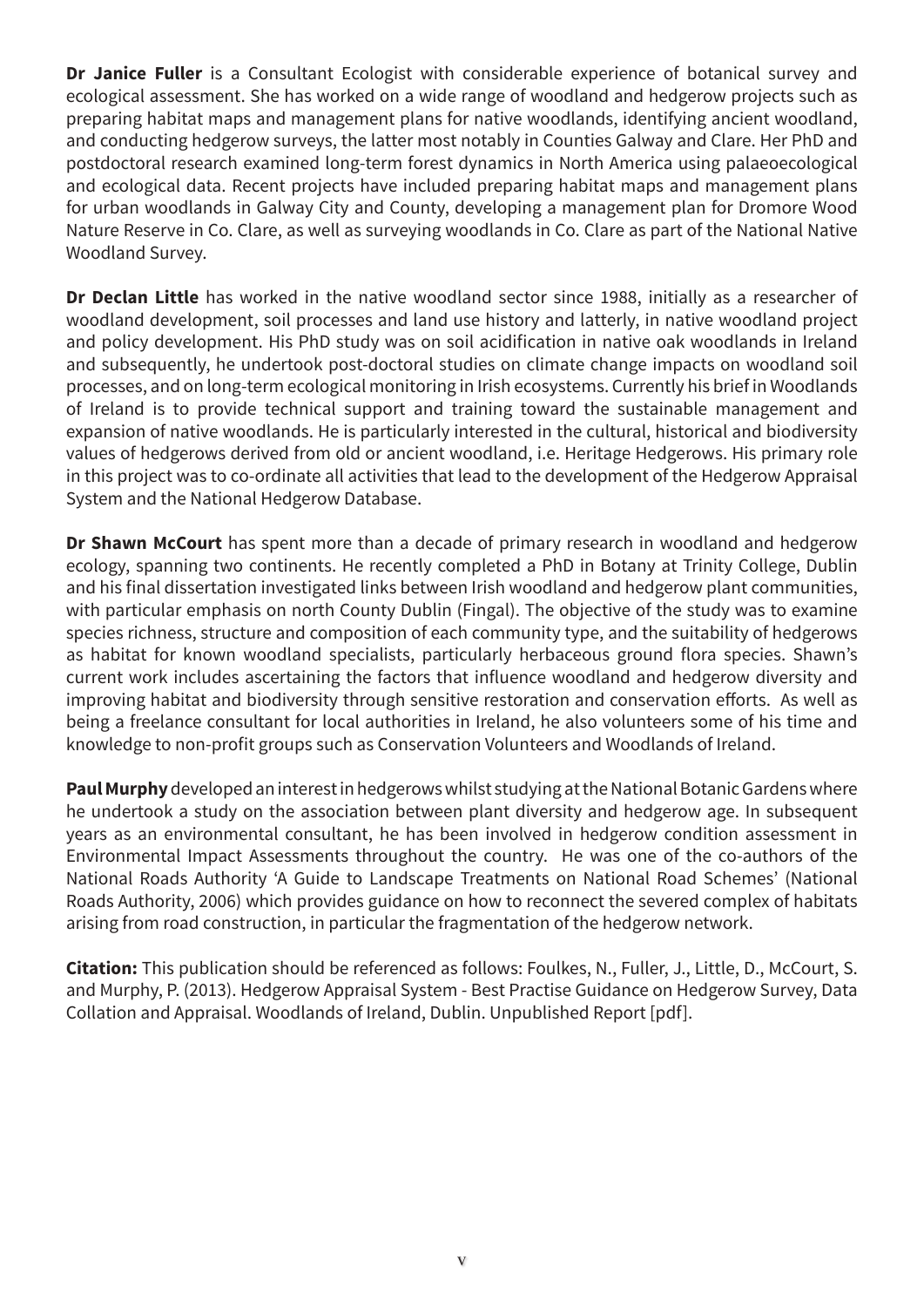Since its establishment in 1998, Woodlands of Ireland has addressed particular issues that require a broad range of specific woodland expertise through the formation of 'Technical Sub-Groups' (Appendix  $A$ ).

In 2009 at the request of the Hedge Laying Association of Ireland, a 'Hedgerow Sub-Group' was established by Woodlands of Ireland to address the requirements of this fundamental aspect of our landscape heritage. Ireland is unique in that it has a characteristic, dense network of hedgerows, most of them planted in recent centuries and others derived from the original native woodland cover and comprising predominantly of native species. They are a multi-functional resource with a biodiversity value that has yet to be fully elucidated and recognised. In addition, they are generally not afforded any legal protection or conservation designation and are vulnerable to destruction, especially from clearance as farming practices continue to change.

Over the past two decades or so, numerous County and local hedgerow surveys have been carried out, many with support and funding from the Heritage Council. Yet, until the publication of this guide, there has been no standard methodology for combining the recording and appraisal of hedgerows nor is there a central database where the increasing amount of hedgerow data can be stored and accessed. The Hedgerow Sub-Group developed this guide as part of a 'decision-support' assessment tool for those involved in the assessment and management of hedgerows. It consists of two elements, i.e. a **Standard Recording Methodology** to allow for consistency of recording of all hedgerow survey data, and A Method for Data Appraisal in order to maximise the value of the data collected. This is particularly useful in identifying and assessing the condition of hedgerows of ecological, historical and landscape significance, known as *Heritage Hedgerows*. In addition, the work carried out on the Methodology has brought the original Hedgerow Methodology developed in 2006 (Murray and Foulkes, 2006) in line with the Appraisal system. Finally, these two elements will complement a 'Standard and Accessible National Hedgerow Database' that has been developed in this project in order to store current and future hedgerow data in a standard format. By allowing open access to the database, this will enable users to interrogate the dataset. The hedgerow records and database will be held by the National Biodiversity Data Centre (NBDC).

The Heritage Council and all the partners within Woodlands of Ireland fully endorse this project and recommend that future hedgerow surveys use the methodology system outlined. It also advocates submitting all future hedgerow data into the National Hedgerow Database in order to maximise its interpretative value and enable survey data to be compared with future surveys in the same locality. This project is a further example of the unique partnership approach adopted by Woodlands of Ireland toward the sustainable management of this integral part of Ireland's native woodland heritage. I thank, in particular, all members of the Sub-Group that contributed so freely with their time and expertise.

**Michael Starrett** 

Muhrd Stand

Chairman Woodlands of Ireland - Coillearnacha Dúchasacha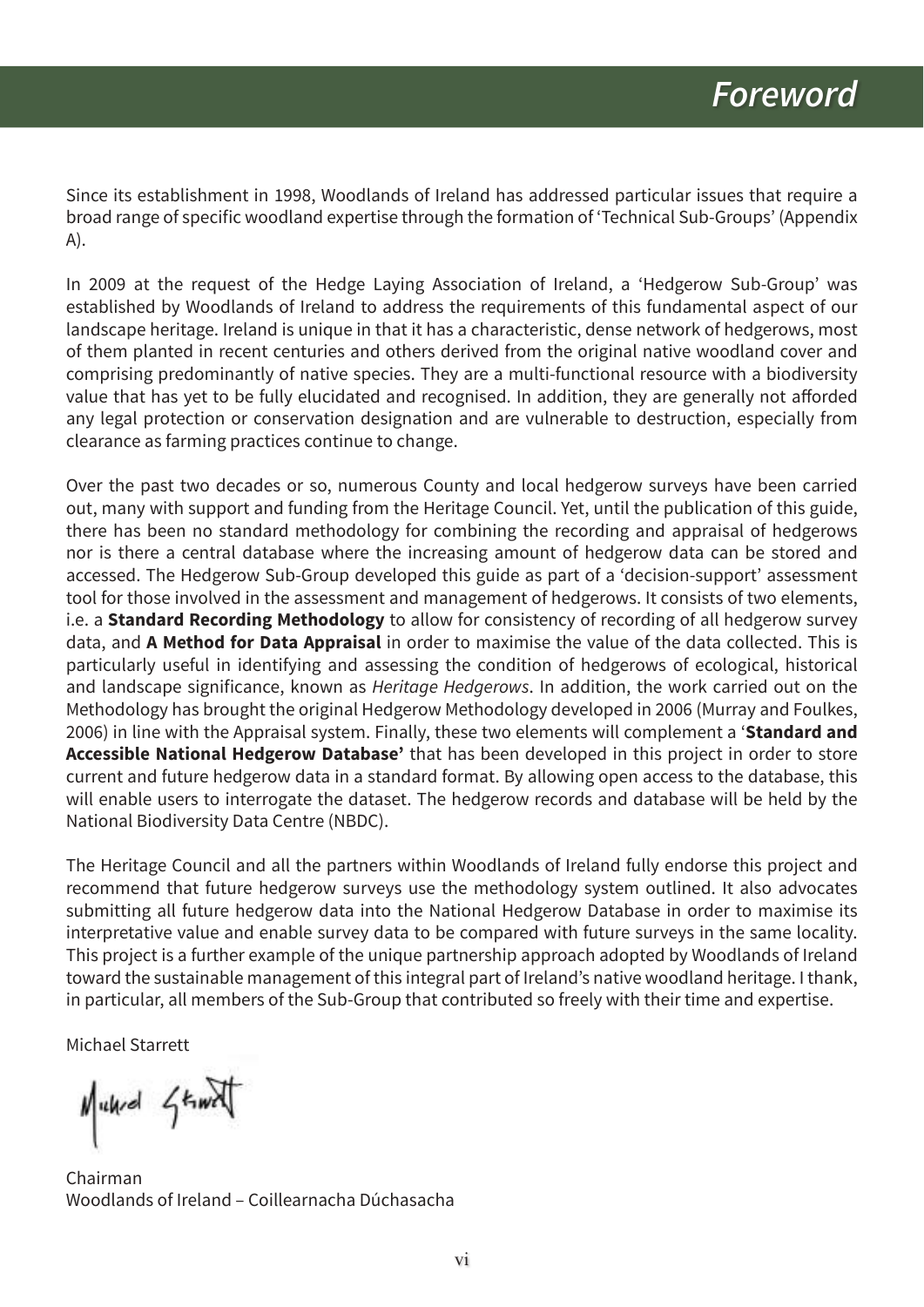Hedgerows cover approximately 1.5% of the land area of Ireland (Smal, 1995) and represent a very significant aspect of Ireland's heritage, especially as they possess features of archaeological, geological, social and natural heritage. They have a utility value, primarily in agricultural management as stockproof barriers and boundaries, as a tool in the management of grazing rotation and for the provision of shelter for livestock (and adjacent dwellings) during inclement weather. Yet they also serve as indicators of land-use history by possessing aspects of the past. Their values are multi-functional in both practical and spiritual terms, and enrich our understanding of history, ecology, rural society and farming practices. For example, hedgerows were used to demarcate townland boundaries, many of which date to the 8<sup>th</sup> century (Joyce, 1898). Also, the small fields and paddocks characteristic of marginal agricultural holdings in the West of Ireland reflect the extensive nature of agricultural practise in this region compared to the larger field sizes in the more productive South and East where agriculture is more intensive.

Hedgerow networks are perhaps the most characteristic feature of the Irish landscape and give character to an area, providing aesthetic appeal and creating a sense of place. They define agricultural and other lands and knit the landscape into a patchwork quilt. They also provide valuable refuges for biodiversity in a landscape dominated by large tracts intensive agriculture and function as an alternative habitat for numerous woodland plant species. In addition, hedgerows have the potential to act as corridors for regular movements and dispersal of birds, mammals (especially bats) and invertebrates through the landscape.

While older hedges certainly exist, the majority of the hedgerow network in Ireland was initially established in the middle of the 18<sup>th</sup> century to provide agricultural services, primarily land delineation, stock control, shade and shelter. In addition to their agricultural functions, hedgerows are one of the most widespread semi-natural habitats in the country, due to their extent, connectivity, structure and composition, and require further research to quantify their biodiversity values. Additionally, the hedgerow network is acknowledged to provide a range of Ecosystem Services, including Provisioning Services (i.e. food and fuel), Regulation Services (i.e. air quality, climate moderation, water quality, soil erosion control, disease management, pest control and pollination), Cultural Services (i.e. aesthetic value, educational and recreational), and Support Services (i.e. soil formation, photosynthesis and nutrient cycling) (Land Use Consultants, 2009).



Fig. 1: Typical woodland flora species found in hedgerows, i.e. primroses (Primula vulgaris) and violets (Viola riviniana), Co. Longford.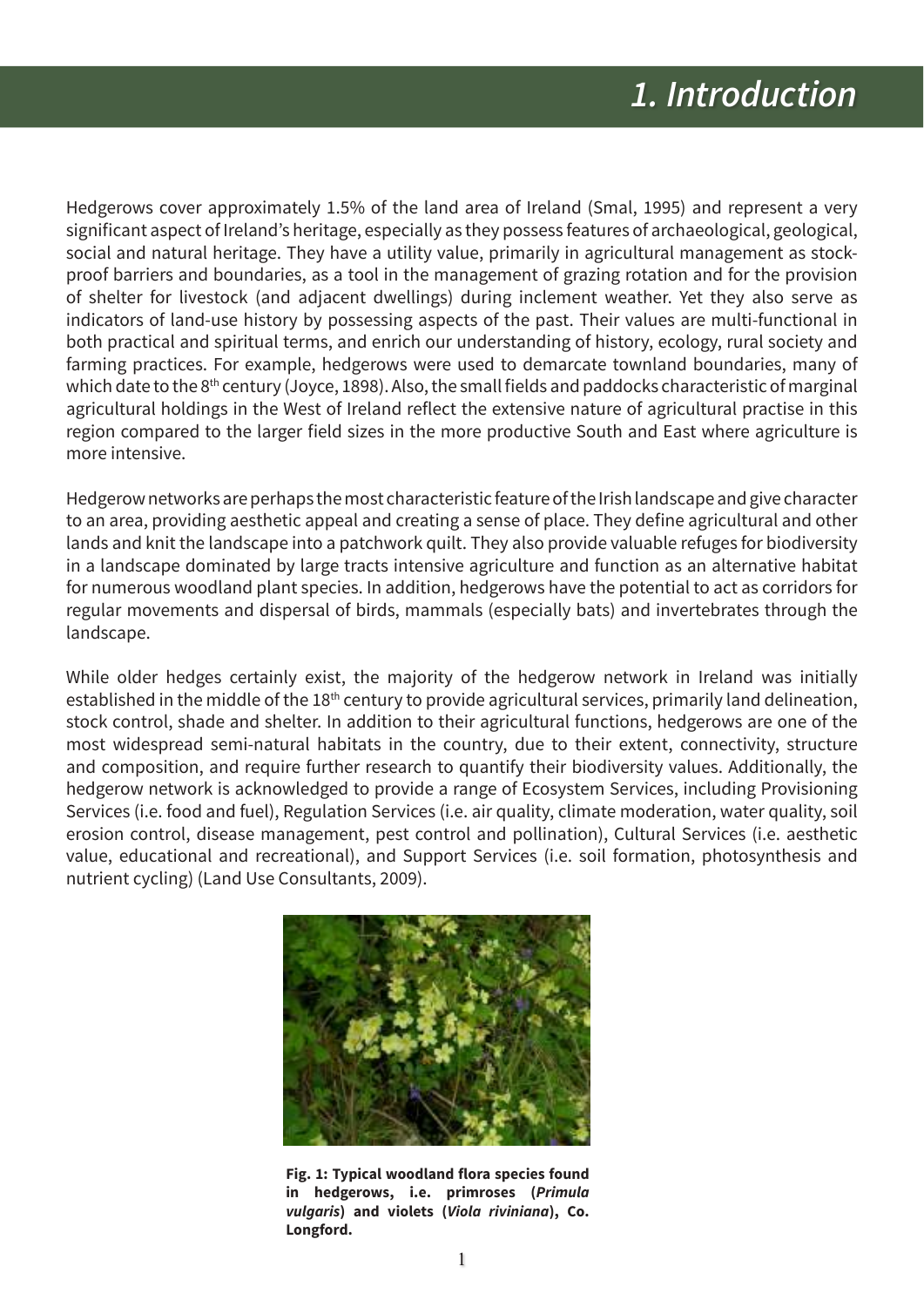Ireland has made commitments to conserve biodiversity and to manage trees in a sustainable manner under a number of international agreements and policy frameworks, such as the Convention on Biological Diversity and the Ministerial Council on the Protection of Forests in Europe. Measures to conserve biodiversity need to be applied at a number of levels from the international scale through to the local scale in order to be effective. In recognition of this, Ireland has prepared a National Biodiversity Plan and the County hedgerow surveys carried out to-date – 14 in total, plus two partial County surveys - address the requirements of a number of the actions in this plan. The central aim of these surveys is to compile baseline information on the extent, type, location and conservation status of hedgerows, and to use this information to develop recommendations for their conservation and management.

Key objectives of the County hedgerow surveys are:

- to carry out an audit of existing datasets that include information on hedgerows;  $\bullet$
- identify gaps in existing datasets and complete field surveys of hedgerows;
- collate both existing and new data and develop a geographic information system (GIS) dataset to  $\bullet$ contribute to baseline information on the location, species composition, type, extent, distribution and condition of hedgerows;
- provide ecological information on valuable hedgerow habitat types to guide spatial and development  $\bullet$ planning;
- produce guidelines on the management of hedgerows;
- inform future conservation policies in relation to hedgerows by making recommendations on conservation priorities and any future work that should be carried out;
- raise awareness of the importance of biodiversity and habitats among landowners and residents in  $\bullet$ those areas surveyed by liaising with the public and landowners to ensure public awareness of the survey being undertaken;
- collate and make the information gathered available for future research, through a detailed survey  $\bullet$ report and a set of raw data as appendices;
- contribute to baseline information required for the development and implementation of local heritage, biodiversity and County Development Plans;
- offer guidance on whether hedgerow areas are sufficiently represented on protected areas lists at  $\bullet$ County level;
- ensure a hedgerow legacy for future generations.

The outputs of most County hedgerow surveys to-date include:

- the preparation of a GIS dataset on hedgerows based on existing datasets and field survey data to  $\bullet$  . be used for strategic planning;
- the provision of target notes, representative photographs and other data;
- the production of a survey report outlining survey results, data analyses, and  $\bullet$
- the interpretation, and recommendations on conservation and management measures.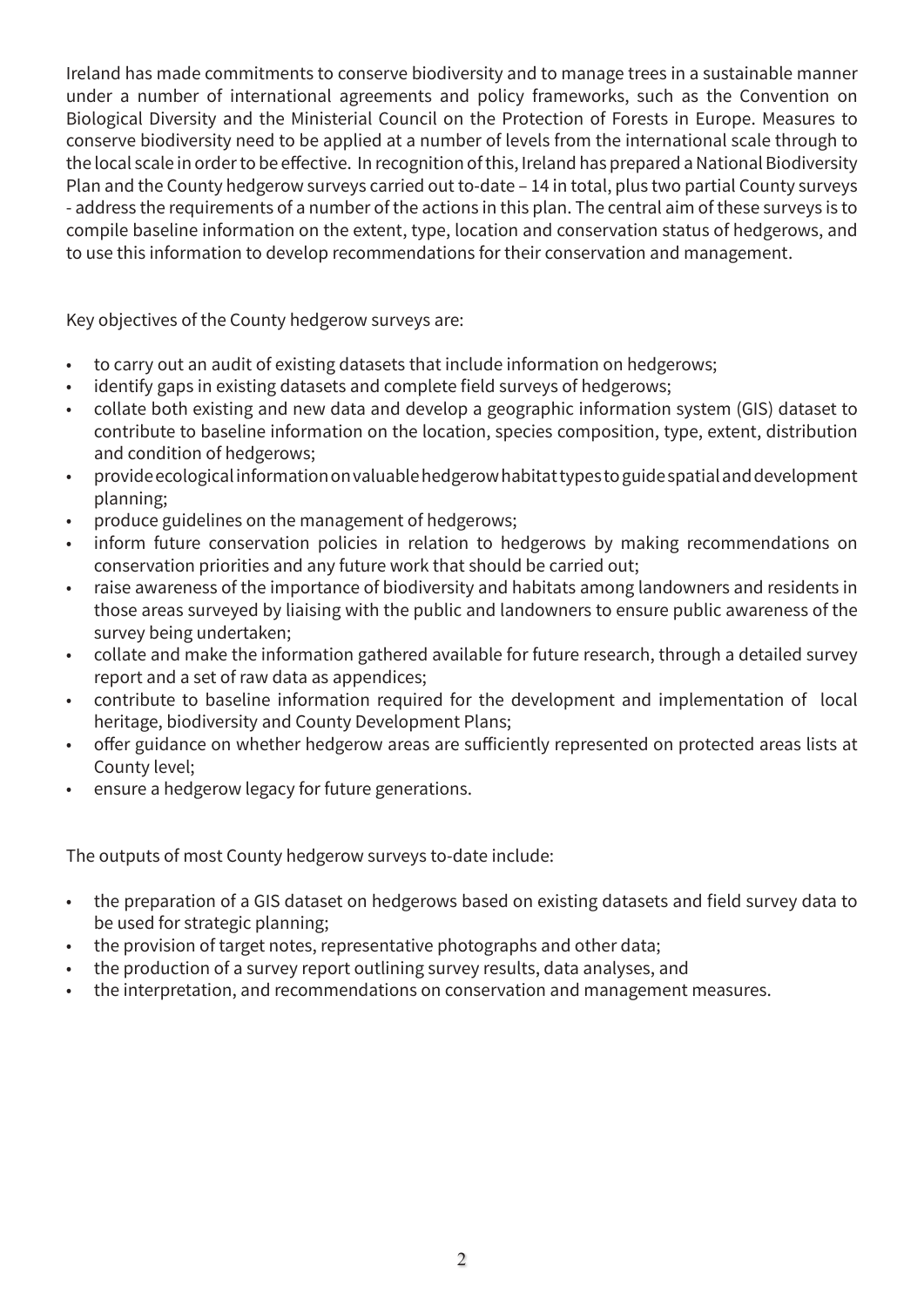## 2. The Need For an Appraisal System

Hedgerows are living structures which change over time and in response to management activities and changing land-use objectives. Given the financial costs and the limited number of skilled operators available to appropriately manage hedgerows, it is unrealistic to expect that the entire hedgerow network in the country can be maintained at optimum condition. In order to achieve optimum condition, periodic renewal of hedges through coppicing or laying should occur which extends their lifespan and maximises their multi-functional attributes. Therefore, conservation strategies need to prioritise individual hedgerows and hedgerow networks on the basis of their significance in terms of agricultural, ecological, environmental, heritage and landscape value. Hedgerow conservation initiatives should focus on measurable results, not only in terms of quantity, but also in terms of the hedgerow qualities and attributes that impact on their value to agriculture, biodiversity, heritage and the wider landscape functions.

Hedgerow conservation policy in Ireland is embraced primarily through national legislation and incentive, especially agriculturally-related schemes. A number of County Councils also espouse hedgerow policy in County Development Plans. Nonetheless, hedgerow policy and legislation does not necessarily equate with protection and many hedgerows have been removed in recent years as a result of agricultural intensification, new road schemes and building developments. In addition, management is generally poor due to a lack of skills-based knowledge and resources. For convenience and cost-effectiveness, management often entails flailing which, if done without skill and due care, has a tendency to weaken the shrubs in the hedgerow. Therefore, any attempt to promote hedgerow conservation through management needs to be based on a systematic assessment of the current resource, a meaningful interpretation of the data collected and appropriate management.



Fig. 2: A typical hedgerow with an open base indicative of abandoned management, Co. Monaghan.

To help achieve this objective, a Hedgerow Appraisal System (HAS) has been developed which has three core elements:

- 1. Standard Recording Methodology
- 2. Standard and Accessible National Database
- 3. A Method for Data Appraisal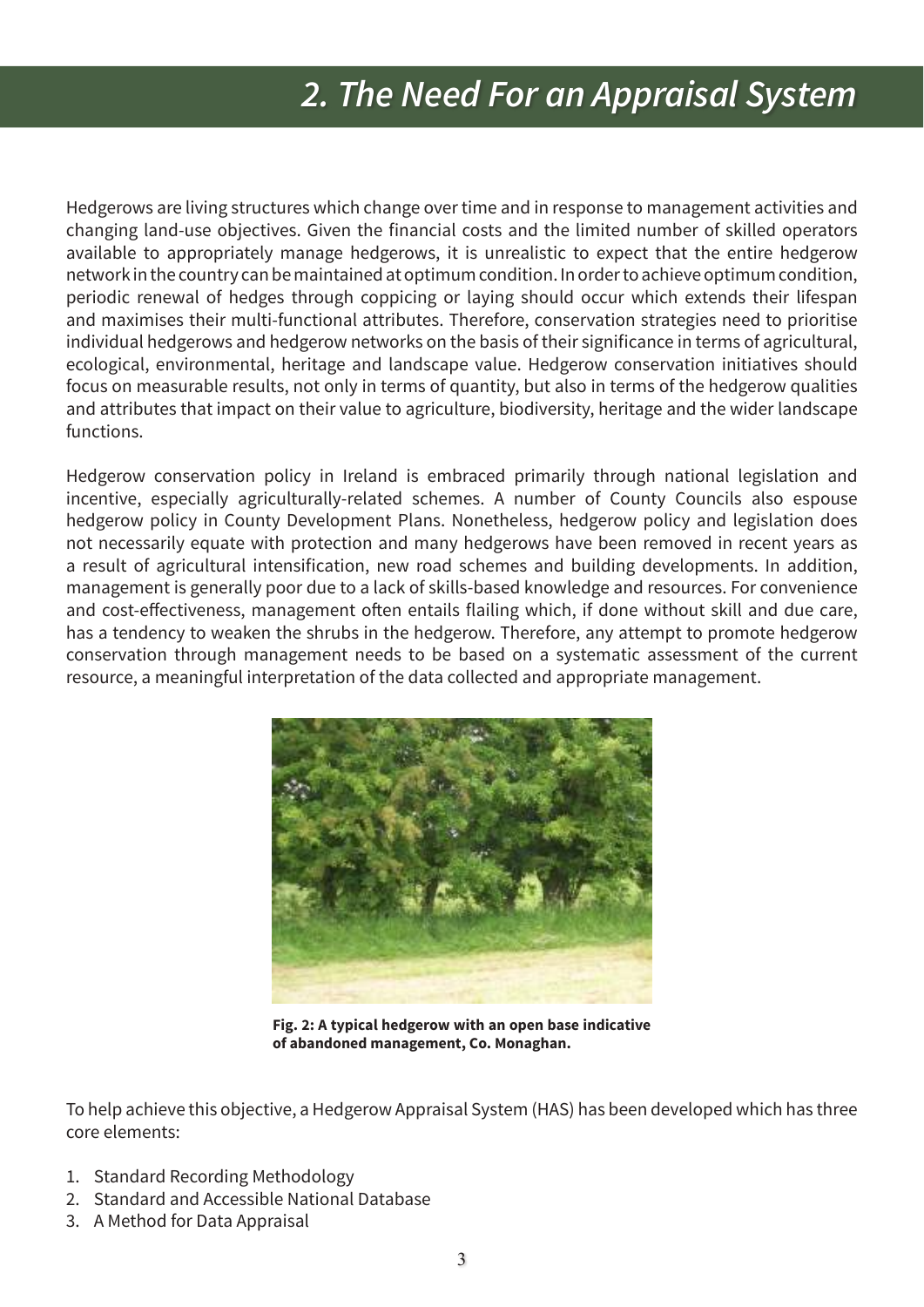#### 2.1 Standard Recording Methodology

Hedgerow surveys carried out consistently with the methodology outlined will permit a countrywide assessment of the quantity, quality, structure, and condition of the hedgerow resource. It will allow trends to be identified and threats to be deduced; it should improve understanding of the variation in floristic hedge types; allow for comparisons of hedges in different geographical areas and under different management regimes; and enable environmental change to be monitored with repeat surveys. This will allow for consistency in the recording of hedgerow data from different areas and landscape types. The methodology has been tried and tested in several counties as outlined below (Section 4), and is considered to be reliable and robust. In addition, it does not require highly specialised knowledge to use it; a good, general knowledge of hedgerow flora is all that is required, which will equally facilitate very local and regional or County hedgerow surveys (e.g., Foulkes & Murray, 2005, 2005a, 2005b & 2005c).

#### 2.2 Standard and Accessible National Hedgerow Database

In order to provide a more comprehensive system, the data collected during hedgerow surveys needs to be stored in a standardised national hedgerow database. Allowing open access to the database will facilitate a wide variety of users to interrogate the dataset. Future surveys can be added to the database using a standardised format.

Incorporating the database into the records held by the National Biodiversity Data Centre (NBDC) will allow ease of access, as well as the investigation of hedgerow data in conjunction with other datasets, e.g. the Badger and Habitats Survey of Ireland (Smal, 1995) and the Countryside Bird Survey (Crowe et al, 2011).

#### 2.3 A Method for Data Appraisal

To get the maximum value from the data collected and stored, a method for appraising the data is required. This is particularly useful in terms of identifying hedgerows of high ecological, historical and landscape significance (which are defined as *Heritage Hedgerows* in this context) and in assessing the condition status of individual hedgerows.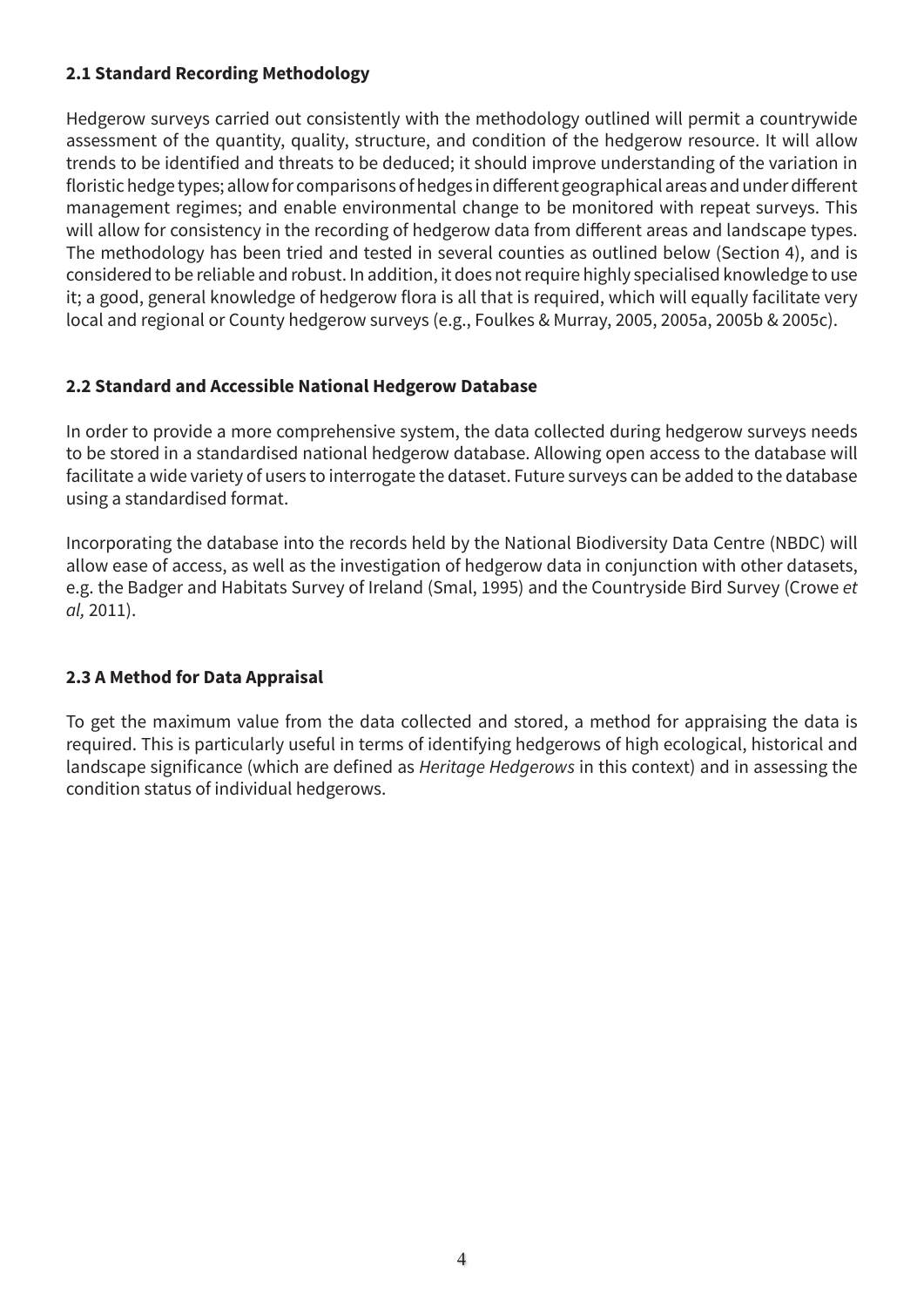## 3. Development of the Hedgerow Appraisal System

A standard hedgerow recording methodology was developed in 2002 as part of the 'Networks for Nature' hedgerow conservation initiative. Networks for Nature brought together representatives of the Heritage Council, the Department of Agriculture and Food and the Marine, the National Parks and Wildlife Service (NPWS), the Forest Service, the Irish Wildlife Trust, Crann and other Environmental non-governmental organisations, the Irish Farmers Association, the Professional Agricultural Contractors of Ireland and University College Dublin into one forum to discuss issues relating to hedgerows.

As there are a wide range of potential end-users for the recording methodology, there was extensive consultation on its development. This methodology was piloted for County-wide hedgerow surveys in Roscommon and Westmeath in 2004 and, following a number of refinements, was published in 2006 as A Methodology for the recording of hedgerow extent, species composition, structure, and condition in *Ireland* (Murray and Foulkes, 2006). This methodology has been used as the basis for approximately 14 County or regional hedgerow surveys, e.g. for those in Fingal, Donegal, Cavan, Monaghan, Meath, Westmeath, Mayo, Kildare, Laois, Leitrim, Longford, Sligo, East and West Galway. The methodology was treated as a 'work in progress' and surveyors using it were requested to critically assess it.

A number of issues were identified, including:

- Certain definitions and recording categories needed to be modified to ensure greater accuracy a) and consistency of recording between surveyors.
- Data needed to be stored in a consistent format between surveys so that larger datasets could b) be interrogated.
- Some guidance was needed on the interpretation of the data recorded so that appropriate  $\mathsf{C}$ ) decision-making on conservation and management issues could follow.

In 2009, a hedgerow Sub-Group of the Woodlands of Ireland (WoI) project was set up to address these issues. This Sub-Group met on a number of occasions to progress the development of the Hedgerow Appraisal System (HAS). The HAS was piloted as part of the County Monaghan Hedgerow Survey in 2010 (Foulkes, 2010).

In 2012, Wol secured funding from the Heritage Council to finalise the project, develop the database and publish the HAS. The Sub-Group further refined the methodology, reviewing the interpretation criteria to ensure consistency and compatibility between the various elements of the HAS. Compass Informatics were engaged to develop a database for the HAS.

#### 3.1 Target Groups

In order to maximise the use of the HAS, it was developed to cater for most situations that are encountered by surveyors who have a good, basic understanding of flora and assessment criteria. The HAS is suitable for use by non-specialist surveyors. It will require a basic level of training to operate, but will not require specialised knowledge. It is envisaged that it will be suitable for general ecologists, local authority staff, agricultural consultants, foresters, land managers and local communities.

Where unusual or rare circumstances occur, i.e. the presence of lichens and bryophytes in, for example, 'ancient' Heritage Hedgerows, that require specialised ecological/expertise, this should be addressed through an additional, more detailed physical survey by a relevant expert.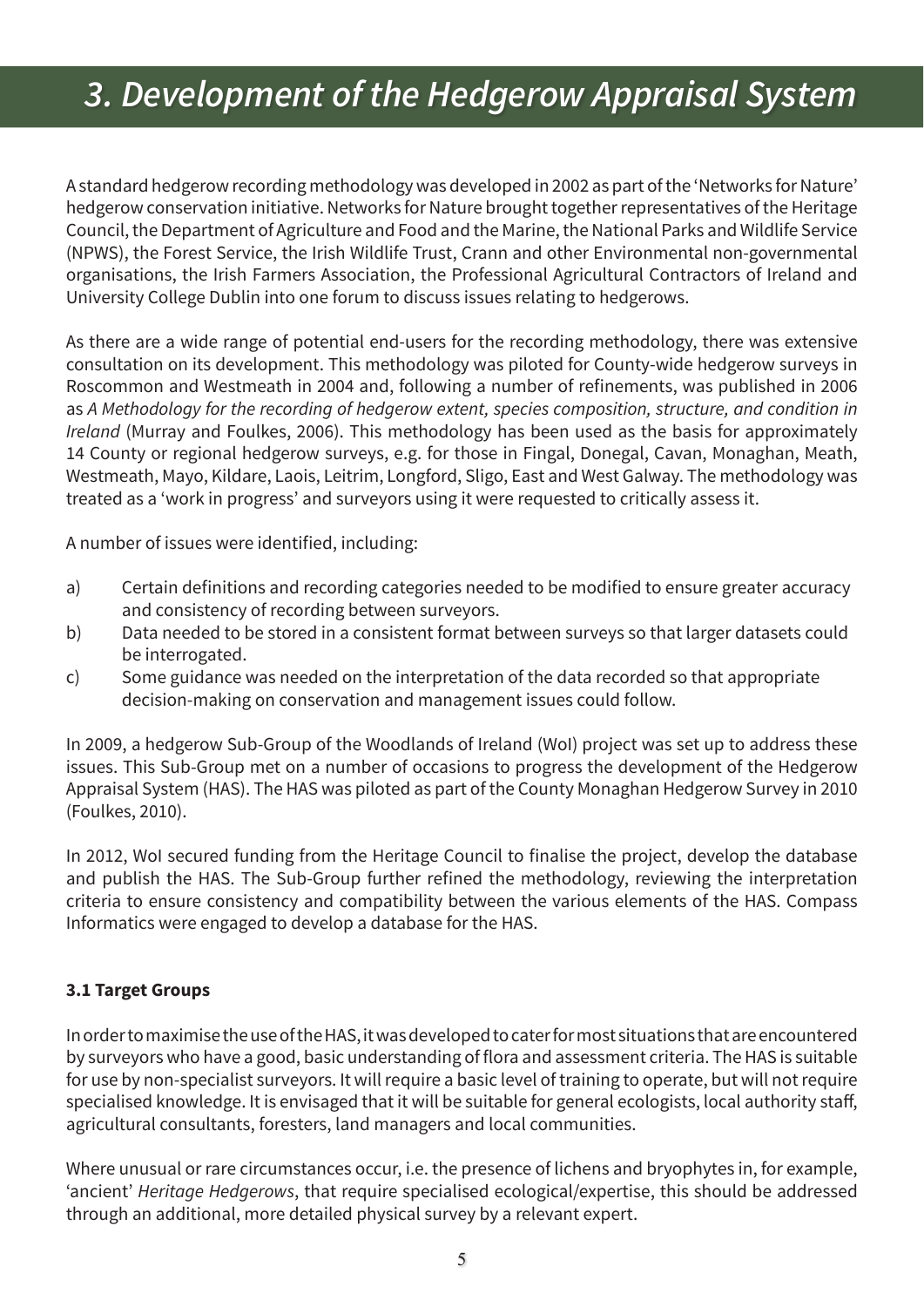#### 4.1 Methodology

The objective of the methodology is to record the extent (i.e. quantitative survey), and floristic composition, context, physical structure, condition, and management of hedgerows (i.e. qualitative survey) in any given locality, County or region of Ireland using a semi-random sample selection. The methodology is largely based on the methodology devised by Murray and Foulkes (2006) with a number of additions, modifications and refinements to ensure compatibility with other elements of the HAS.

#### 4.1.1 Hedgerow Definition

Murray and Foulkes (2006) define hedges or hedgerows as:

"Linear strips (4m wide or less) of woody plants with a shrubby growth form that cover more than 25% of the length of a field or property boundary that have been deliberately established or managed. They often have associated banks, walls, ditches (drains), or trees".

Hedges that have developed into lines of trees which no longer display a shrubby growth form (remnant hedgerows) are also considered for recording purposes.

In order to maintain consistency with other habitat surveys in the Republic of Ireland, it is proposed that hedgerows meeting the following definition of Fossitt (2000) are also recorded (abbreviated):

**Hedgerows WL1:** Linear strips of shrubs, often with occasional trees, that typically form field or property boundaries. Dimensions of hedgerows are taken here as being mainly less than 5m high and 4m wide. When wider or taller than this, or dominated by trees, the habitat should be considered as a narrow strip of scrub or woodland, or as a **treeline - WL2**. Some hedgerows may be overgrown or fragmented if management has been neglected, but they should still be considered in this category unless they have changed beyond recognition. Linear strips of low scrub are included in this category if they occur as field boundaries.

#### **4.1.2 Sampling Method**

This method involves sampling approximately 1% of the total area of a given region or County. The samples selected are derived from the south-west corner of the one kilometre grid square in each of the Ordnance Survey (OS) 10 kilometre grid squares of the country. This is the same as the sampling procedure used for the Badger and Habitats Survey of Ireland (Smal, 1995) and the Countryside Bird Survey (Crowe et al, 2011). Discovery Series OS maps (scale 1: 50,000), vector maps, aerial photographs, and both first edition OS (mid 1800s) and second edition OS (early 1900s) maps, all at an approximate scale of 1:10,560 (i.e. six inch to one mile) are used for each survey sample square.

However, in urban areas where often there are no hedgerows in the south-west corner of the onekilometre grid squares, smaller squares on a smaller grid should be used, e.g. a 0.5km square on a 5 x 5km grid or indeed a 0.25km square on 2.5 x 2.5km grid, where necessary. This provides the same 1% coverage of land area but results in a greater number of random survey points.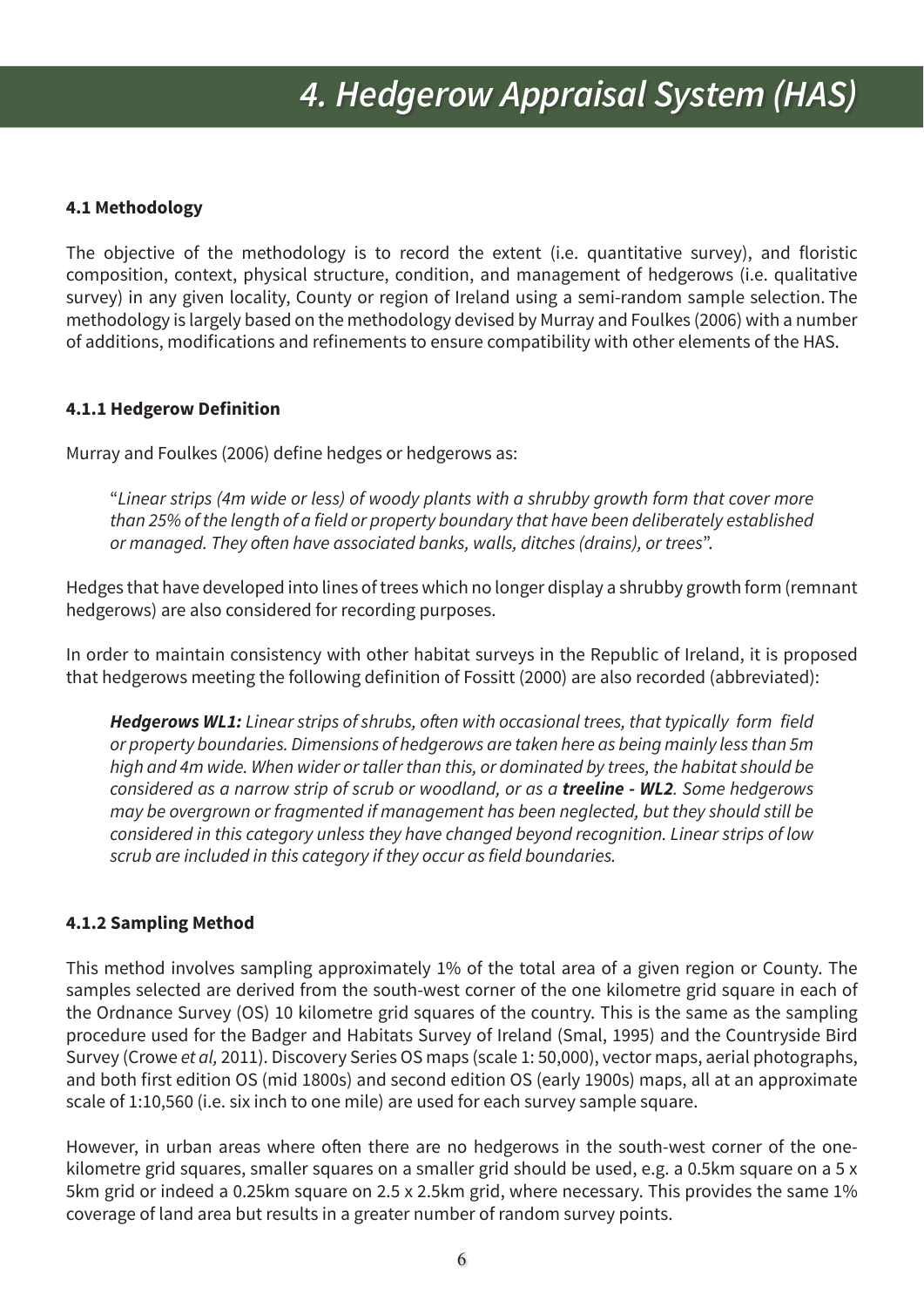

Fig. 3: Hedgerow connectivity with scrub woodland, Co. Leitrim.

For the purpose of recording qualitative data, a maximum of 10 hedges are surveved in each square. Hedges for sampling are identified prior to the fieldwork in the following way. A transparent overlay of the square is divided into equal square quarters. Using a random number generator and a grid pattern, two random points are identified in each quarter. A further two random points are generated for the square as a whole. By placing the overlay over the aerial photograph of the square, the nearest hedge of at least 60m in length to each random point is identified and numbered (1-10). If it is unclear from the photograph whether a particular linear feature is a hedge or not, a second (and occasionally third) potential sample hedge can also be noted using the same principle (e.g. 1a, 1b, etc.). Where there is no hedge within a fixed radius  $(r)$  cm of the random point, no hedge is recorded and the total number of hedge recordings for the square is reduced by one. This is to prevent skewing the sampling density in favour of certain landscape types.

The value for the radius (r) cm is given by the formula  $r = \sqrt{A/(10\pi)}$ , where A is the area of the square on the aerial photograph in cm<sup>2</sup>. This equates to an actual distance on the ground of approximately 175m.

Hedges bordering curtilage (as defined in Fossitt (2000) - BL3) are only recorded if they also border agricultural land. This is to avoid skewing the sample with garden hedges that do not border a field or property boundary and are not agricultural hedges. Hedges that are within afforested land are not recorded for the purposes of this survey, as they fall into different habitat categories (i.e. WN, WD and WS - Fossitt (2000)).

#### 4.1.3 End Points

For each hedge selected, two end points are marked on the map. End points are generally identified as field corners and by nodal intersections with other hedges or boundary features (i.e. one side of a field) or gaps greater than 20m. In landscapes where the average field size is very small, the frequency of hedge intersections may result in many stretches of hedge between nodal points being less than 60m in length, though there may well be continuity in the feature extending beyond the nodes. An alternative scenario applies where a hedge can suddenly change significantly in type, with no obvious evidence of nodal intersections (possibly due to boundary removal). In practice, a certain amount of latitude must be given to the surveyors to determine the end points of the sample. The key factors are continuity in structure, composition and management. Any changes from the original end points marked on the maps are noted and target notes are made to explain why the decision to amend was taken.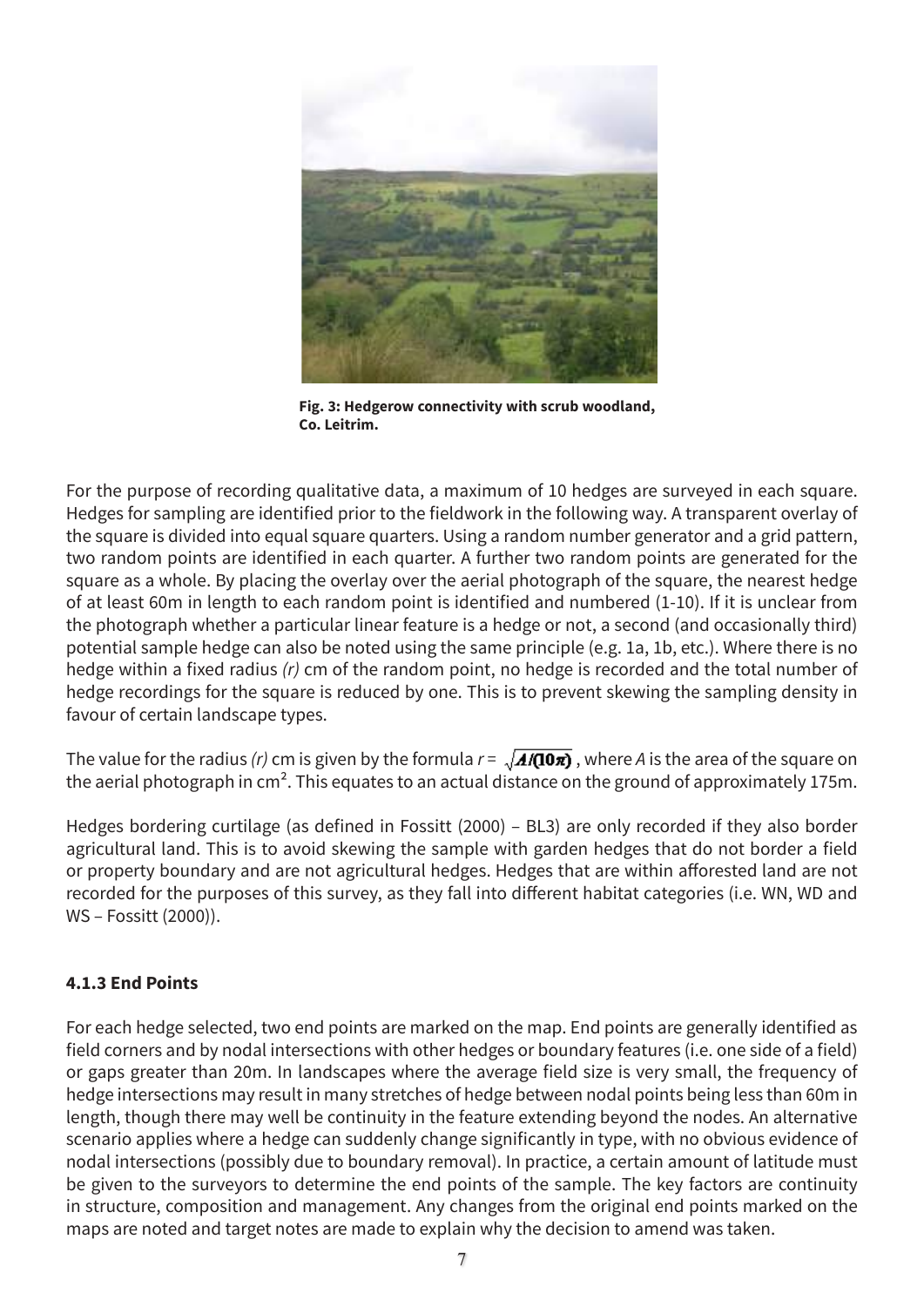#### 4.1.4 Data Recording

The majority of the recording for the survey is carried out in the field but a certain amount of desk study will be necessary to ascertain specific details relating to Historical Significance and Landscape Designation. Where a category can be recorded as a result of desk study, this will be indicated in the Manual Section (Section 4.2 and Appendix B). Field recording can be made in the period April to September (inclusive), but less experienced surveyors may find recording of ground flora easier during the period June to August.

After recording in the field, data should be transferred via data entry forms into standardised Excel spreadsheets, which are available at www.heritagecouncil.ie/landscape/resources-links/. These can be uploaded to the NBDC National Hedgerow database. It is recommended that the data recording template and explanatory notes (Appendix B) are used by surveyors in the field as it is a vital support in ensuring the highest standards in hedgerow surveying. The recording template has been designed to facilitate both manual and electronic entry of data in the field.

#### **4.1.5 Quantitative Survey**

It is important to adhere to the quantitative criteria outlined (Section 4.2.1) in order to collate reliable, quantitative data. It also allows repeat surveys to be undertaken against similar, clearly defined criteria.

#### 4.1.5.1 Recording of Hedgerow Extent

In order to evaluate the extent of hedges in each one kilometre square or target area, the length of each hedgerow is recorded. In practice, this is most easily achieved in the field by recording the existence of hedgerows on a copy of a recent aerial photograph or vector map of the sample square. Where gaps >20m occur in a hedge this is excluded from the extent data, thereby minimising the overestimation of hedgerow length due to the inclusion of significant gaps. The recorded information can subsequently be digitised into a GIS system.

Alternatively, the information can be obtained using a digital map-measuring wheel. Each length of hedge is measured and recorded twice, and the average value taken. The total length of hedgerow and remnant hedgerow in each sample square is calculated and an estimate for larger areas (e.g. at a County scale) can be extrapolated.

For additional and relevant guidance on the formatting of data for inclusion in a GIS database, the Heritage Council's Best Practice Guidance for Habitat Survey and Mapping should be consulted (Heritage Council, 2011).

#### **4.1.6 Qualitative Survey**

The attributes covered by the methodology are grouped into five sections on the recording sheets. These are:

#### $\mathbf{1}$ . **CONTEXT**

Each hedge is placed in the context of the location; aspect; type of farm in which it is located; and the wider environment, in terms of adjacent land classification and links with other habitats. Also recorded are any potential indicators of antiquity. The elevation of each hedge is also recorded using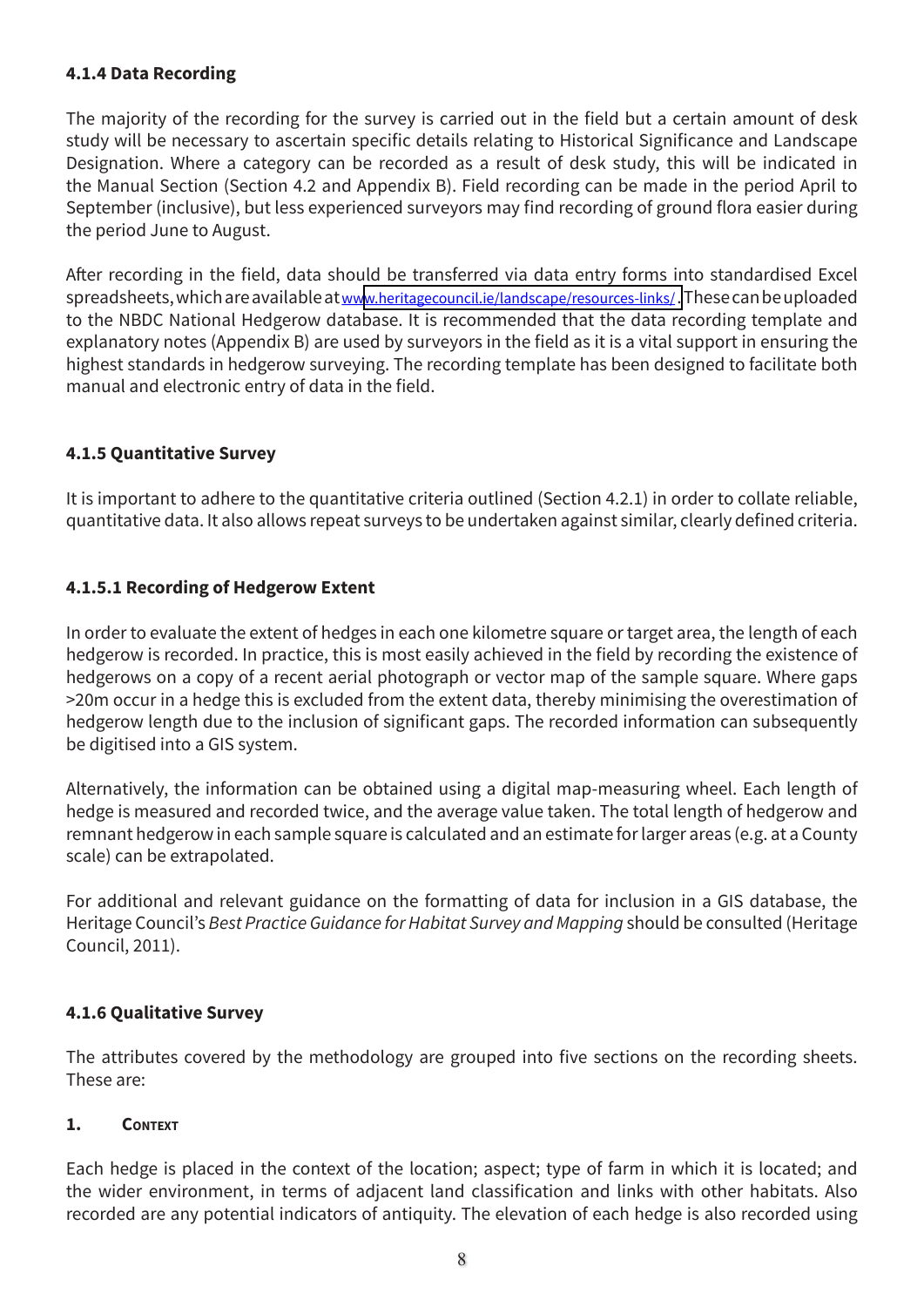GPS (or by reference to the OSI Discovery Series maps). The purpose of recording these factors is to enable assessment of the potential significance of the surrounding landscape on hedgerow ecology and the structure of the hedge, as distinct from other influences such as management. It also allows the hedgerow survey to be integrated with other specific ecological surveys.

#### $2.$ **CONSTRUCTION**

The basic construction of the hedge relates to the linearity of the woody shrubs, the presence or absence of features such as drains, banks, walls or 'shelves' (where the hedge delineates differences in height between fields on each side). These characteristics can be indicative of the period of hedgerow origin and are largely of a fixed nature and unlikely to change over time.

#### **STRUCTURE AND CONDITION**  $3.$

The structure relates to the physical dimensions of the hedge (height, width, cross sectional profile, quantity and age profile of trees). Condition is gauged by an assessment of the percentage of gaps, density of basal growth (i.e. in the bottom metre of the hedge), bank erosion and overall vigour. These attributes can vary significantly over time and, where repeat surveys are undertaken, can be the main indicators of quality and condition. Furthermore, by assessing trends, the long-term sustainability of the hedgerow can be determined.

#### $4.$ **MANAGEMENT**

This covers the type and method of hedgerow management, including flailing, laying, coppice management, short- and long-term absence of management, and evidence of past management of the hedge.

#### 5. **FLORISTIC DATA**

Recordings of the woody species that make up the hedge/shrub layer are taken from two, non-concurrent, randomly placed 30 metre strips. Identification and nomenclature should follow Stace (2010).

Hedgerows can be considered to be composed of three floristic layers;

### a) Tree layer

Hedgerow trees are any trees within the hedge that have been deliberately or incidentally allowed to grow, as distinct from the shrub layer of the hedge.

#### b) Shrub layer

The shrub (hedge) layer includes shrubs such as thorns, woody climbers and tree species that have a shrubby growth form, normally due to management such as cutting or laying.

#### c) Ground flora

This includes all herbaceous broadleaved plants, grasses, rushes and ferns found in the hedge bottom, some of which may be indicators of hedgerow age or origin (e.g. derived from scrub, old or ancient woodland). Comprehensive assessment of all ground flora is too time consuming for most hedgerow surveys. A list of ground flora species to be recorded is included in Appendix E.

Note: If rare or EU Habitats Directive Annex listed species are present, i.e. in a Heritage Hedgerow, a further survey requiring specialist expertise should be undertaken.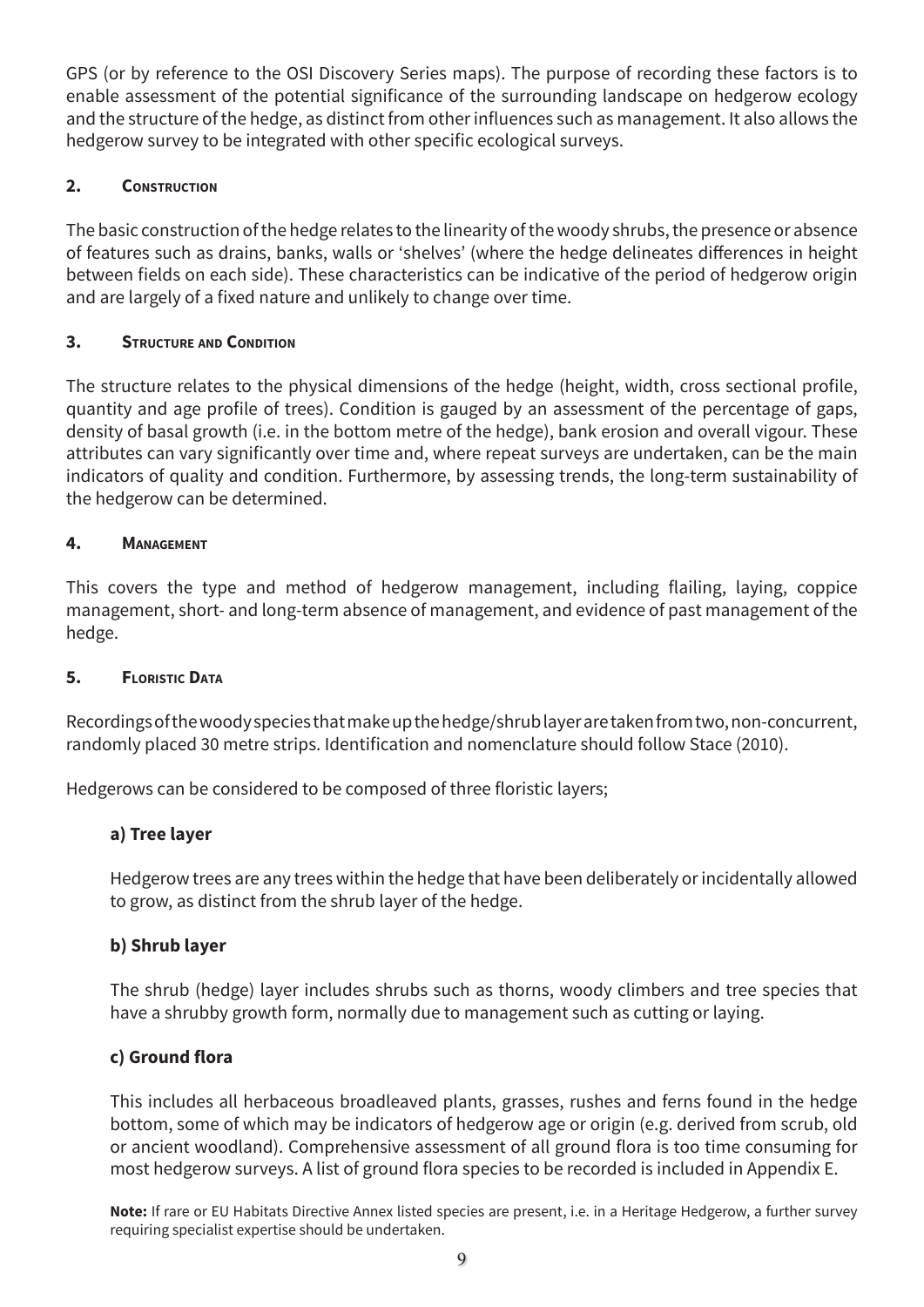

Fig. 4: An example of a double row hedge and potentially a Heritage Hedgerow, Co. Mayo.

#### **4.1.7 Access and Permissions**

It is imperative that before any survey work is undertaken permission to access land is sought and granted by the landowner. This can often prove difficult for numerous reasons, including difficulties in identifying the owners of all land parcels within the sample area and the absence of landowners during the survey period. All reasonable efforts should be made to identify landowners, with particular emphasis where access to land is through a farmyard or close to a dwelling. For further guidance on preparations for field survey, refer to Best Practice Guidance for Habitat Survey and Mapping (Heritage Council, 2011). In any case, a protocol should be established by surveyors, which is both courteous and respectful since access to hedgerows normally involves access to private property.

The process of gaining permission is not only a legal requirement but is also desirable for other reasons, especially as it may also lead to the provision of useful, additional information by landowners. Since the sample squares are often the same as those used by Birdwatch Ireland for the Countryside Bird Survey, these landowners may well be familiar with surveyors at work on their lands. (Crowe et al, 2011) This can often result in cordial exchanges, prompt access and indeed, an interest in the survey work to be undertaken.

The length of time spent recording each square should be recorded. On average it has been found that one square takes two surveyors between five and ten hours; this varies according to the number of hedges and the terrain in the sample square, which affects the time required for recording extent and access throughout the square. Time taken to record each hedge may vary from 10 to 45 minutes. depending on the structural and floristic complexity of the hedge.

#### $4.2$ **Data Recording Manual**

Note: Where a data category recording can be made as the result of desk study, this is indicated by an asterix, i.e. \*D (Appendix B).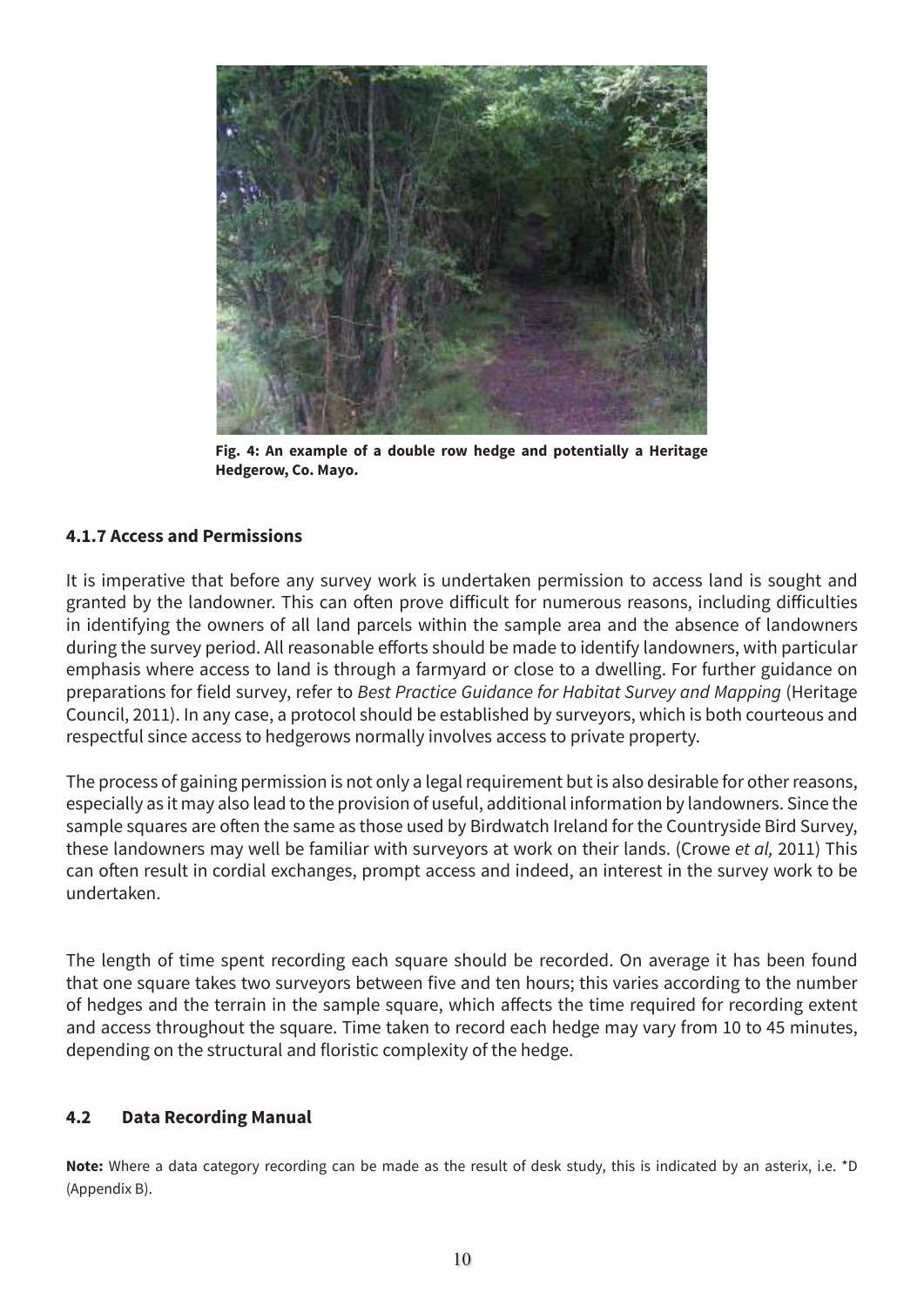#### **4.2.1 Recording of Quantitative Data**

The extent of hedges in each 1 kilometre square is recorded by marking a copy of the aerial photograph, or vector map with a solid red line for hedgerow and a broken red line for remnant hedgerows. Any linear feature that is apparent on the aerial photograph or vector map should be investigated and nonhedgerows noted with a solid green line to prevent duplication of investigation. These might include vegetated banks, vegetated drains, and stone-walls with or without shrubs, fence lines, and small woodland strips. Where gaps >20m occur in a hedgerow, a green line should be used to mark the gap section.

It should be specifically indicated on the extent map where a boundary feature that is present on the aerial photograph is no longer present.

#### **4.2.2 Recording of Qualitative Data**

A considerable amount of the data collected during hedgerow surveys is qualitative in nature. The following sections outline the main topics involved

#### **4.2.3 Floristic Recording**

Floristic data is recorded from two randomly selected non-concurrent 30m strips along the length of the sample hedge. Where a hedge is 60m in length, start one 30m strip from each end. A method for identifying two randomly selected non-concurrent 30m strips for a given length of hedge is explained in Appendix C. Where a gateway occurs in a 30m sample strip, the gateway should be ignored and the width of the gateway added to the far end of the strip.

**Note:** The species lists (Appendices D and E) were agreed by the Woodlands of Ireland Hedgerow Sub-Group and are primarily based on woodland indicator species; these lists were refined by removing species that are confined to woodlands only.

#### **4.2.3.1 Tree layer**

Record all tree species present in the entire length of the hedgerow. If the structure contains species in both tree and shrub form, for example holly, this can be recorded in the tree and shrub layer simultaneously. The trees should be no more than 1m from the edge of the hedge. All tree species (not individuals) in each hedge should be recorded simply as 'present'. The most numerically dominant tree species should also be noted (Appendix D).

#### **4.2.3.2 Shrub layer**

All shrub species present within the length of each 30m strip are to be allocated an appropriate Domin value. Where a species is present in tree form in the 30m sample strips it should be given a Domin value of 1. Gaps in the hedge layer are also to be given a Domin value. Ivy (Hedera helix)<sup>1</sup> (see below) also should be given a Domin value.

Woody climbers; e.g. brambles (Rubus fruticosa agg., wild rose (Rosa spp.), honeysuckle (Lonicera periclymenum) are recorded separately using the DAFOR scale (X for absent).

<sup>1</sup> For nomenclature see Section 4.1.6 Floristic data.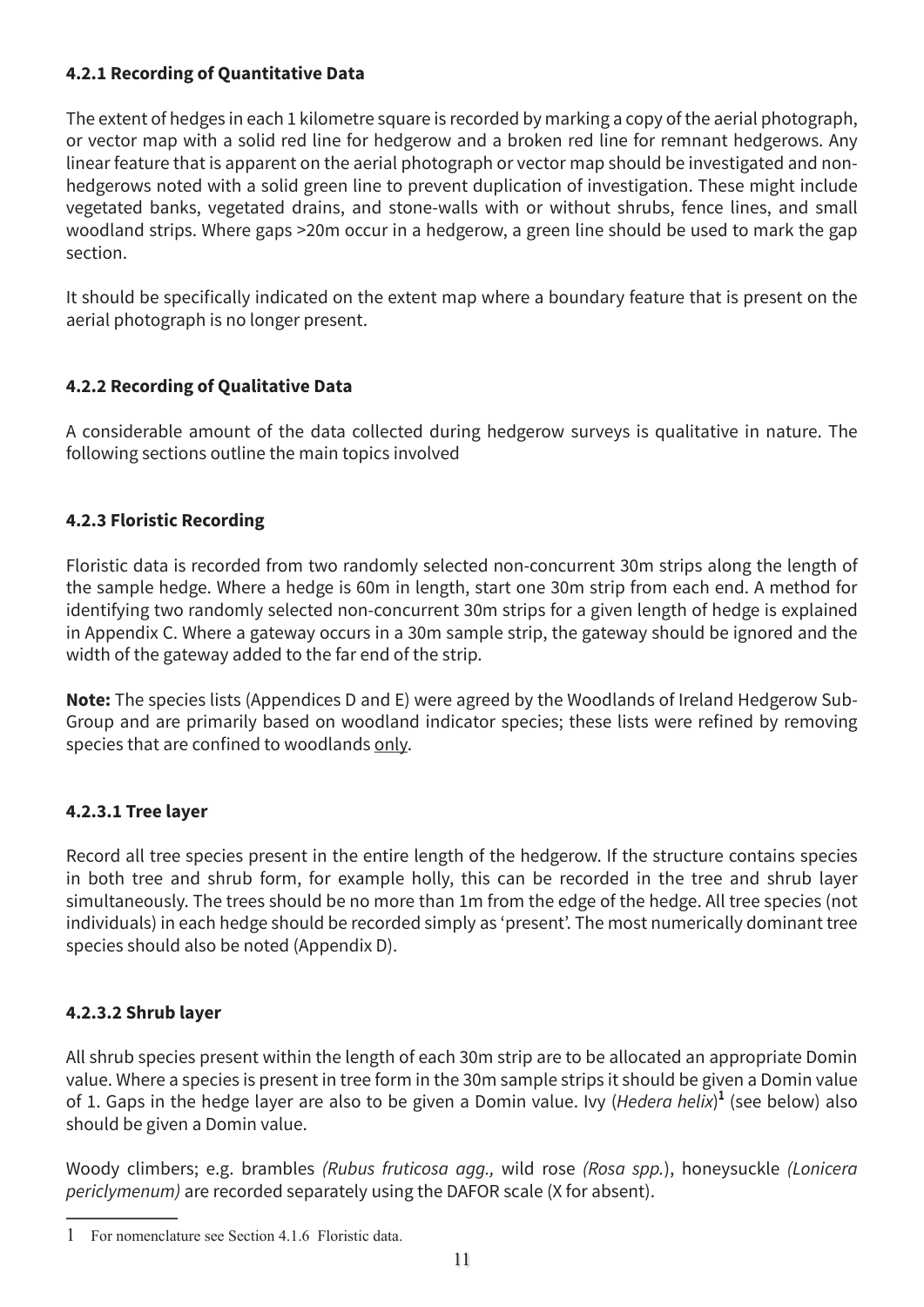Ivy - recordings for Ivy should predominantly relate to its presence at the canopy level of the hedge. No ivy -"X" (absent). If Ivy is present but not in the canopy record as "P".

All species recording should be to the most detailed level possible given the level of knowledge/ experience of the surveyor (Appendix D).

Where any species is seen in a sample hedge but not included in the 30m strips, record as "P", present.

Record the species present without Domin values for Remnant and recently Coppiced hedges.

#### 4.2.3.3 Ground Flora

Record the presence of any of the ground flora species listed in Appendix E within one metre of each side of the hedge in each of the 30m strips.



Fig. 5: A potential Heritage Hedgerow derived from Old or Ancient woodland containing Wych elm (Ulmus glabra) and spindle (Euonymus europaeus), Co. Leitrim.

#### 4.2.4 Context, Construction, Structure and Condition, and Management Recording

The majority of category recordings are self-evident and notes are only included for those aspects of the recording that require elaboration or additional explanation. Assess both sides of the hedge in order to record all characteristics. Multiple recordings are possible in a number of categories. The numbers in brackets after the category heading indicate the minimum and maximum number of alpha-numeric digits that can be recorded in that category.

Since the sampling squares for this survey are the same as those used by both the Badgers and Habitats Survey (Smal, 1995) and the Countryside Bird Survey (Crowe et al. 2011), the information from this survey will also enable more detailed analysis of the results from those two datasets.

Repeating surveys at approximately ten year intervals is recommended in order to assess trends in hedgerow condition.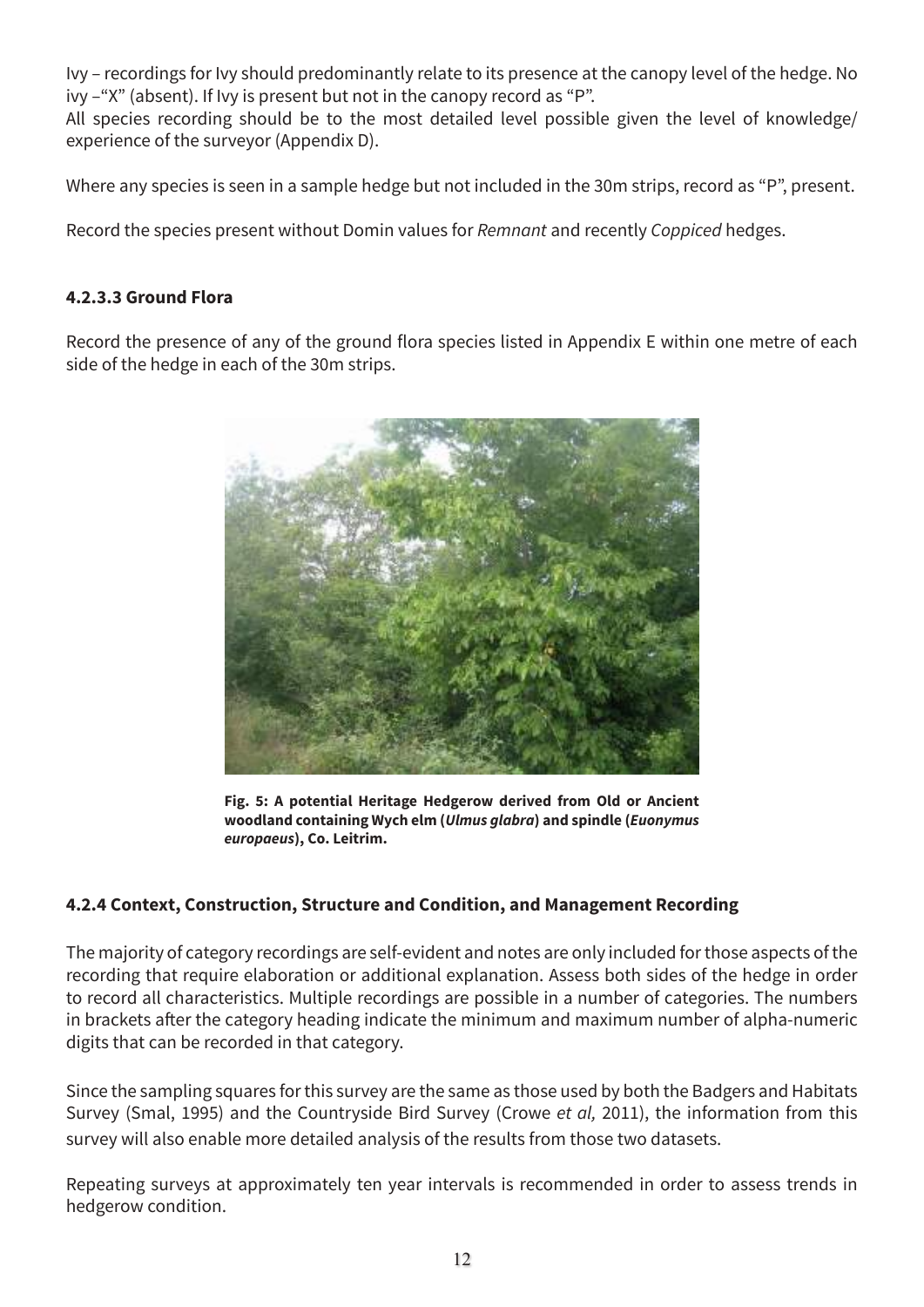#### 4.3 Data Storage

Data recorded in the field should be transferred to a standardised Excel spreadsheet available from www.heritagecouncil.ie/landscape/resources-links/. The data can then be submitted to the NBDC for inclusion in the National Hedgerow Database.

#### **4.4 Hedgerow Appraisal**

The appraisal system is intended to identify hedgerows of historical, ecological and/or landscape significance and to provide a means of condition assessment for hedgerows based on the data recorded using the methodology outlined (Table 1).

#### 4.4.1 Hedgerow Significance

The system is based on ranking the significance of hedges on a scale of 0-4 (0 being lowest) in five categories: Historical Significance, Species Diversity Significance, Structure, Construction and Associated Features, Habitat Connectivity Significance and Landscape Significance. A score of 4 in any category indicates a hedge of high significance (Heritage Hedgerow). Hedges can also be considered of high significance (Heritage Hedgerows) if they record a cumulative score of 6 or greater in the Historical, Species Diversity or Structural Categories, or a cumulative score of 16 or greater over the five categories. These hedges should be considered as high priority in terms of retention, management action, etc. Hedges recording lower scores may still be of value depending on the context.

Letters in brackets indicate the relevant categories from the recording methodology (Table 1 and Appendix B).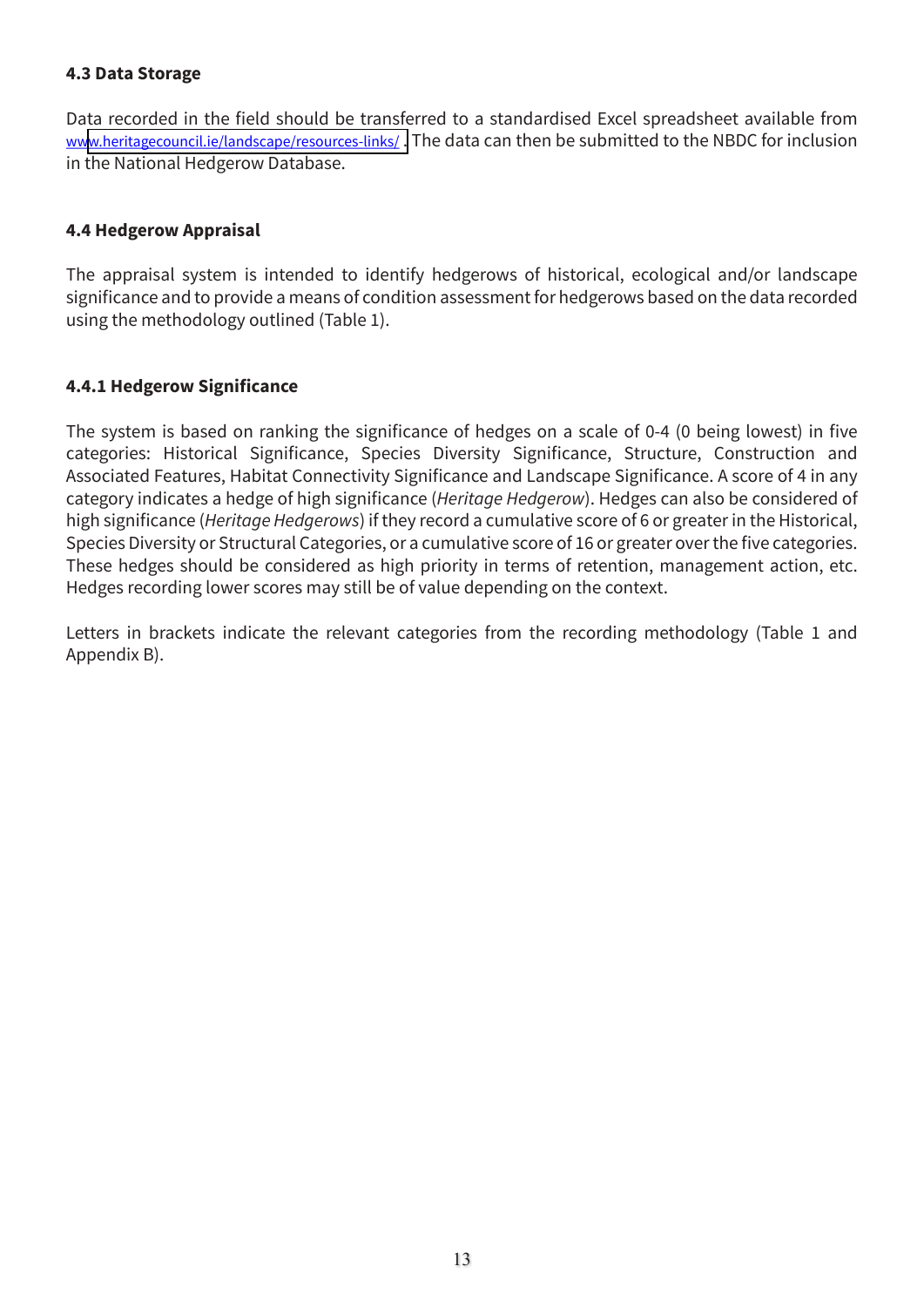| <b>Historical Significance Low Significance</b>                           |                        | <b>Slightly Significant</b>             | <b>Moderately</b><br><b>Significant</b>                                                                               | <b>Significant</b>                                  | <b>Highly Significant</b>                                                                                                                                                                               |
|---------------------------------------------------------------------------|------------------------|-----------------------------------------|-----------------------------------------------------------------------------------------------------------------------|-----------------------------------------------------|---------------------------------------------------------------------------------------------------------------------------------------------------------------------------------------------------------|
| Period of Establishment Recently Established<br>(B, B1, B2, B3, B4, F, W) | $(0-25 \text{ years})$ | Internal Field Boundary                 | Roadside / Rail /<br>Canal Boundary: Farm<br>Boundary, March ditch*,<br>Mearing*<br>*old terms for farm<br>boundaries | Boundary appears on<br>1 <sup>st</sup> Edition O.S. | Townland Parish /<br>County Boundary: Area<br>shown as, or connected<br>to, woodland on 1 <sup>st</sup><br>Edition O.S. map:<br>Connects to feature<br>recorded on Sites and<br><b>Monuments Record</b> |
|                                                                           |                        |                                         |                                                                                                                       | Non-linear (excluding<br>roadside)                  |                                                                                                                                                                                                         |
|                                                                           |                        | Past evidence of laying<br>or coppicing |                                                                                                                       |                                                     |                                                                                                                                                                                                         |

| <b>Species Diversity</b><br><b>Significance</b>                      | <b>Low Significance</b> | <b>Slightly Significant</b>                                                                                                          | <b>Moderately</b><br><b>Significant</b> | <b>Significant</b> | <b>Highly Significant</b> |
|----------------------------------------------------------------------|-------------------------|--------------------------------------------------------------------------------------------------------------------------------------|-----------------------------------------|--------------------|---------------------------|
| Tree / Shrub / Climber<br>Species Count (Floristic)<br>(All species) |                         | $(1-3$ species / 30m strip) $(4/5$ species / 30m strip) $(6/7$ species / 30m strip) $(8/9$ species / 30m strip) $(10+$ species / 30m |                                         |                    | strip)                    |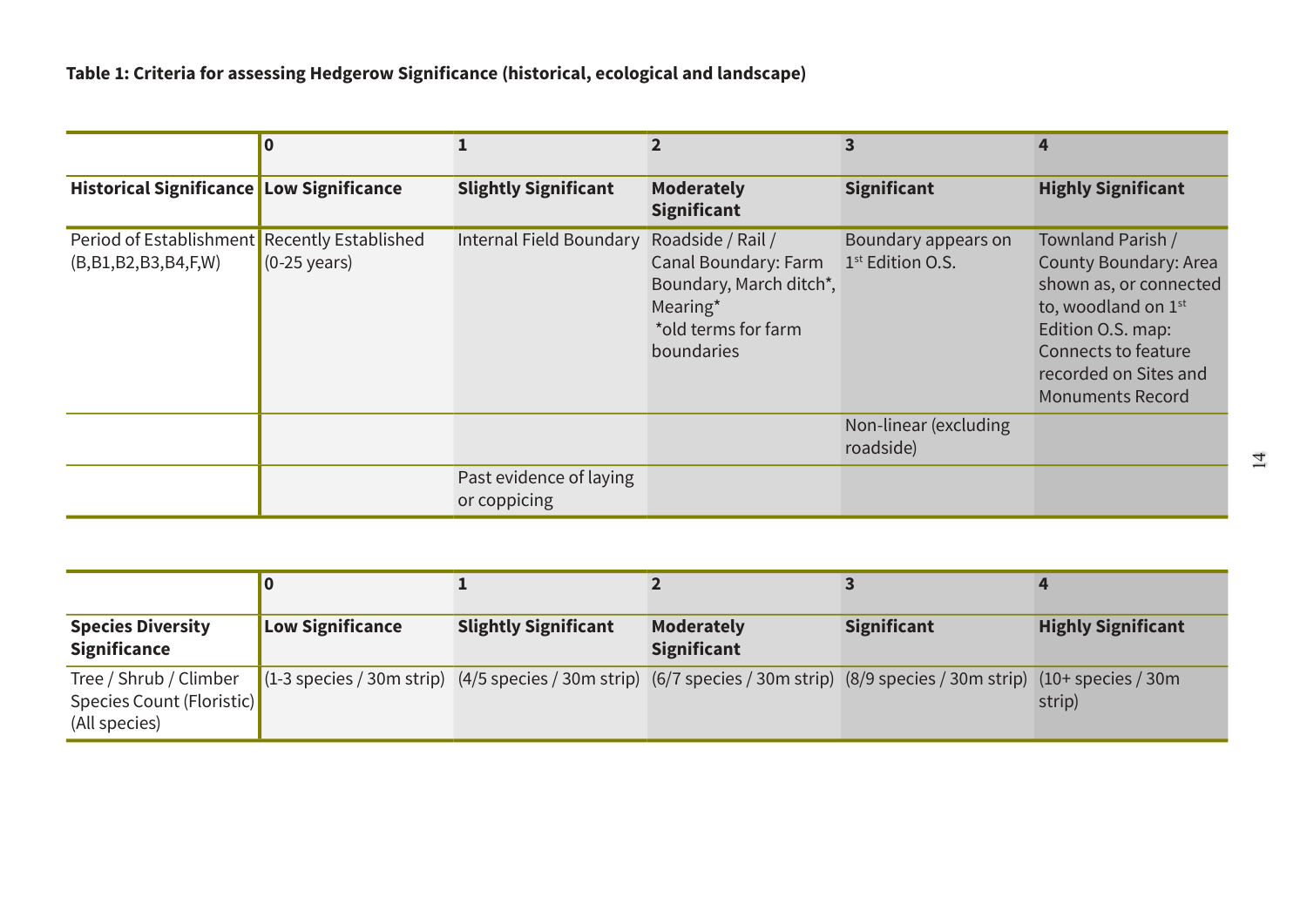|                                                  | $\boldsymbol{0}$                                                                                |                             | $\overline{2}$                          | 3                                                                                                                                      | 4                         |
|--------------------------------------------------|-------------------------------------------------------------------------------------------------|-----------------------------|-----------------------------------------|----------------------------------------------------------------------------------------------------------------------------------------|---------------------------|
| <b>Ground Flora</b><br><b>Significance</b>       | <b>Low Significance</b>                                                                         | <b>Slightly Significant</b> | <b>Moderately</b><br><b>Significant</b> | <b>Significant</b>                                                                                                                     | <b>Highly Significant</b> |
| Species type (Y)                                 | Dominated by ruderal<br>species <sup>*</sup> - nettles<br>docks / thistles /<br><b>cleavers</b> |                             |                                         |                                                                                                                                        |                           |
| <b>Species Count (from</b><br>list) (Floristic)  |                                                                                                 |                             |                                         | $\vert$ <2 species / 30m strip) (2-3 species / 30m strip) (4-5 species / 30m strip) (6-7 species / 30m strip) (>7 species / 30m strip) |                           |
| Pteridophytes (Ferns)<br>(from list) (Floristic) |                                                                                                 |                             |                                         | 3-5 species                                                                                                                            | >5 species                |

\*Ruderal species - Weedy vegetation that shows a preference for growing on compacted, ploughed, or otherwise disturbed ground.

|                                                                       | 10                      |                                           |                                         |                    | 4                         |
|-----------------------------------------------------------------------|-------------------------|-------------------------------------------|-----------------------------------------|--------------------|---------------------------|
| Structure,<br><b>Construction &amp;</b><br><b>Associated Features</b> | <b>Low Significance</b> | <b>Slightly Significant</b>               | <b>Moderately</b><br><b>Significant</b> | <b>Significant</b> | <b>Highly Significant</b> |
| Wall / Bank<br>(G1, G2, G3, H)                                        | None                    | Wall / Bank $< 0.5$ m<br>(height / depth) | Wall / Bank 0.5 - 1m                    | Wall / Bank $> 1m$ | Double Ditch              |
| Drain / Ditch (B,I,I1)                                                |                         |                                           | Dry Ditch                               | Wet Ditch / Drain  | Stream / River            |
| Other (Target Notes)                                                  |                         |                                           | <b>Badger Set</b>                       |                    |                           |
| Other (G3)                                                            |                         |                                           | Green Lane                              |                    |                           |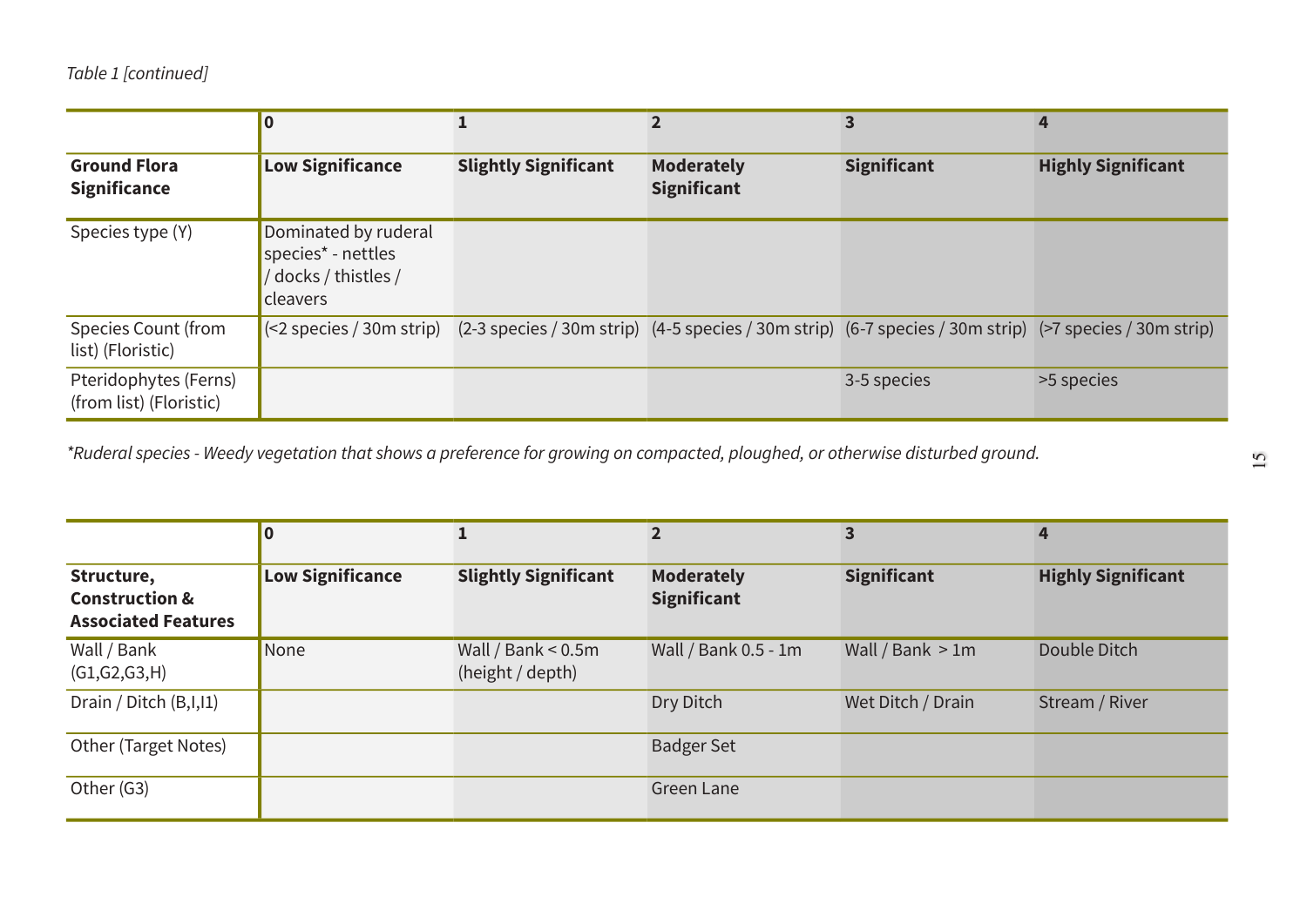| <b>Habitat Connectivity</b><br><b>Significance</b> | <b>Low Significance</b>                             | <b>Slightly Significant</b>                                    | <b>Moderately</b><br><b>Significant</b>                                       | <b>Significant</b>                     | <b>Highly Significant</b>                              |
|----------------------------------------------------|-----------------------------------------------------|----------------------------------------------------------------|-------------------------------------------------------------------------------|----------------------------------------|--------------------------------------------------------|
| (C1, C2, D1, D2, D3)                               | No connection with<br>other semi-natural<br>habitat | Single link with<br>semi-natural habitat<br>including hedgerow | Multiple links with<br>semi-natural habitats,<br>including other<br>hedgerows | Link with woodland /<br>forest habitat | Link with designated<br>area, particularly<br>woodland |

| Landscape<br><b>Significance</b> | <b>Low Significance</b> | <b>Slightly Significant</b> | <b>Moderately</b><br><b>Significant</b> | <b>Significant</b> | <b>Highly Significant</b>                                                                                    |
|----------------------------------|-------------------------|-----------------------------|-----------------------------------------|--------------------|--------------------------------------------------------------------------------------------------------------|
| (J, P,Q, Desk study)             |                         | Wind shaped                 | <b>Mature Hedgerow Trees</b>            |                    | Area covered by<br>Landscape designation<br>(Landscape<br>Conservation Order,<br>TPO, Amenity Area<br>Order) |

| Other Factor/s of   | Record any other factors of significance which are not included above, e.g. upland hedgerow with landscape significance. |
|---------------------|--------------------------------------------------------------------------------------------------------------------------|
| <b>Significance</b> |                                                                                                                          |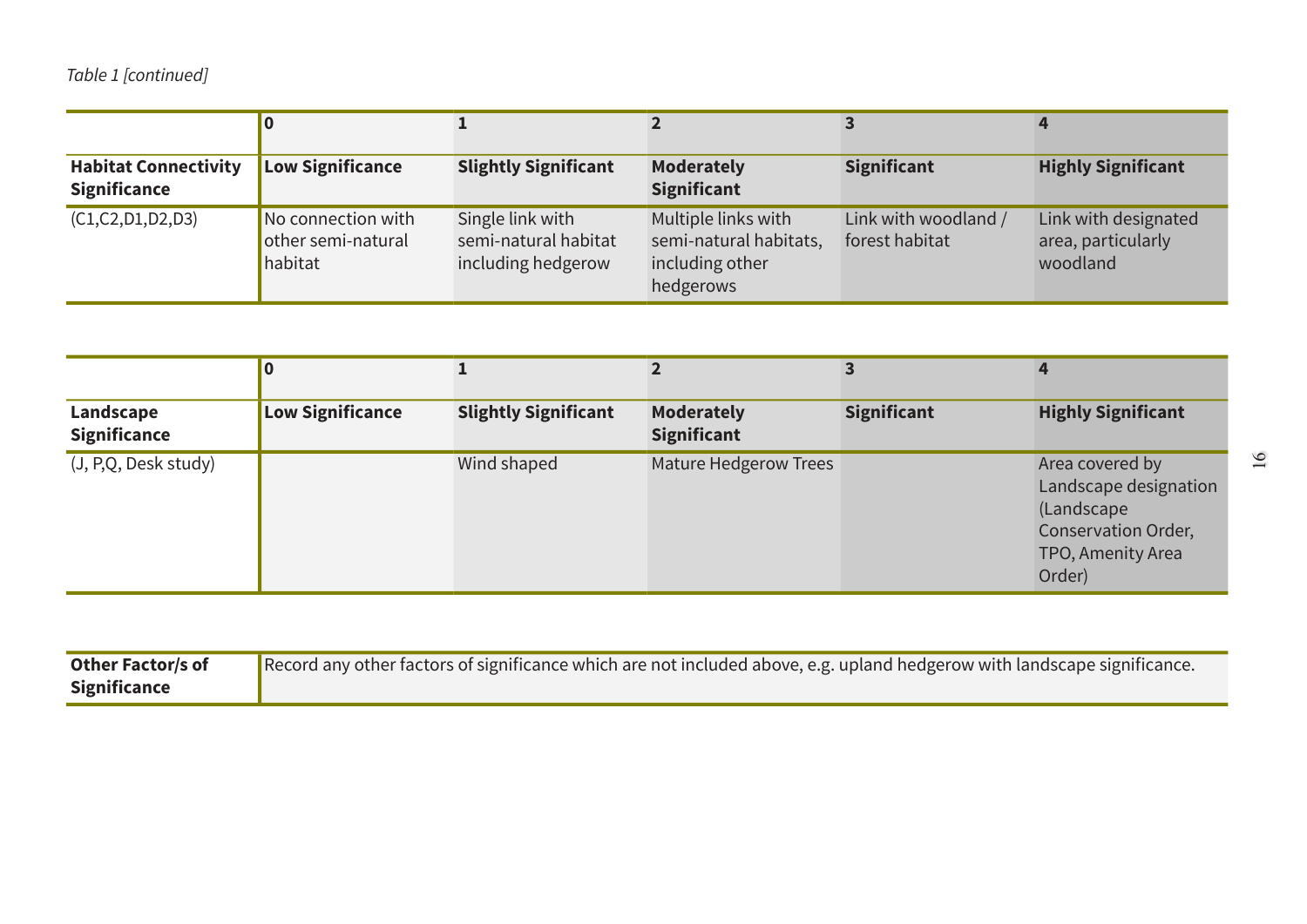#### **4.4.2 Condition Assessment**

For a qualitative assessment of hedgerow condition criteria have been set for desirable and undesirable attributes. These criteria are open to amendment based on further research.

Hedgerows are ranked from 0-3 (0- unfavourable to 3- highly favourable) in 3 categories representing the Structural Variables, Continuity and other Negative Indicators. The higher the recorded score, the more favourable the condition. A score of 0 in any category represents a hedgerow in Unfavourable Condition.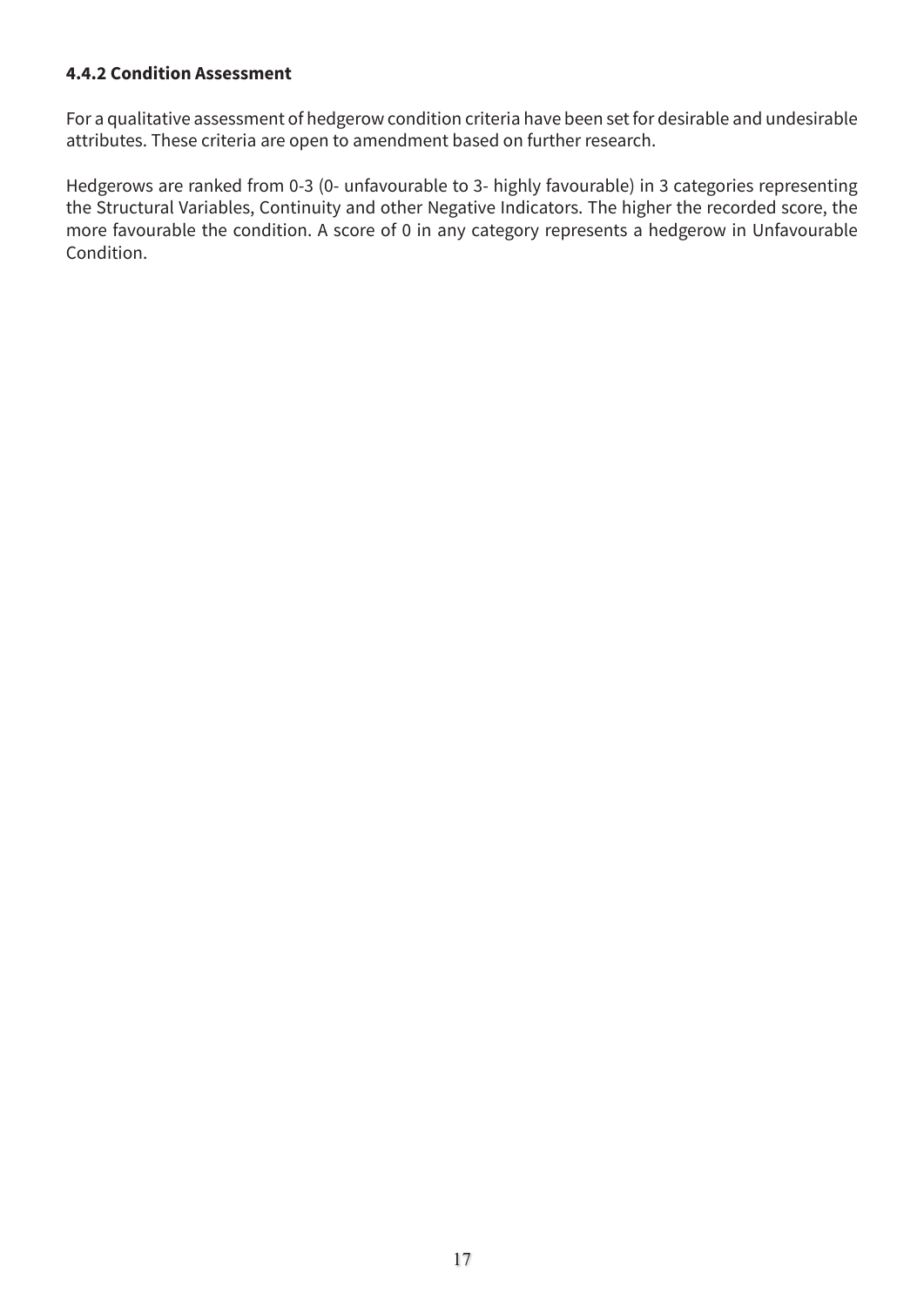Table 2: Criteria for assessing condition assessment of hedgerows.

| <b>Structural Variables</b>                               | $\bf{0}$            |                                       |                                     |                                                          |
|-----------------------------------------------------------|---------------------|---------------------------------------|-------------------------------------|----------------------------------------------------------|
| <b>Dimensions</b>                                         | <b>Unfavourable</b> | Adequate                              | <b>Favourable</b>                   | <b>Highly favourable</b>                                 |
| Height (K)                                                | $1.5m$              | $1.5 - 2.5m$                          | $2.5 - 4m$                          | >4m                                                      |
| Width (L)                                                 | $\leq 1m$           | $1 - 2m$                              | $2 - 3m$                            | >3m                                                      |
| Profile (J,J1)                                            | Remnant; Derelict;  | Wind shaped; Losing Base<br>Structure | Boxed / A-shaped; Straight<br>sided | Overgrown; Top heavy/<br>undercut; Outgrowths at<br>base |
| Basal density / porosity to<br>light of woody shrubs? (N) | Open                | Semi-translucent                      | Semi-opaque                         | Opaque / Dense                                           |

| <b>Continuity</b>  |                       |                    |                   |                          |
|--------------------|-----------------------|--------------------|-------------------|--------------------------|
|                    | <b>Unfavourable</b>   | Adequate           | <b>Favourable</b> | <b>Highly favourable</b> |
| % gaps (M)         | >10%                  | $5 - 10%$          | $< 5\%$           | Continuous               |
| Specific gaps (M1) | Individual Gap $>$ 5m | Individual gap <5m | No gaps           | No gaps                  |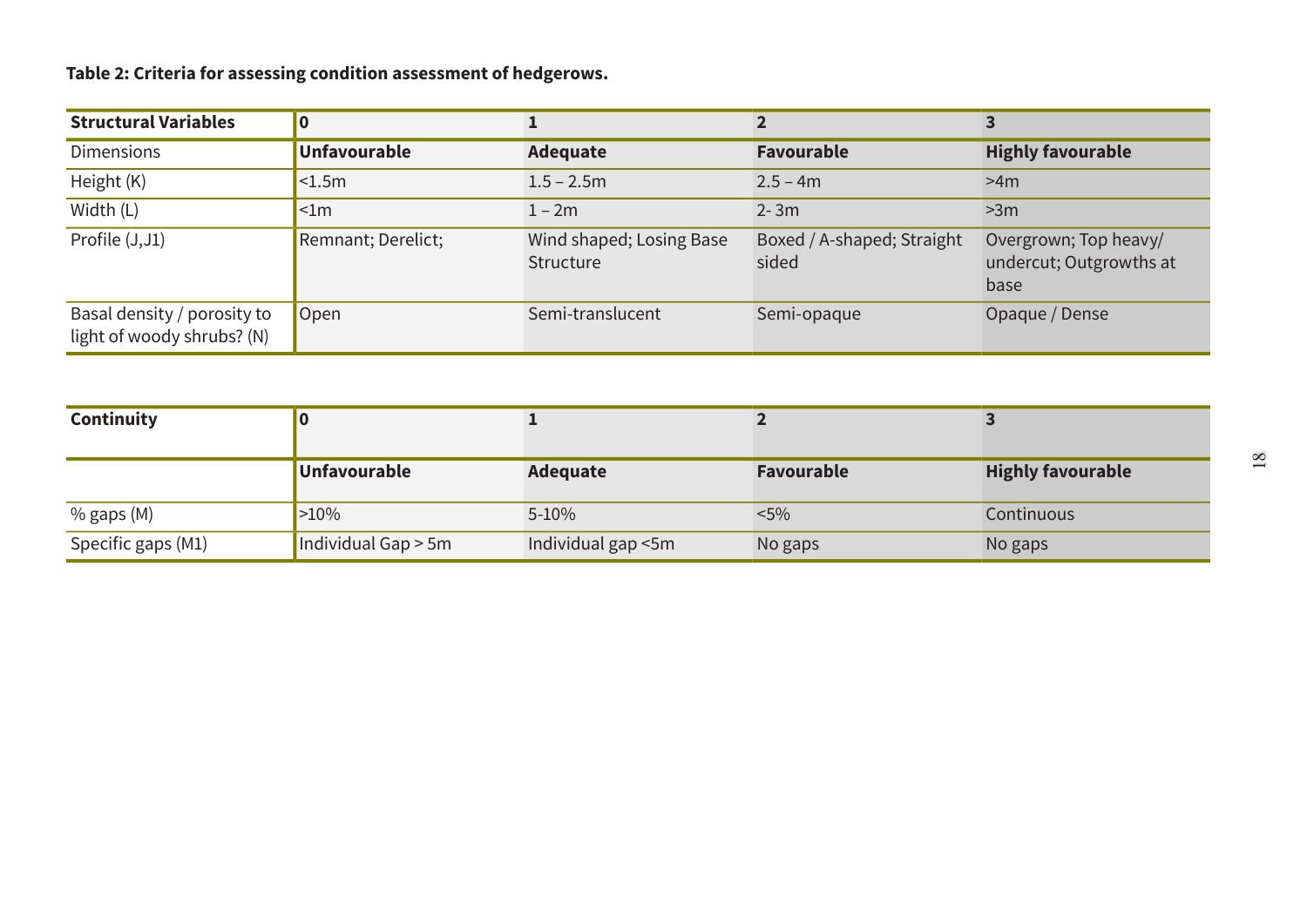| <b>Negative Indicators/</b><br><b>Degradation / Issues</b><br>affecting long-term<br>viability | $\overline{\mathbf{0}}$                                                        | 1                                           | $\overline{2}$                                                  | $\overline{\mathbf{3}}$                                            |
|------------------------------------------------------------------------------------------------|--------------------------------------------------------------------------------|---------------------------------------------|-----------------------------------------------------------------|--------------------------------------------------------------------|
|                                                                                                | <b>Unfavourable</b>                                                            | <b>Adequate</b>                             | <b>Favourable</b>                                               | <b>Highly favourable</b>                                           |
| Bank / Wall (0,01)                                                                             | >20% of the length of the<br>hedge degraded                                    | <20% of the length of the<br>hedge degraded | Minor degradation                                               | No degradation                                                     |
| % of canopy dominated by<br>Ivy (Floristic)                                                    | >25%                                                                           |                                             |                                                                 |                                                                    |
| Unfavourable species<br>composition (from list)<br>(Floristic)                                 | >10% of woody growth<br>volume comprised of<br>unfavourable species            |                                             |                                                                 |                                                                    |
| Ground Flora / Hedge Base<br>(Y)                                                               | > 20% of ground layer<br>showing evidence of<br>Herbicide Use                  |                                             |                                                                 |                                                                    |
| Ground Flora / Hedge Base<br>(Y)                                                               | Contain Noxious weeds '/<br>> 20% Dominated by<br><b>Nutrient Rich Species</b> |                                             |                                                                 |                                                                    |
| Ground Flora / Hedge Base<br>(Y)                                                               | Presence of alien invasive<br>species <sup>®</sup>                             |                                             |                                                                 |                                                                    |
| Degraded Margin (R2,R4)                                                                        | Ploughing up to base of<br>hedge shrubs or<br>Poaching/erosion                 |                                             | (grassy) margin (2 m or<br>greater on one side of the<br>hedge) | (grassy) margins (2 m or<br>greater on both sides of the<br>hedge) |

• Noxious Weeds - Native plants of disturbed ground that impact adversely on agriculture. They may compete for space with tillage or forage crops, harbour pests or diseases, or be injurious to livestock or human beings. These are: Common ragwort (Senecio jacobea), Spear thistle (Cirsium vulgare), Creeping or field thistle (C. arvense) and two species of dock, i.e. the curled dock (Rumex crispus) and the broad-leaved dock (Rumex obtusifolius).

<sup>B</sup>Alien invasive species - see Table 1: 'Problematic Plant Species: Top 39' at http://invasives.biodiversityireland.ie/ Those listed as occurring in woodland, hedgerows, demenses and on roadsides often occur in hedgerows. Cherry laurel (Prunus laurocerasus) can be added to this list.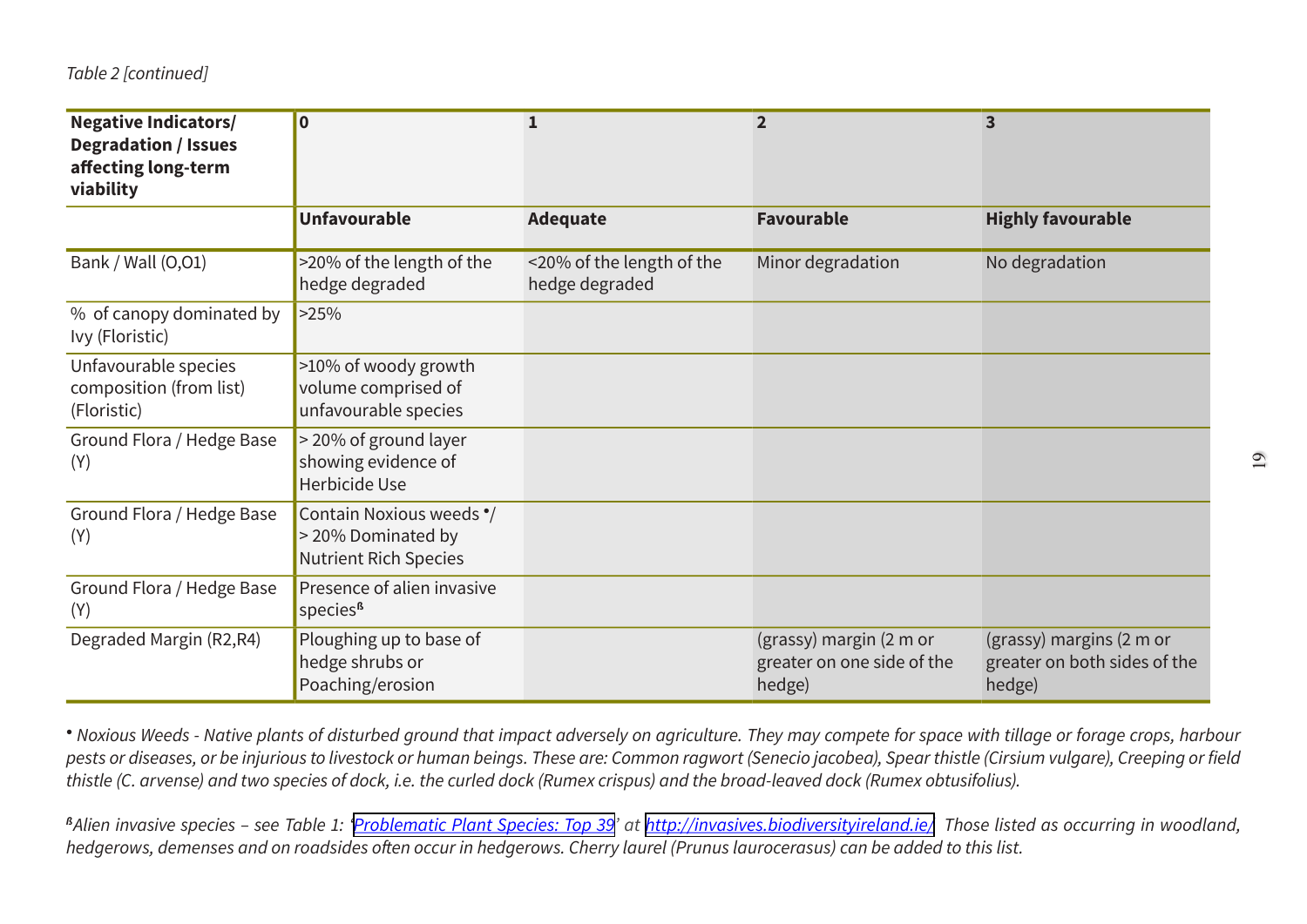

Fig. 6: Hedgerows often contain a rich array of ground flora species such as tutsan (Hypericum androsaemum), Co. Kildare.

#### 4.4.3 Issues requiring further assessment

The factors outlined in Table 3 are not considered to be sufficiently significant to classify a hedgerow as being in unfavourable condition without more detailed assessment, but should be flagged as 'Warning Status'

#### Table 3: Warning status hedgerow condition criteria

|                                                       | <b>Indicate Warning Status</b>                              |
|-------------------------------------------------------|-------------------------------------------------------------|
| Obvious signs of poor condition (S)                   | Includes weak growth, basal decay, effects of spray drift   |
| Risk of infection; Management Safety<br>Issues (U,X3) | Wire fixed to stems; managed using excavator type machinery |
| Impact on biodiversity (U1)                           | Managed out of season                                       |
| Hedgerow Tree Sustainability (Q)                      | Only Mature Trees present                                   |

Note: Refer to Appendix B for explanation of categories and codes.

#### 4.4.4 Current status and potential for improvement

The above system gives an assessment based on the current condition, but does not indicate the potential for improvement, e.g. an exposed upland hedgerow and a managed lowland hedgerow may both record a score of 1 (Adequate) in the Height Category of the Condition Score. The upland hedge may be at the limit of its height growth whereas the lowland hedge may have the potential to grow to >4m (Highly Favourable).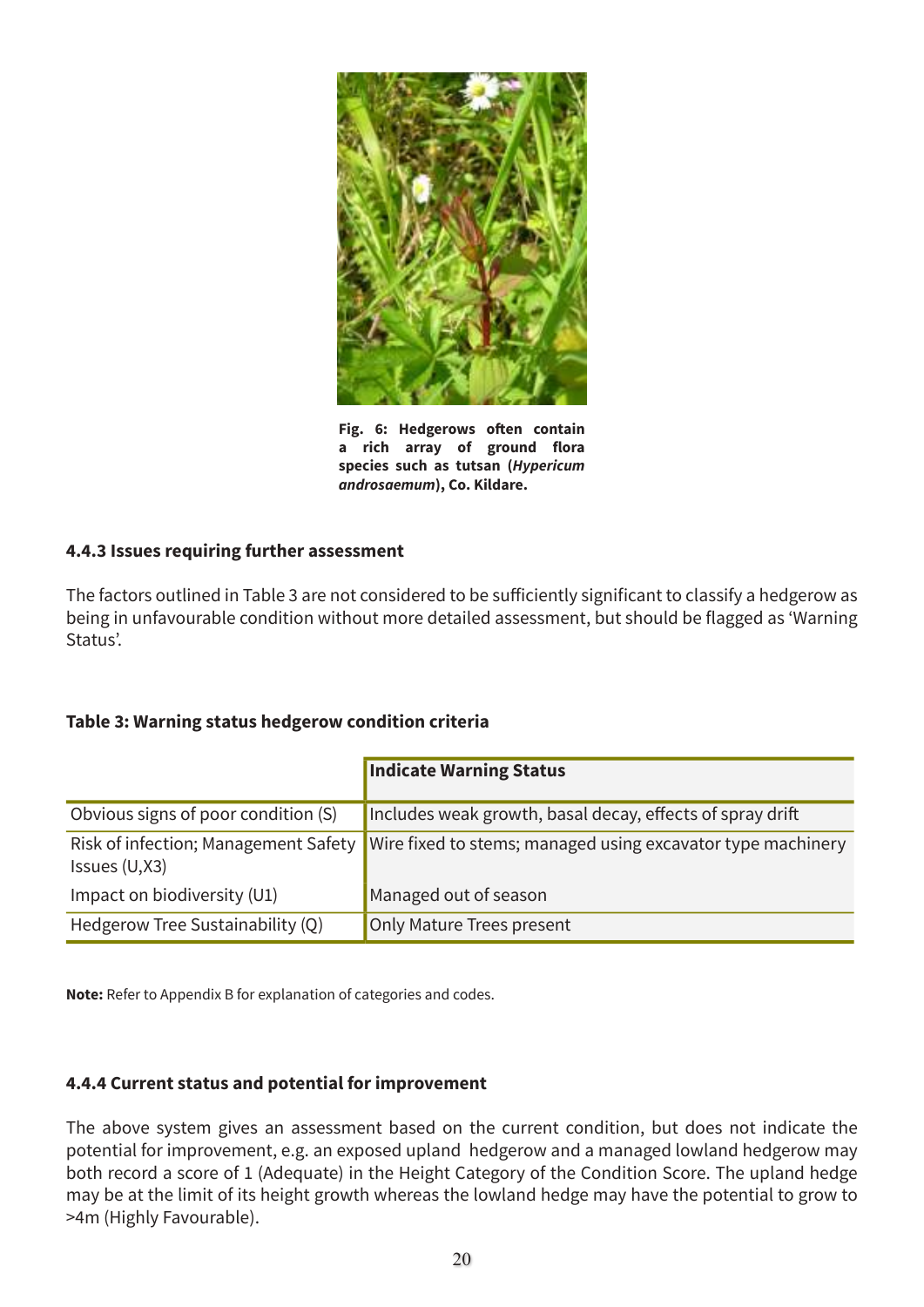#### **4.5 Repeat Surveys**

Where a repeat survey (approximately 10 year cycle) is being conducted the Hedgerow Appraisal System will need to be developed to monitor trends in hedgerow condition to determine whether the conservation status is stable, improving or declining.

#### **4.6 Additional Research**

An appropriate method of assessing the representative species composition for hedgerows in Ireland needs to be determined. This would allow for the development of a classification system for hedgerows based on flora which would assist future management, especially the conservation of existingand establishment of new hedgerows. It would also assist in policy development, particularly the development of a strategic approach to conserving and expanding the hedgerow network. This would also allow for financial resources channelled through agri-environmental schemes to be targeted in a strategic manner.

The current methodology uses two random, non-concurrent 30m strips. This is based on the 30m figure used in the UK but has not been validated for Irish conditions. Preliminary results from surveys conducted to date are showing significant variation between the two 30m strips which suggests that 30m may not be the optimum sampling distance in Ireland. Further sampling is required to determine the optimum sampling distance.

A number of criteria require further research or assessment to enhance the scientific robustness of the category thresholds. The main areas where this would be of value are:

Species Diversity Significance - Tree / Shrub Species Count and Ground Flora Count.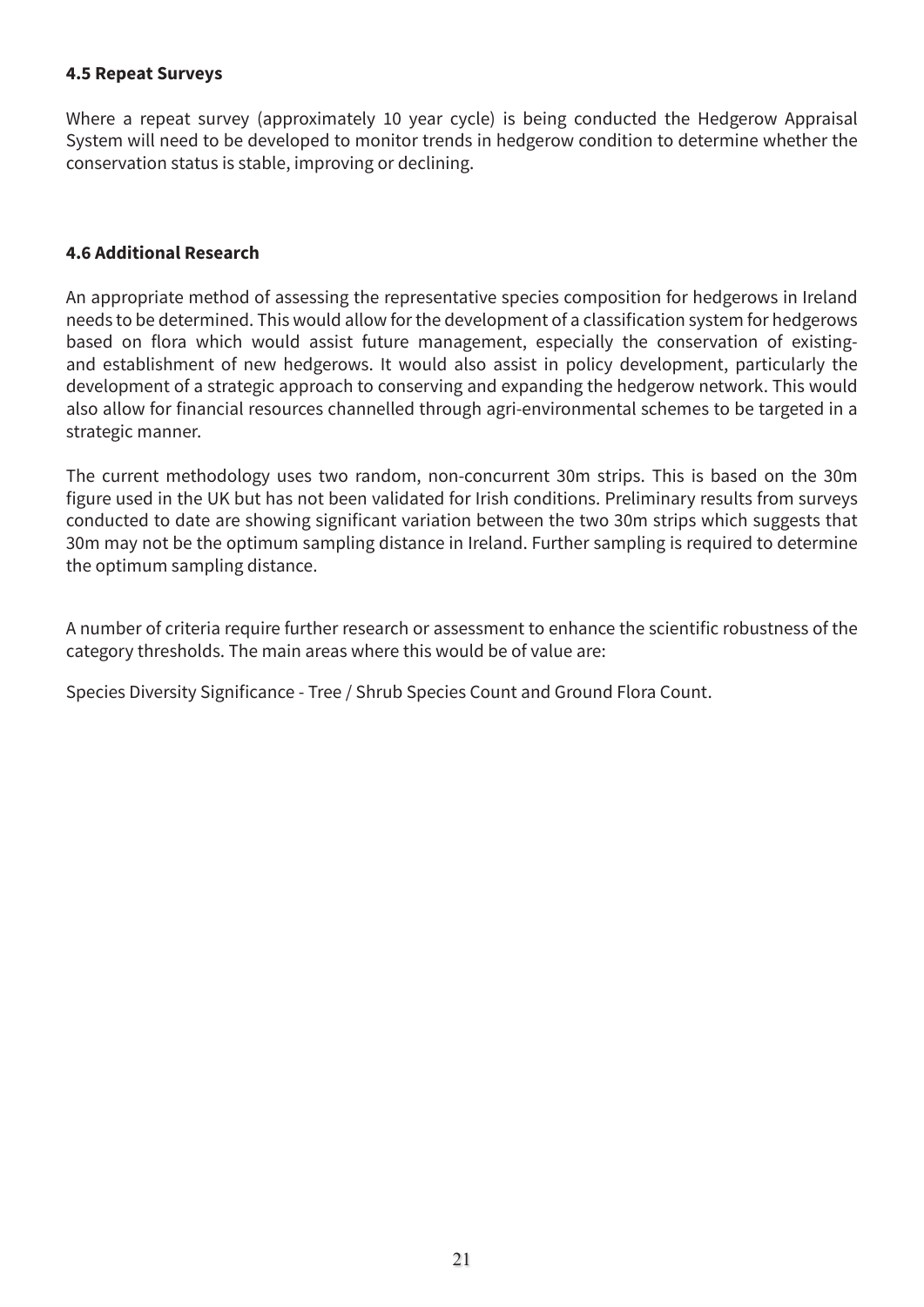## **5. References and Bibliography**

**Aulino Wann & Associates (2009).** Hedgerow Survey of County Donegal. Donegal County Council.

Bickmore, C.J. (2002). *Hedgerow Survey Handbook: A standard procedure for local surveys in the UK.* Department of Environment, Food and Rural Affairs, UK.

**Clements, D.K. and Tofts, R.J. (1992).** A Methodology for the Ecological Survey, Evaluation, and Grading of Hedgerows. Countryside Planning and Management, UK.

**Cooper, A., Murray, R. and McCann, T. (1997)**. The Northern Ireland Countryside Survey. The Environment and Heritage Service, Northern Ireland.

**Council for the Protection of Rural England (2000).** *CPRE Hedgerow Survey Pack.* Council for the Protection of Rural England, London.

**Crowe, O., Coombes, R. H., Lauder, A., Lysaght, L., O'Brien, C., O'Halloran, J., O'Sullivan, O., Tierney, T. D. and Walsh, A. (2011)**. *Countryside Bird Survey 1998-2010*. BirdWatch Ireland. Unpublished Report. [pdf]

**Department of Agriculture Food and the Marine (2007)**. *Specification for REPS Planners in the* Preparation of REPS4 Plans. Department of Agriculture, Food and the Marine. Dublin. www.agriculture. gov.ie

**Department of Agriculture Food and the Marine (2010).** *Specifications for the Agri-Environment* Options Scheme and Natura 2000 Scheme. Department of Agriculture, Food and the Marine. Dublin. www.agriculture.gov.ie

Department of the Environment (2001). Urban and Rural Roles. Government Publications Office.

**European Union (2000).** *Water Framework Directive.* Council Directive 2000/60/EC.

**Fossitt, J.A. (2000).** A Guide to Habitats in Ireland. The Heritage Council, Kilkenny.

**Foulkes, N. and Murray, A. (2005).** County Roscommon Hedgerow Survey Report. Roscommon County Council. Unpublished.

**Foulkes, N. and Murray, A. (2005a).** *County Westmeath Hedgerow Survey Report.* Westmeath County Council.

**Foulkes, N. and Murray, A. (2005b).** *County Offaly Hedgerow Survey Report. Offaly County Council.* Unpublished.

Foulkes, N. and Murray, A. (2005c). *County Laois Hedgerow Survey Report*. Laois County Council. Unpublished.

**Foulkes, N. (2006).** *County Kildare Hedgerow Survey Report.* Kildare County Council. Unpublished.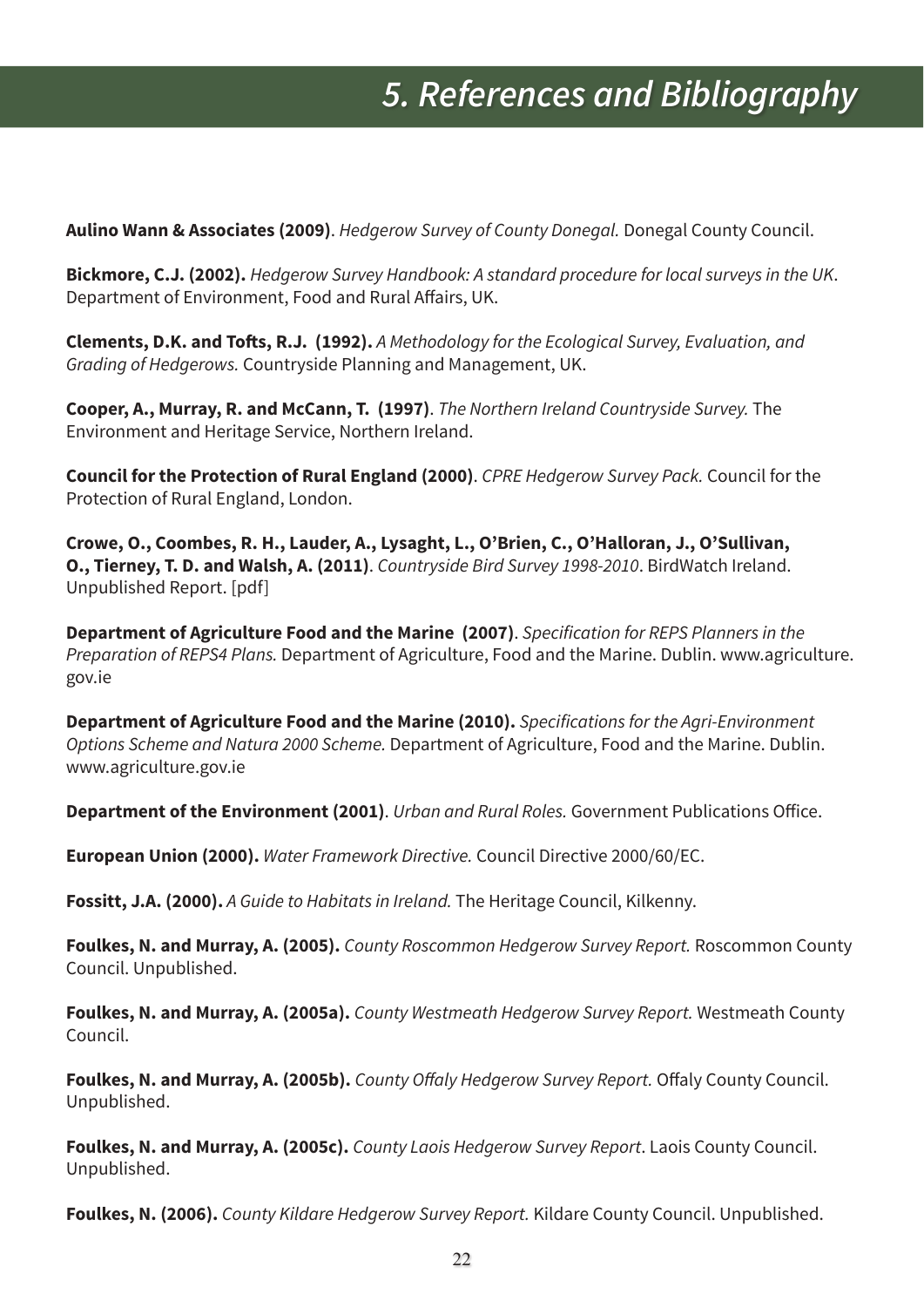Foulkes, N. (2006a). County Longford Hedgerow Survey Report. Longford County Council. Unpublished.

**Foulkes, N. (2006b).** County Leitrim Hedgerow Survey Report. The Heritage Council. Unpublished.

**Foulkes, N. (2007).** *County Mayo Hedgerow Survey Report.* Mayo County Council. Unpublished.

**Foulkes, N. (2008).** *County Sligo Hedgerow Survey Report.* Sligo County Council. Unpublished.

Foulkes, N. (2008a). West Kerry / Dingle Peninsula Pilot Hedgerow Survey Report. Kerry County Council. Unpublished.

**Foulkes, N. (2008b)**. *Hedgerow Translocation*. Heritage Office, Roscommon County Council.

**Foulkes, N. (2009).** *North Kerry Hedgerow Survey Report. Kerry County Council. Unpublished.* 

**Foulkes, N. (2010).** County Monaghan Hedgerow Survey Report. Monaghan County Council. Unpublished.

**Fuller, J. (2006).** East Galway Hedgerow Survey 2006. Galway County Council. Unpublished report.

Giorria Environmental Services (2006). County Cavan Hedgerow Survey. Cavan County Council. Unpublished report.

**Government of Ireland (2010)**. *Draft European Communities (Birds and Natural Habitats) Regulations* 2010. Department of the Environment & Local Government, Dublin.

**Government of Ireland (1976).** *Wildlife Act. No. 39/1976*. Department of Lands. Dublin.

**Government of Ireland (2000).** *Wildlife (Amendment) Act. No. 38/2000.* Department of Arts, Heritage Gaeltacht & the Islands, Dublin.

**Government of Ireland (2000a).** *Planning & Development Act. No. 30/2000.* Department of the Environment & Local Government, Dublin.

Government of Ireland (2002a). National Biodiversity Plan. Department of Arts, Heritage, Gaeltacht & the Islands, Dublin.

Government of Ireland (2002b). National Heritage Plan. Department of Arts, Heritage, Gaeltacht & the Islands, Dublin.

**Government of Ireland (2005).** Rural Environment Protection Scheme Specifications. Department of Agriculture & Food, Dublin.

**Heritage Council (2011).** Best Practice Guidance for Habitat Survey and Mapping. The Heritage Council, Kilkenny, http://www.heritagecouncil.ie/fileadmin/user\_upload/Publications/Wildlife/ Habitat\_Survey\_Guidance/Habitat\_Survey\_Guidance\_Heritage\_Council\_2011\_2.pdf

**Joyce, P.W. (1898).** Irish Local Names Explained. Gill, Dublin.

**Land Use Consultants (2009).** Provision of Ecosystem Services through the Environmental Stewardship Scheme. DEFRA (Research Contract NR0121).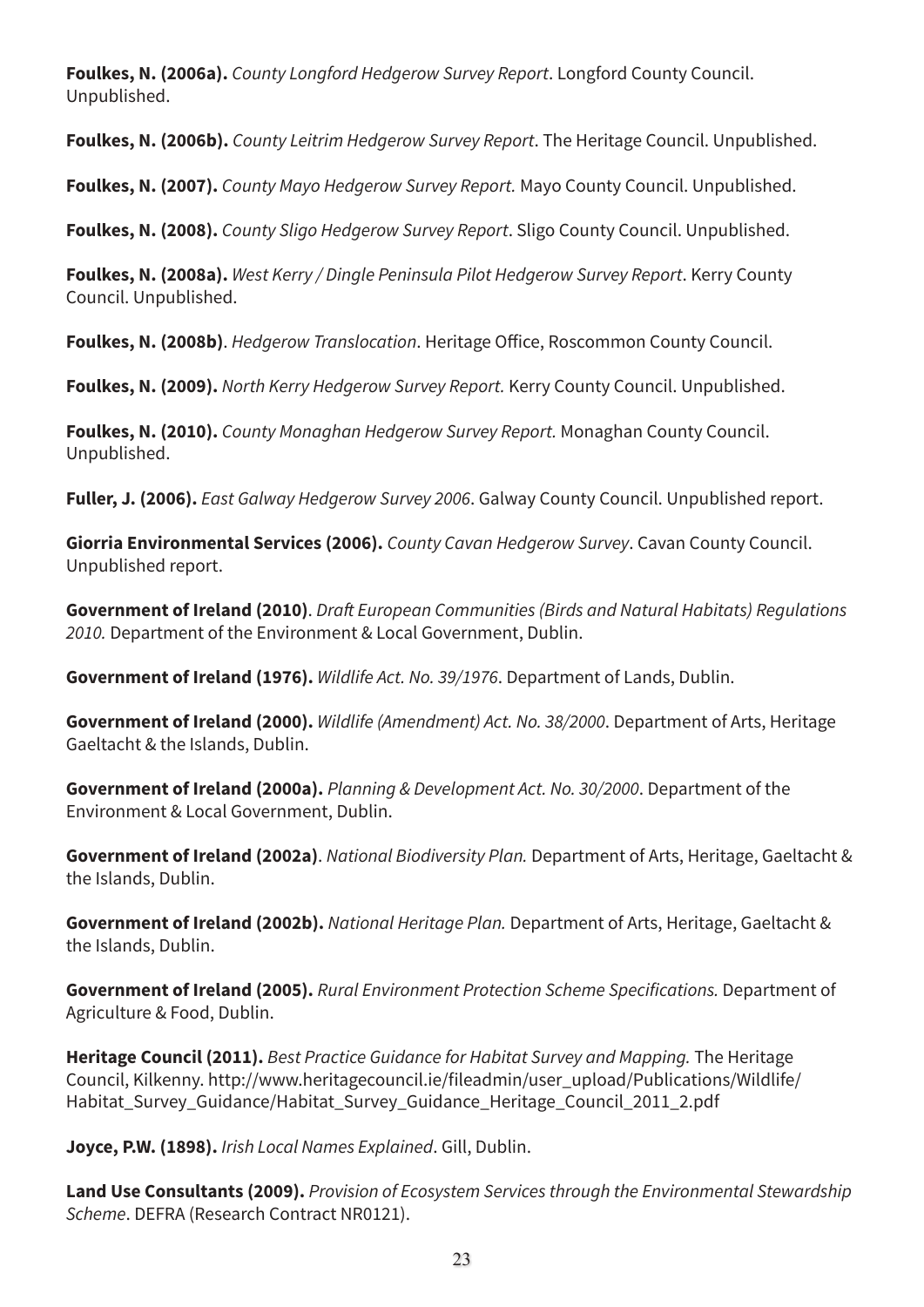**Lyons, M. and Tubridy, M. (2006).** A Survey of Ancient and Species Rich Hedgerows in Dublin City. http://www.hedgelaying.ie/images/1254465141.pdf The Heritage Council, Kilkenny.

**Murray, A. and Foulkes, N. (2006).** A Methodology for the Recording of Hedgerow Extent, Species Composition, Structure, and Condition in Ireland. Tearmann, Vol. 5, 79-94.

**National Roads Authority (2006).** A Guide to Landscape Treatments on National Road Schemes. http://www.nra.ie/Publications/Environment/#d.en.3463

**Smal, C. (1995).** The Badger and Habitats Survey of Ireland. Department of Agriculture, Food and the Marine. Dublin.

**Stace, C. (2010).** New Flora of the British Isles. Cambridge University Press

**Woodlands of Ireland (2007a).** Cartographic and Historical Sources for Native Woodlands. Native Woodland Information Note No. 1. Woodlands of Ireland, Dublin.

**Woodlands of Ireland (2007b).** A History of Woodland Management in Ireland: An Overview. Native Woodland Information Note No. 2. Woodlands of Ireland, Dublin.

Woodlands of Ireland (2007c). The Control of Rhododendron in Native Woodlands. Native Woodland Information Note No. 3. Woodlands of Ireland, Dublin.

**Woodlands of Ireland (2008)**. *Native Riparian Woodlands - A Guide to Identification, Design,* Establishment and Management. Native Woodland Information Note No. 4. Woodlands of Ireland. Dublin.

**Woodlands of Ireland (2009).** *Establishment, Design and Stocking Densities of New Native Woodlands.* Native Woodland Information Note No. 5. Woodlands of Ireland, Dublin,

**Woodlands of Ireland (2010).** The Classification of Native Woodlands in Ireland and its Application to Native Woodland Management. Native Woodland Information Note No. 6. Woodlands of Ireland. Dublin.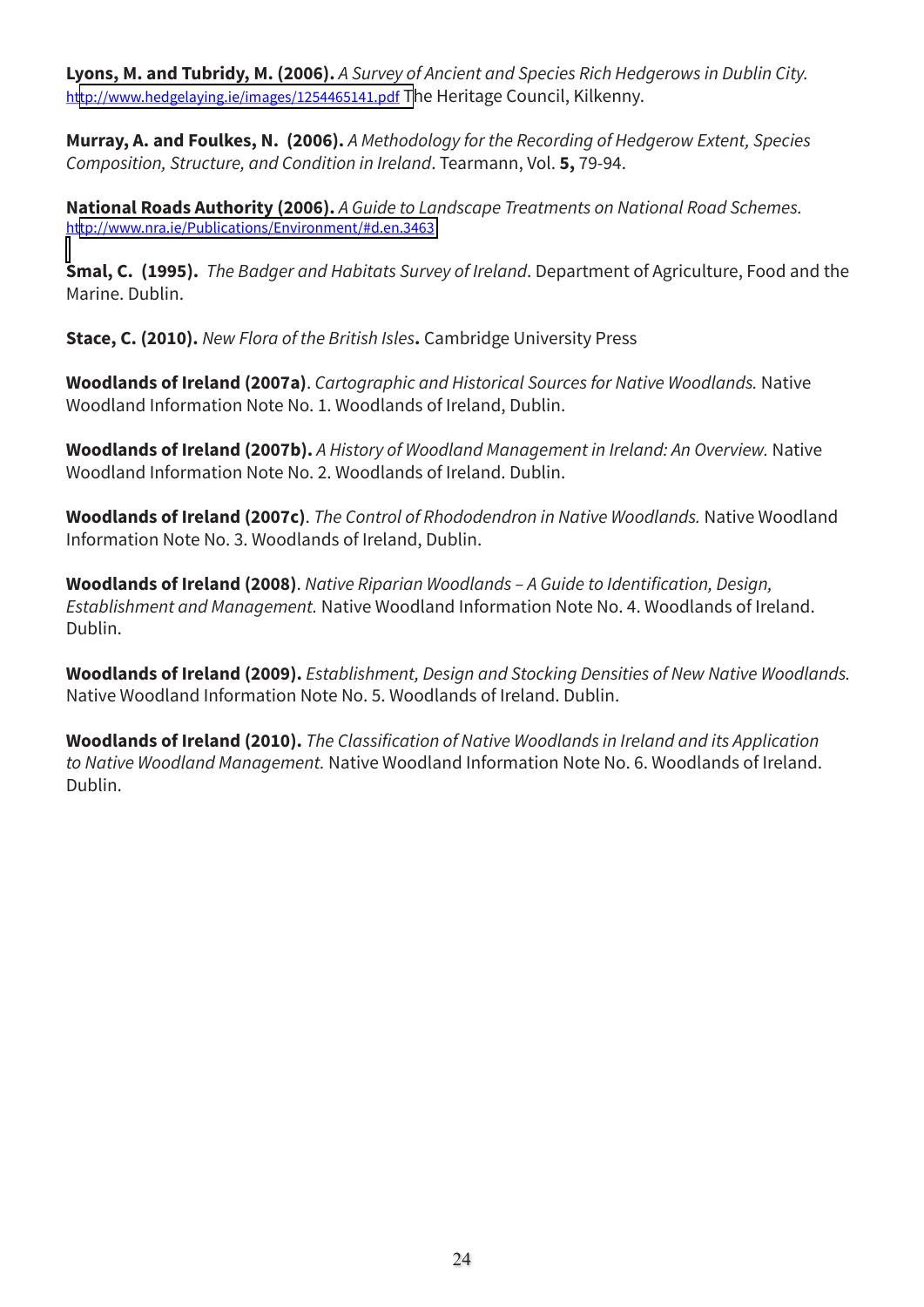#### **Appendix A: Woodlands of Ireland**

Since the establishment of Woodlands of Ireland in 1998, a wealth of practice, expertise and knowledge has been generated with respect to native woodland ecology and management in Ireland. Much of this has arisen through specific projects such as the People's Millennium Forests Project and the Forest Service Native Woodland Scheme, launched in 2000 and 2001 respectively. This has resulted in the development of a solid foundation for the rejuvenation and expansion of native woodlands, a longneglected cornerstone of our heritage, through planning and management, with appreciable financial investment from the taxpayer.

Woodlands of Ireland provide technical guidance, training and information, stage national events, and publish supporting literature. Technical support is provided by Woodlands of Ireland in partnership and consultation with a wide range of stakeholders involved with native woodlands. These include foresters, ecologists, woodland contractors, academic institutes, tree nurseries, landowners, environmental NGOs, and relevant State agencies, especially the sponsors of Woodlands of Ireland, i.e. the Heritage Council, the Forest Service (Department of Agriculture, Food and the Marine), and the National Parks and Wildlife Service (Department of Arts, Heritage and the Gaeltacht).

As a further step in developing the knowledge base, Woodlands of Ireland addresses specific issues that require a broad range of particular expertise through the formation of 'Technical Sub-Groups'. Issues as diverse as riparian woodland management, quality native hardwood production and invasive species management have been addressed over the past decade. The outputs from these technical Sub-Groups are stand-alone publications or technical guidance bulletins as part of the series of Native Woodland Information Notes designed to complement the Native Woodland Scheme.

In 2009, at the request of the Hedge Laying Association of Ireland, a 'Hedgerow Sub-Group' was established by Woodlands of Ireland to address the requirements of this fundamental aspect of our landscape heritage. The output from this Sub-Group includes a standard hedgerow survey methodology, a standard appraisal system for interrogating hedgerow data and a centralised national hedgerow database where all hedgerow records will be stored. The project demonstrates the hard work and commitment of the Hedgerow Sub-Group over a three-year period and adds considerable added value to the hedgerow datasets that have accumulated in the past two decades or so. It is hoped that future hedgerow surveys will use the standard methodology developed here, as this will allow other and future hedgerow data sets to be compared with one another.

Declan Little **Project Manager** Woodlands of Ireland - Coillearnacha Dúchasacha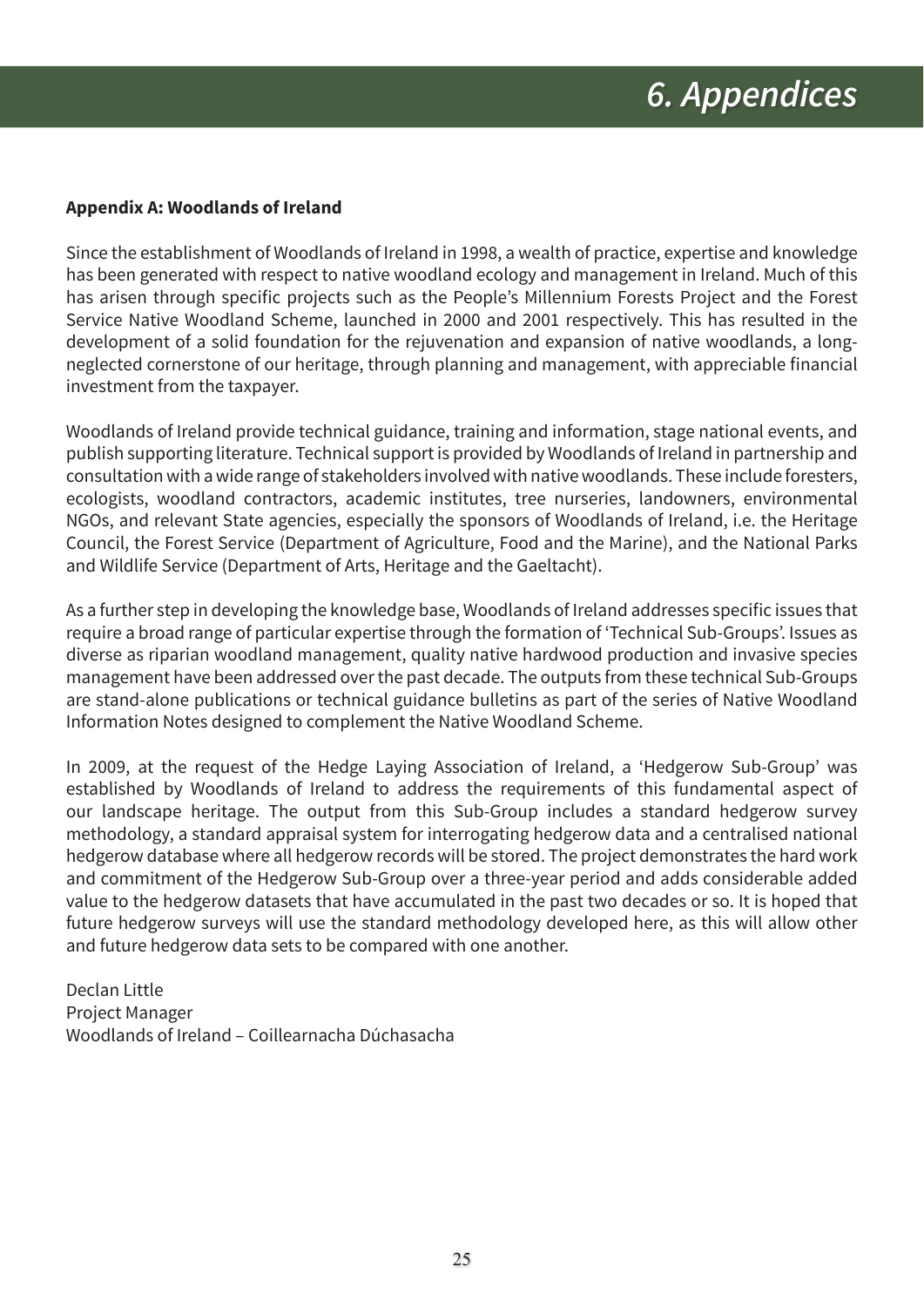#### Appendix B: Hedgerow Manual data recording field sheets - explanatory notes

These notes are for field use to assist in finalising the survey field sheets available at www.heritagecouncil.ie/landscape/resources-links/ prior to submission to the National Hedgerow Database located in the NBDC.

|                         | Surveyor(s)                             |                                                                                                                                                         |
|-------------------------|-----------------------------------------|---------------------------------------------------------------------------------------------------------------------------------------------------------|
|                         |                                         | Name(s), address & contact details                                                                                                                      |
|                         | <b>Date of Recording</b>                | Date of field survey (day: month: year)                                                                                                                 |
| $\sqrt{\frac{1}{D}}$ ID |                                         | Unique identifier: 3 character OS hectad reference; 2 digit hedge<br>number identifier; 1 alpha character a or b to indicate 30m strip,<br>e.g. H13.01a |
|                         | *DOS_Square                             | 3 character OS hectad reference                                                                                                                         |
|                         | *D Length                               | Total length (m) of polyline                                                                                                                            |
|                         | *DStart_node_to_start_of_1st_30m_strip_ | Distance in metres                                                                                                                                      |
|                         | *DEnd_of_1st_30m_to_start_of_2nd_30m__  | Distance in metres                                                                                                                                      |
|                         | *DEnd_of_2nd_30m_to_End_Node_           | Distance in metres                                                                                                                                      |
|                         |                                         |                                                                                                                                                         |
|                         | <b>Context</b>                          |                                                                                                                                                         |
|                         | *D Corine                               | <b>CORINE Land Cover Classification</b>                                                                                                                 |
|                         | *D Soil Type                            | This can be assessed using the appropriate layer on the NBDC<br>website www.biodiversityireland.ie                                                      |
|                         | <b>GPS Start Point</b>                  |                                                                                                                                                         |
|                         | <b>GPS_End_Point</b>                    |                                                                                                                                                         |
|                         | $\star$ D a1. Elevation_max.(m)         | Record maximum elevation of the hedge using GPS or Discovery<br>Series contours.                                                                        |
|                         | *Da2. Elevation_min.(m)                 | Record minimum elevation of the hedge using GPS or Discovery<br>Series contours.                                                                        |
|                         | *Db1. Aspect_Side_1                     | Using 16 major compass points deduce the aspect of each side<br>based on a straight line drawn from one end of the hedge to the<br>other.               |
|                         | *Db2. Aspect_Side_2                     | See above.                                                                                                                                              |
|                         |                                         |                                                                                                                                                         |
|                         | A. Adjacent Land Use (1)                | Record the type of farming carried out on lands adjacent to the<br>hedge - record both sides of the hedge.                                              |
|                         | a tillage                               |                                                                                                                                                         |
|                         | <b>b</b> dairy                          |                                                                                                                                                         |
|                         | c cattle                                |                                                                                                                                                         |
|                         | d sheep                                 |                                                                                                                                                         |
|                         | e mixed stock                           |                                                                                                                                                         |
|                         | g equine                                |                                                                                                                                                         |
|                         | h other                                 |                                                                                                                                                         |
|                         | fodder                                  | Meadow cut or left for making silage or hay                                                                                                             |

Note: \* denotes a data category derived from desk study, i.e. maps, documents, databases, etc.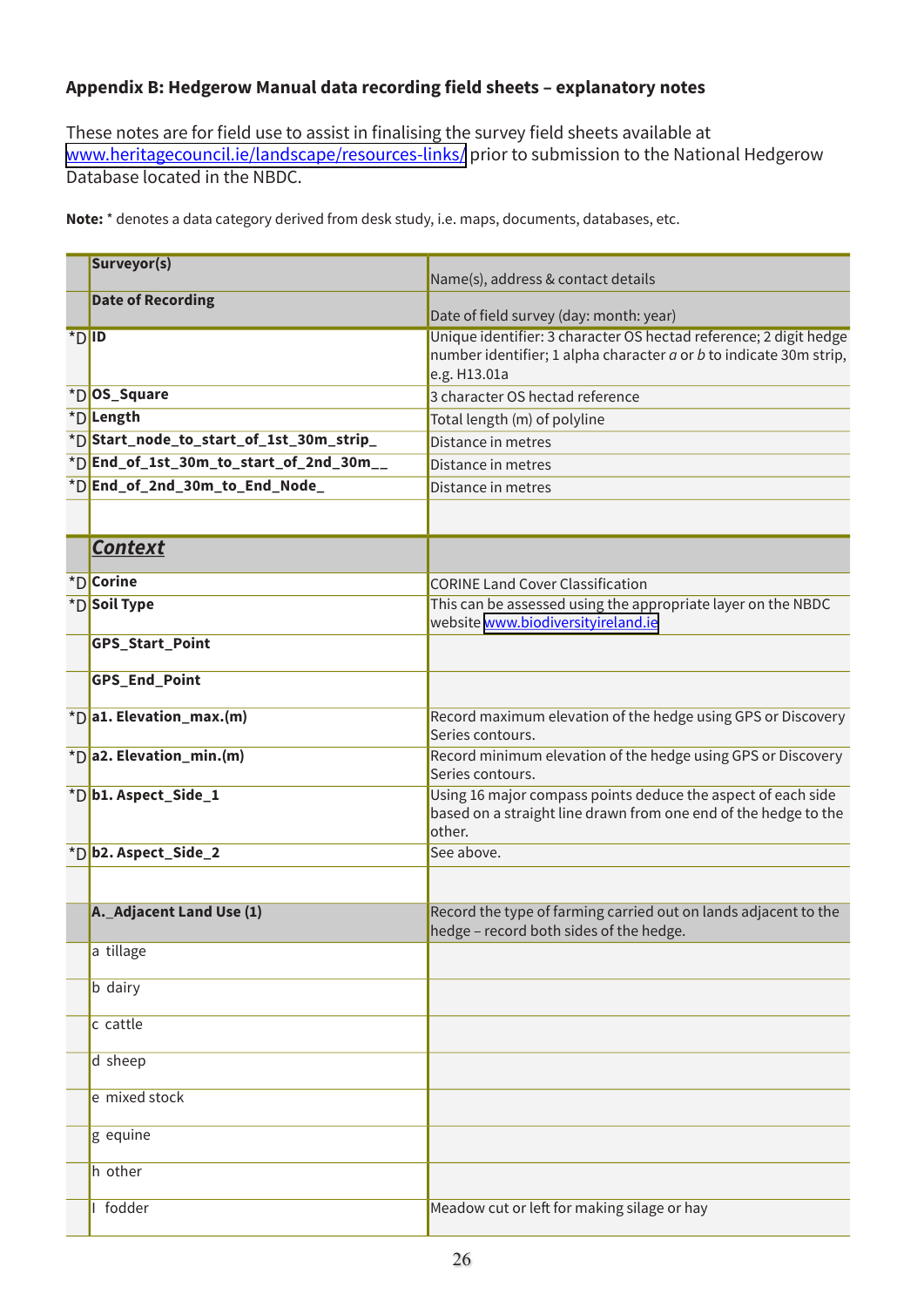| curtilage                                    | Fossitt BL3 and BC4                                                          |
|----------------------------------------------|------------------------------------------------------------------------------|
| k amenity / golf course / playing field      |                                                                              |
| parkland / demesne                           |                                                                              |
|                                              |                                                                              |
| *DB. History (1)                             | With reference to the 6 inch to one-mile OS Maps note if the                 |
|                                              | hedge is a Townland, County or other boundary of historical<br>significance. |
| 1 internal farm boundary                     |                                                                              |
| *D 2 townland / parish, etc. boundary        |                                                                              |
| *D 3 canal side boundary                     |                                                                              |
| *D 4 railway line boundary                   |                                                                              |
| 5 farm boundary                              | Townland boundaries, etc. should be assumed to be property<br>boundaries.    |
|                                              |                                                                              |
| B1._History_Road_/_Stream (0,3)              |                                                                              |
| *D1 road                                     |                                                                              |
| 2 stream                                     | Only record if it meets Fossitt watercourse definitions                      |
| 3 recently established                       | Hedgerow up to c.25 years old                                                |
|                                              |                                                                              |
| *D B1a. Road Class (0,1)                     | For roadside hedges only                                                     |
| <b>NP</b> - National Primary                 |                                                                              |
| NS-National Secondary                        |                                                                              |
| R - Regional                                 |                                                                              |
| $L - Local$                                  |                                                                              |
| U - Unclassified                             |                                                                              |
| F - Farm Road or Track                       |                                                                              |
|                                              |                                                                              |
| <b>B2. History Ordnance Survey (0,2)</b>     |                                                                              |
| *D 1. Boundary present on 1st Edition OS Map | 6 inch to one-mile                                                           |
| *D 2. Boundary present on 2nd Edition OS Map | 6 inch to one-mile                                                           |
|                                              |                                                                              |
| <b>B3. Sites and Monuments Record (0,1)</b>  |                                                                              |
| *D 3. Boundary connects to feature on SMR    | Sites and Monuments Record can be found at<br>www.archaeology.ie             |
|                                              |                                                                              |
| B4. Old Woodland Link (0,2)                  |                                                                              |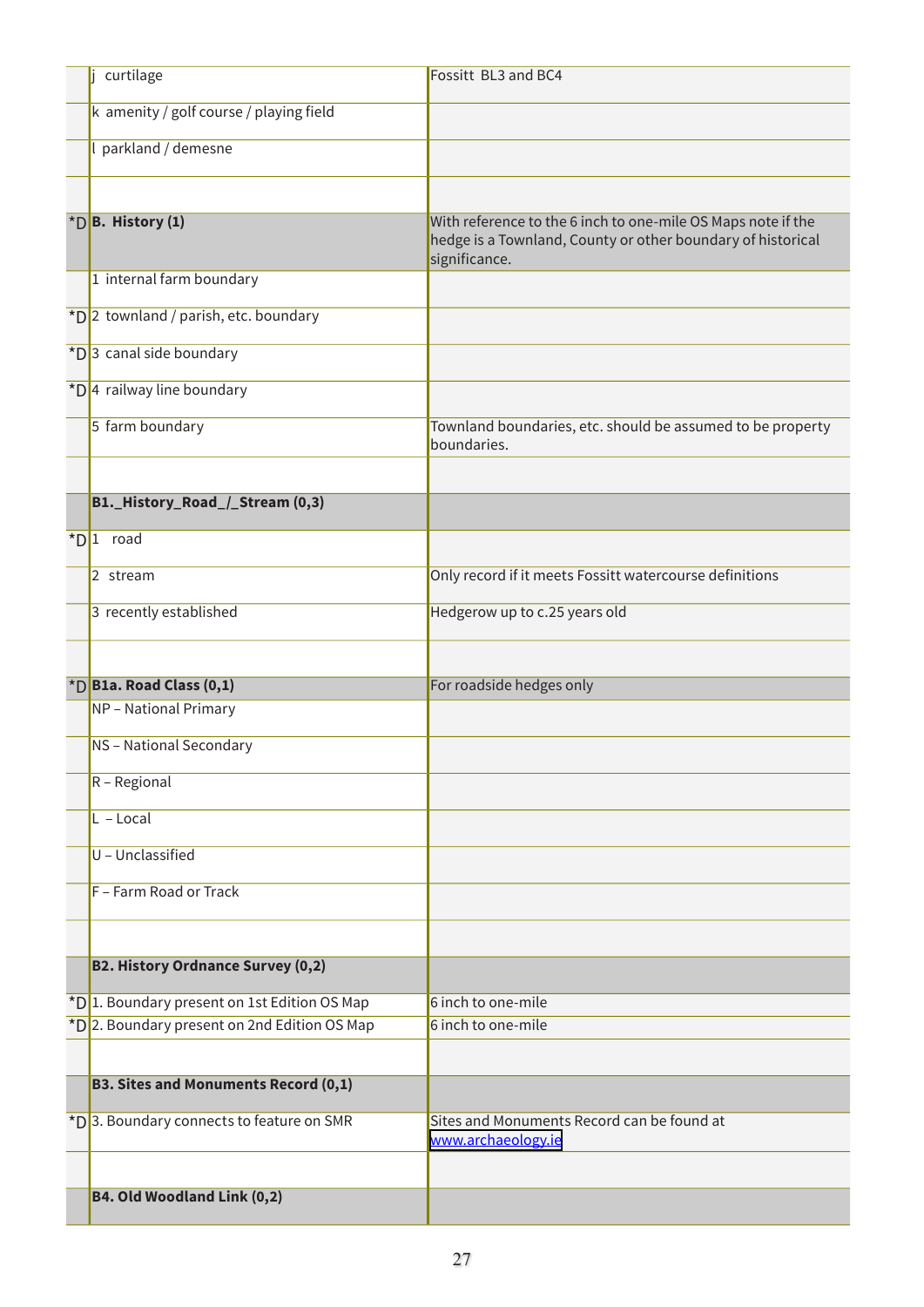| *Da Boundary connects to woodland on 1 <sup>st</sup> edition<br><b>OS</b> |                                                                                                                                                                                                                                                                                                                                                                                                                                                                                                                                                                                                                                                                                                        |
|---------------------------------------------------------------------------|--------------------------------------------------------------------------------------------------------------------------------------------------------------------------------------------------------------------------------------------------------------------------------------------------------------------------------------------------------------------------------------------------------------------------------------------------------------------------------------------------------------------------------------------------------------------------------------------------------------------------------------------------------------------------------------------------------|
| b Boundary shown as treeline on 1 <sup>st</sup> edition OS                |                                                                                                                                                                                                                                                                                                                                                                                                                                                                                                                                                                                                                                                                                                        |
|                                                                           |                                                                                                                                                                                                                                                                                                                                                                                                                                                                                                                                                                                                                                                                                                        |
| C._Adjacent Land Classification (1+) &                                    | Record the Fossitt (2000) habitat (to the greatest level of detail<br>possible) for land on both sides of the hedge                                                                                                                                                                                                                                                                                                                                                                                                                                                                                                                                                                                    |
|                                                                           |                                                                                                                                                                                                                                                                                                                                                                                                                                                                                                                                                                                                                                                                                                        |
| D. Habitat Link Classification (1+)                                       | This category is primarily applicable to the ends of the hedge.<br>If the hedgerow links at any other point with any other listed<br>habitat that is not recorded in C this should also be recorded.<br>A 'link' is applicable only where the hedge physically borders<br>or runs in to another habitat type. Where a break of 5 metres<br>or less, such as a gateway, occurs between the hedge and the<br>other habitat, treat this as being linked. Where the canopies<br>of trees in the hedge and the other habitat meet (often over<br>distances of 10m +), include as a link. Likewise, if a ditch<br>continues past the hedge to link up with, for example, a<br>watercourse, record as a link. |
| a arable (BC)                                                             |                                                                                                                                                                                                                                                                                                                                                                                                                                                                                                                                                                                                                                                                                                        |
| b improved grassland (GA)                                                 |                                                                                                                                                                                                                                                                                                                                                                                                                                                                                                                                                                                                                                                                                                        |
| b1 neglected pasture (GA)                                                 |                                                                                                                                                                                                                                                                                                                                                                                                                                                                                                                                                                                                                                                                                                        |
| c semi-natural grassland (GS)                                             |                                                                                                                                                                                                                                                                                                                                                                                                                                                                                                                                                                                                                                                                                                        |
| d non-native woodland (WD)                                                |                                                                                                                                                                                                                                                                                                                                                                                                                                                                                                                                                                                                                                                                                                        |
| e semi-natural woodland / scrub (WN)                                      |                                                                                                                                                                                                                                                                                                                                                                                                                                                                                                                                                                                                                                                                                                        |
| f scrub/transitional woodland (WS)                                        |                                                                                                                                                                                                                                                                                                                                                                                                                                                                                                                                                                                                                                                                                                        |
| g curtilage/built land (BL)                                               |                                                                                                                                                                                                                                                                                                                                                                                                                                                                                                                                                                                                                                                                                                        |
| g3 curtilage/built land (BL3)                                             | BL3 Buildings and artificial surfaces                                                                                                                                                                                                                                                                                                                                                                                                                                                                                                                                                                                                                                                                  |
| h peatlands (P)                                                           |                                                                                                                                                                                                                                                                                                                                                                                                                                                                                                                                                                                                                                                                                                        |
| lake/pond (FL)                                                            |                                                                                                                                                                                                                                                                                                                                                                                                                                                                                                                                                                                                                                                                                                        |
| watercourse (FW)                                                          |                                                                                                                                                                                                                                                                                                                                                                                                                                                                                                                                                                                                                                                                                                        |
| k other (target note)                                                     |                                                                                                                                                                                                                                                                                                                                                                                                                                                                                                                                                                                                                                                                                                        |
| m hedgerow (WL1 or WL2)                                                   |                                                                                                                                                                                                                                                                                                                                                                                                                                                                                                                                                                                                                                                                                                        |
| n earthbank (BL2)                                                         |                                                                                                                                                                                                                                                                                                                                                                                                                                                                                                                                                                                                                                                                                                        |
| o re-colonising bare ground (ED3)                                         |                                                                                                                                                                                                                                                                                                                                                                                                                                                                                                                                                                                                                                                                                                        |
|                                                                           |                                                                                                                                                                                                                                                                                                                                                                                                                                                                                                                                                                                                                                                                                                        |
| *D D3._Designated Site (0,1)                                              | Record if hedgerow is within or immediately adjacent to any<br>designated site.                                                                                                                                                                                                                                                                                                                                                                                                                                                                                                                                                                                                                        |
| 1 Annex 1 habitat                                                         |                                                                                                                                                                                                                                                                                                                                                                                                                                                                                                                                                                                                                                                                                                        |
| 2 designated site                                                         | NHA, SAC, SPA layers can be found at<br>http://www.npws.ie/protectedsites/ and at<br>http://maps.biodiversityireland.ie/Maps.aspx                                                                                                                                                                                                                                                                                                                                                                                                                                                                                                                                                                      |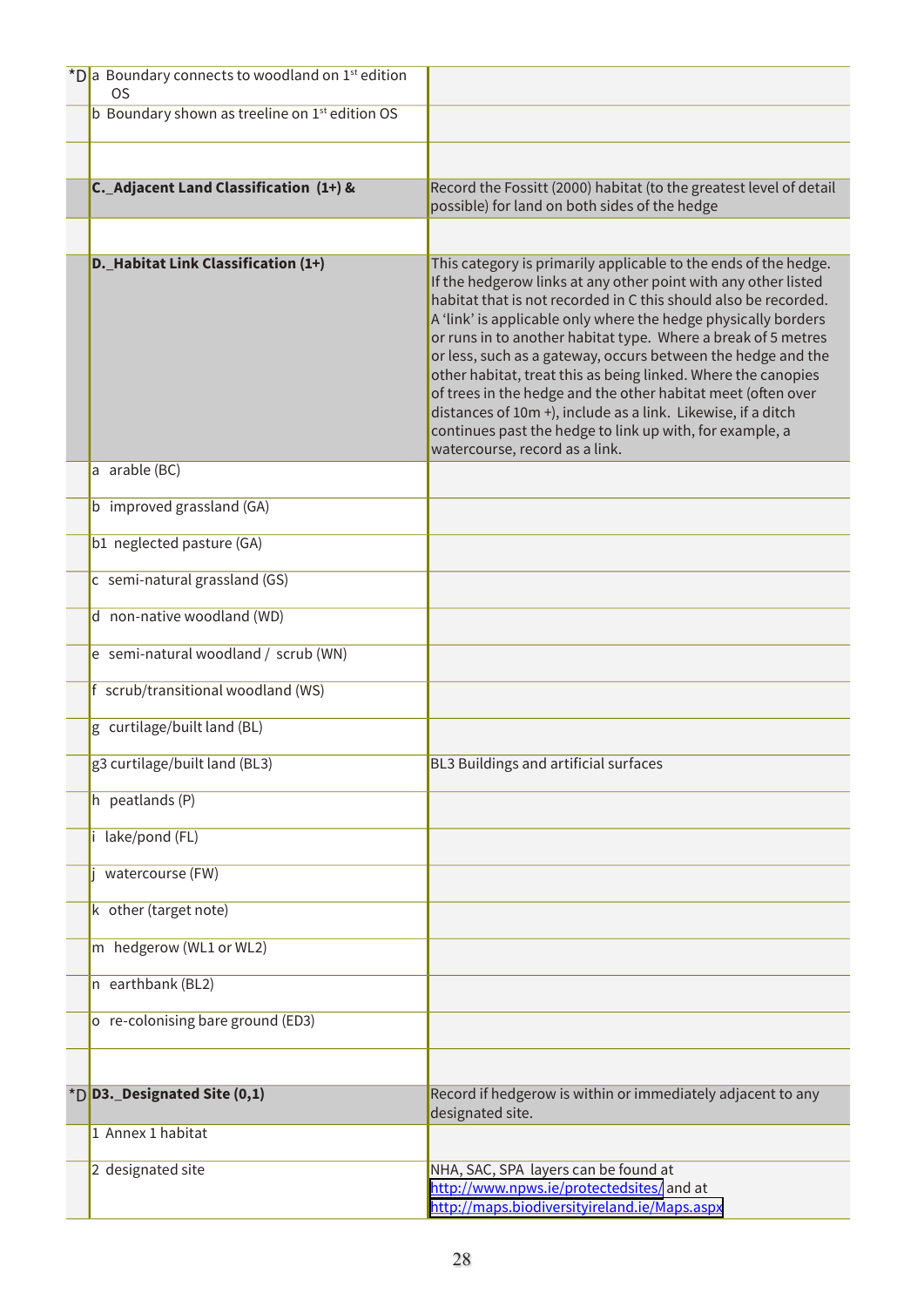| 3 designated woodland            |                                                                                                                                                                                                                                                                                                                                                                      |
|----------------------------------|----------------------------------------------------------------------------------------------------------------------------------------------------------------------------------------------------------------------------------------------------------------------------------------------------------------------------------------------------------------------|
|                                  |                                                                                                                                                                                                                                                                                                                                                                      |
| <b>E.</b> Boundary Function (1)  | This refers specifically to the functionality of the hedge line as a<br>farm / field boundary. Does the same stock have simultaneous<br>access to land on both sides of the hedge? An active boundary<br>must be stockproof, irrespective of the condition of the hedge.<br>A redundant boundary may not necessarily be redundant for<br>shelter or other functions. |
| 1 hedge redundant                |                                                                                                                                                                                                                                                                                                                                                                      |
| 2 active boundary                |                                                                                                                                                                                                                                                                                                                                                                      |
| <b>Construction</b>              |                                                                                                                                                                                                                                                                                                                                                                      |
|                                  |                                                                                                                                                                                                                                                                                                                                                                      |
| *DF._Outline (1)                 | Assess whether the hedge runs in a straight line or has a more<br>curved or irregular plan. This may best be noted from the map.                                                                                                                                                                                                                                     |
| a linear                         |                                                                                                                                                                                                                                                                                                                                                                      |
| b non-linear                     |                                                                                                                                                                                                                                                                                                                                                                      |
|                                  |                                                                                                                                                                                                                                                                                                                                                                      |
| G1._Linearity_of_Shrubs_(1)      |                                                                                                                                                                                                                                                                                                                                                                      |
| 1 Single Line Hedge              | where the linearity of the hedgerow stems is principally defined<br>by a single line                                                                                                                                                                                                                                                                                 |
| 2 Double Line Hedge              | where the linearity of the hedgerow stems is principally defined<br>by a two separate and distinct lines                                                                                                                                                                                                                                                             |
| 3 Random Line                    | Where the hedgerow stems do not appear to follow any distinct<br>linear pattern record                                                                                                                                                                                                                                                                               |
|                                  |                                                                                                                                                                                                                                                                                                                                                                      |
| G2._Bank,_Wall,_Shelf(1)         |                                                                                                                                                                                                                                                                                                                                                                      |
| 1 Bank                           |                                                                                                                                                                                                                                                                                                                                                                      |
| 2 Wall                           |                                                                                                                                                                                                                                                                                                                                                                      |
| 3 Shelf                          |                                                                                                                                                                                                                                                                                                                                                                      |
| none of the above features<br>0  |                                                                                                                                                                                                                                                                                                                                                                      |
|                                  |                                                                                                                                                                                                                                                                                                                                                                      |
| G3._Drain (1,2)                  |                                                                                                                                                                                                                                                                                                                                                                      |
| a External Drain                 | Double Ditch should be recorded as a a                                                                                                                                                                                                                                                                                                                               |
| <b>b</b> Internal Drain          |                                                                                                                                                                                                                                                                                                                                                                      |
| c Internal Path, Track-way, etc. | Where this category is recorded structural, management and<br>floristic recording should be made on the hedge on the side of<br>the lane nearest to the randomly selected point that identified<br>the hedge                                                                                                                                                         |
| none of the above features<br>0  |                                                                                                                                                                                                                                                                                                                                                                      |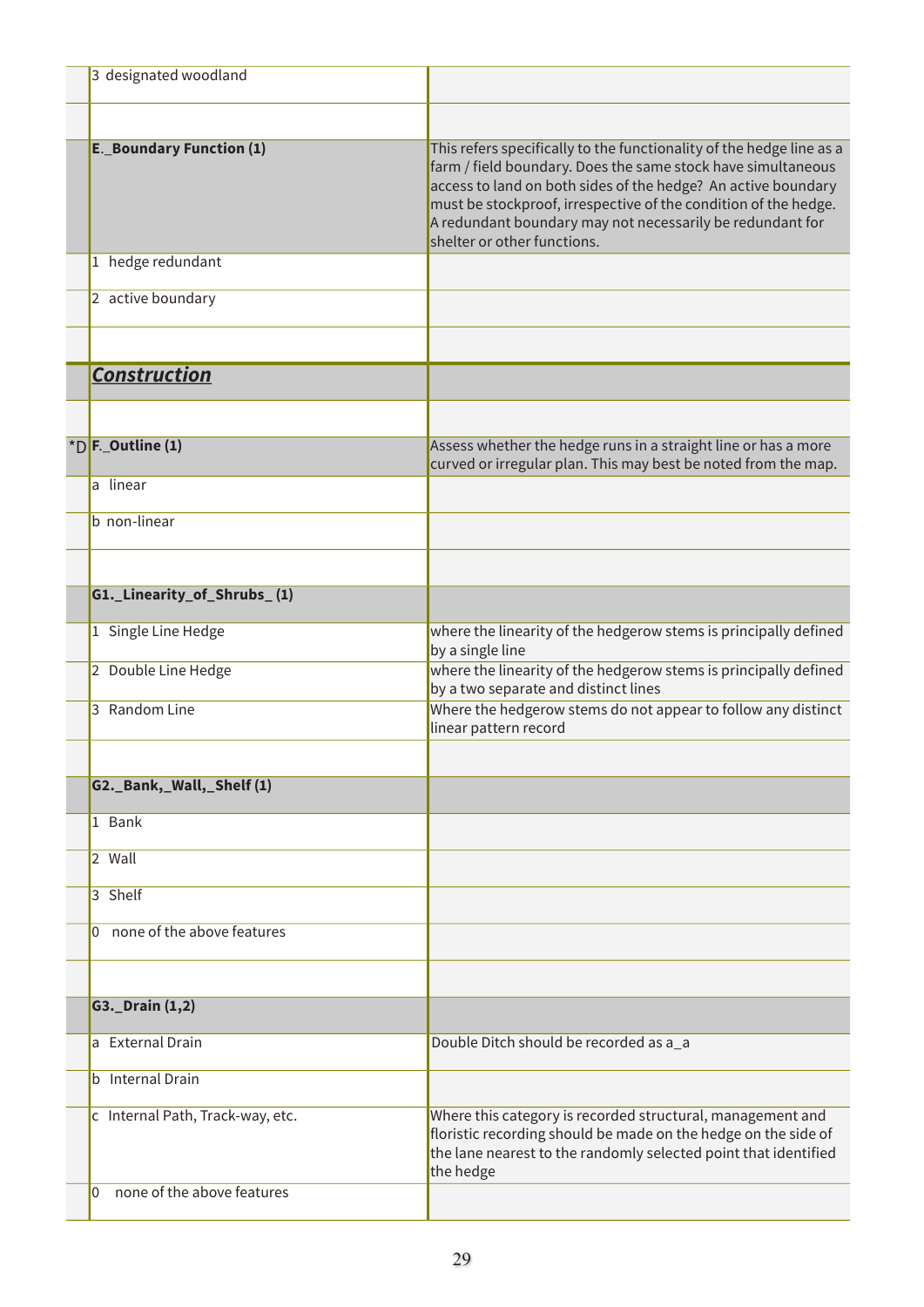| <b>G4. Boundary Classification (1)</b> | <b>Fossitt classification of recorded feature</b>                                                                                                                                                                                                                                                                                                                                                                                                                                                                                                                                                   |
|----------------------------------------|-----------------------------------------------------------------------------------------------------------------------------------------------------------------------------------------------------------------------------------------------------------------------------------------------------------------------------------------------------------------------------------------------------------------------------------------------------------------------------------------------------------------------------------------------------------------------------------------------------|
| WL1<br>$\mathbf{1}$                    | Hedgerow                                                                                                                                                                                                                                                                                                                                                                                                                                                                                                                                                                                            |
| WL <sub>2</sub><br>2                   | <b>Treeline</b>                                                                                                                                                                                                                                                                                                                                                                                                                                                                                                                                                                                     |
|                                        |                                                                                                                                                                                                                                                                                                                                                                                                                                                                                                                                                                                                     |
| H. Bank, Wall, Shelf_size__(1)         | The height of these features should be estimated as the average<br>along the length of the hedge. Record the height above the<br>general ground level of the top of the earth or stone bank (also<br>called ditch!). Take care not to record the bank height from<br>the level of bottom of shallow drains. A stone-breasted bank,<br>containing earth / clay, should not be confused with a stone<br>wall. A shelf is where the ground level is different between the<br>two sides of the hedge (often in roadside situations). The height<br>of a shelf is the difference between the two levels. |
| < 0.5m<br>a                            |                                                                                                                                                                                                                                                                                                                                                                                                                                                                                                                                                                                                     |
| $0.5 - 1 m$<br>b                       |                                                                                                                                                                                                                                                                                                                                                                                                                                                                                                                                                                                                     |
| c > 1m                                 |                                                                                                                                                                                                                                                                                                                                                                                                                                                                                                                                                                                                     |
| d not applicable                       |                                                                                                                                                                                                                                                                                                                                                                                                                                                                                                                                                                                                     |
|                                        |                                                                                                                                                                                                                                                                                                                                                                                                                                                                                                                                                                                                     |
| I Drain Size (1)                       | Drains tend to be approximately square in cross section.<br>The measurements denote width and depth of the drain. An<br>assessment based on volume should be made for very wide,<br>shallow drains or very deep, narrow drains.                                                                                                                                                                                                                                                                                                                                                                     |
| 1 not present                          |                                                                                                                                                                                                                                                                                                                                                                                                                                                                                                                                                                                                     |
| 2 small (<0.5m)                        |                                                                                                                                                                                                                                                                                                                                                                                                                                                                                                                                                                                                     |
| 3 medium $(0.5 - 1m)$                  |                                                                                                                                                                                                                                                                                                                                                                                                                                                                                                                                                                                                     |
| large (>1m)<br>$\vert 4 \vert$         |                                                                                                                                                                                                                                                                                                                                                                                                                                                                                                                                                                                                     |
|                                        |                                                                                                                                                                                                                                                                                                                                                                                                                                                                                                                                                                                                     |
| I1. Drain_Wet/Dry (0,1)                |                                                                                                                                                                                                                                                                                                                                                                                                                                                                                                                                                                                                     |
| dry ditch / drain<br>a                 |                                                                                                                                                                                                                                                                                                                                                                                                                                                                                                                                                                                                     |
| b wet ditch / drain                    |                                                                                                                                                                                                                                                                                                                                                                                                                                                                                                                                                                                                     |
|                                        |                                                                                                                                                                                                                                                                                                                                                                                                                                                                                                                                                                                                     |
| <b>Structure/Condition</b>             | For structural attributes the recording should be taken as an<br>average for the hedge length as a whole. With the exception<br>of Category M this average should not include the gaps in the<br>hedge.                                                                                                                                                                                                                                                                                                                                                                                             |
|                                        |                                                                                                                                                                                                                                                                                                                                                                                                                                                                                                                                                                                                     |
| J Profile (1)                          | The cross-sectional profile of the hedge                                                                                                                                                                                                                                                                                                                                                                                                                                                                                                                                                            |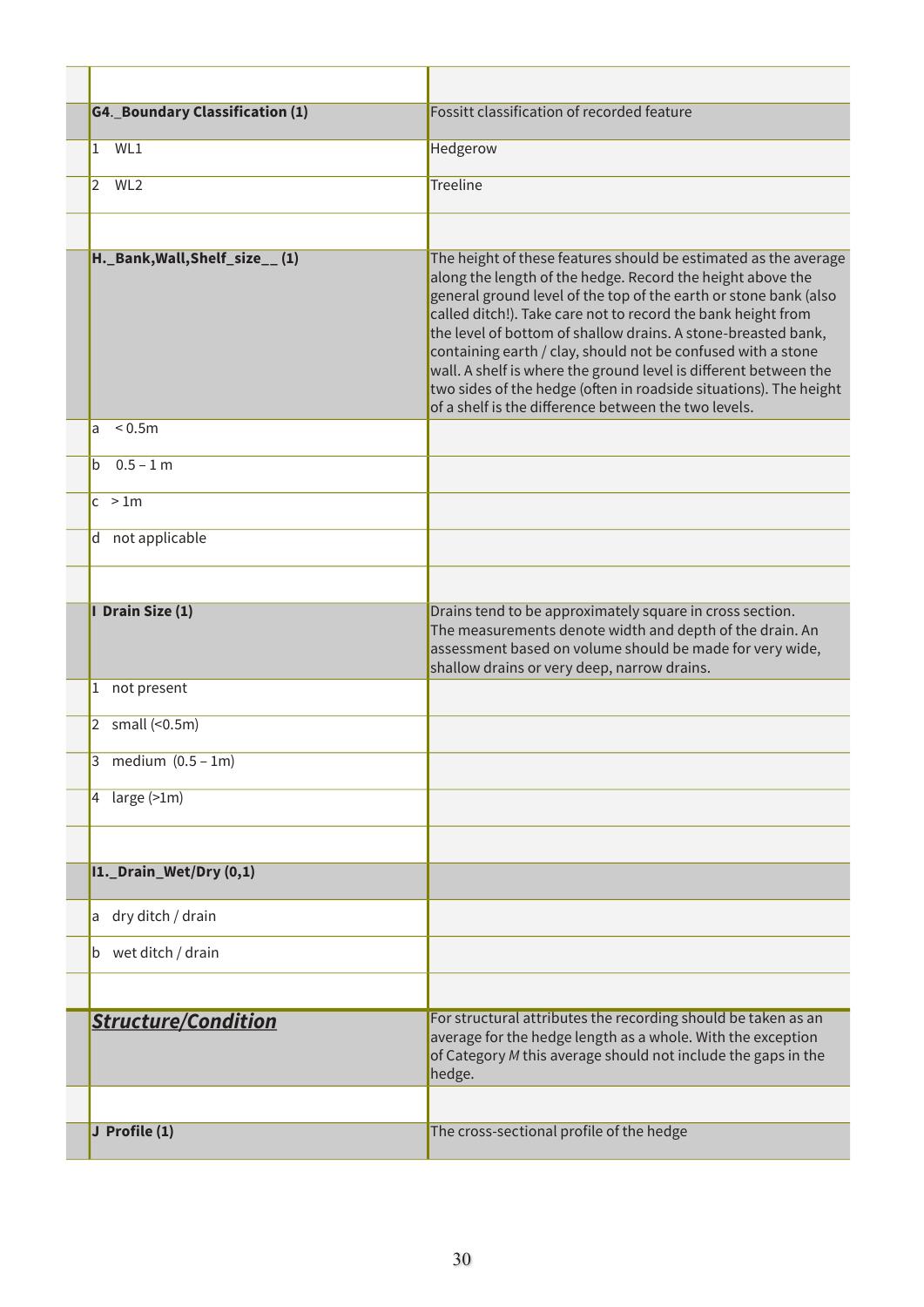| a remnant                        | The remains of what used to be a hedge, has no consistent           |
|----------------------------------|---------------------------------------------------------------------|
|                                  | profile. A remnant hedge is generally indicated by a (broken)       |
|                                  | line of mature or senescent plants in tree, rather than shrub       |
|                                  | form. Almost invariably has a high percentage of gaps, although     |
|                                  | may have bits of shrubby growth (including brambles) along its      |
|                                  | length. Once the remains of a hedge covers <25% of a boundary,      |
|                                  | it is no longer classed as remnant and is not recorded (including   |
|                                  | for extent). For a remnant hedge only record categories A-J, M,O,   |
|                                  | R, and U-Y.                                                         |
| b relict (derelict)              | Where shrubs and thorns of the hedge component have mostly          |
|                                  | grown up into trees, no longer displaying shrubby, dense            |
|                                  | growth form in the bottom 1-2 metres of the hedge. Plants have      |
|                                  | potential for rejuvenation.                                         |
| c boxed / A shape                | Has been cut into some form of a box- or A-shape, even if the       |
|                                  | last one or two years growth since cutting does not give the        |
|                                  | impression of a straight, neat, clipped hedge. 'Boxed' does not     |
|                                  | necessarily mean cut down low, hedges can be cut quite high         |
|                                  | (up to around 2 metres or more).                                    |
| d overgrown/irregular            | This type will have more of a base structure than type b.           |
| e. top heavy / undercut          | Hedges that have been managed in the lower section and              |
|                                  | allowed to grow up and out on top.                                  |
| straight sided                   | A hedge that has been completely breasted (side cut) but not        |
|                                  | topped                                                              |
| g wind-shaped                    | Shaped by the effects of strong prevailing winds.                   |
|                                  |                                                                     |
|                                  |                                                                     |
| J1._Profile_base_suffix (0,2)    |                                                                     |
| a losing basal structure         | Where many of the shrubs of the hedge component do not              |
|                                  | display a horizontal mesh of branches in the lowest 1m; most        |
|                                  | of the lower portion of stems are visible (unless obscured by       |
|                                  | herbage/ground flora).                                              |
| b outgrowths at base             | Where shrubs / scrub are spreading laterally in to the verge        |
|                                  | alongside the base over the majority of the length. This is most    |
|                                  | commonly seen where blackthorn, gorse or damson plants are          |
|                                  | suckering out from the base of the hedge.                           |
|                                  |                                                                     |
| K Height (1)                     | This is estimated as an average over the whole length of the        |
|                                  | hedge to best fit classes. Where there is a distinct tree layer the |
|                                  | measurement is taken as the height of the woody shrub layer.        |
|                                  | For managed hedges - 'height' should be the height at the last      |
|                                  | trimming/cutting point; otherwise the recorded height category      |
| < 1.5m<br>1                      | could vary dependent on the time of year the hedge is surveyed.     |
|                                  |                                                                     |
| $1.5 - 2.5m$<br>2                |                                                                     |
| $2.5 - 4m$<br>3                  |                                                                     |
| $4 - 5m$<br>4                    |                                                                     |
| 5<br>$5m+$                       |                                                                     |
|                                  |                                                                     |
| K1._Height_overhead_cables (0,1) |                                                                     |
|                                  |                                                                     |
| a overhead wires/cables          |                                                                     |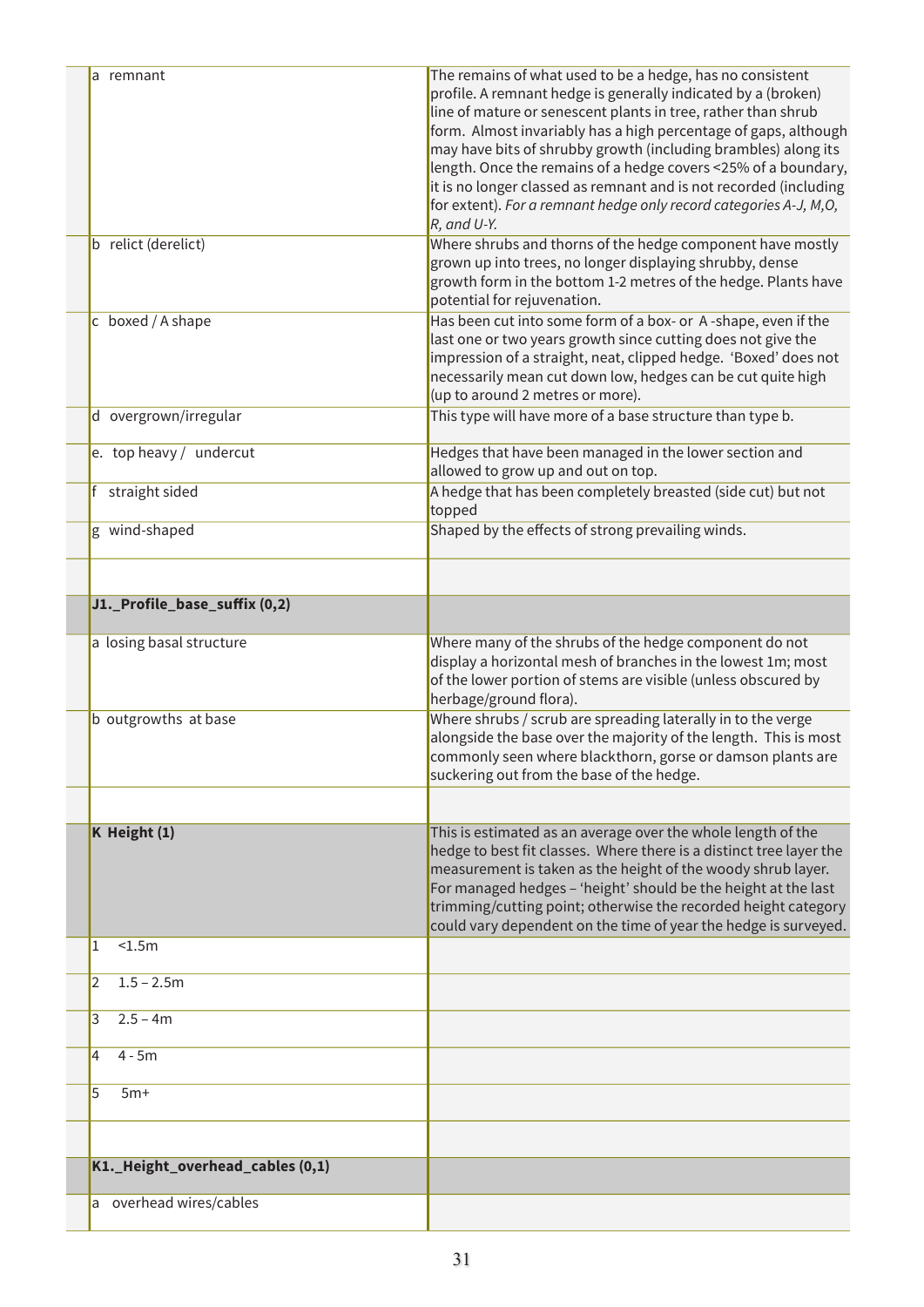| $L$ Width $(1)$                    | This is estimated as an average over the whole length of the<br>hedge to best fit classes.                                                                                                                                                                             |
|------------------------------------|------------------------------------------------------------------------------------------------------------------------------------------------------------------------------------------------------------------------------------------------------------------------|
| a $\leq 1m$                        |                                                                                                                                                                                                                                                                        |
| $b$ 1-2m                           |                                                                                                                                                                                                                                                                        |
| $c \t2 - 3m$                       |                                                                                                                                                                                                                                                                        |
| $d \quad 3 m+$                     |                                                                                                                                                                                                                                                                        |
|                                    |                                                                                                                                                                                                                                                                        |
| $M.$ %_of_Gaps_(1)                 | This is an assessment of the percentage of the length of the<br>hedge that no longer has a cover of hedgerow shrubs. Gaps that<br>are filled with brambles and /or non woody vegetation are still<br>recorded as gaps                                                  |
| 1 complete                         |                                                                                                                                                                                                                                                                        |
| $2 < 5\%$ gaps                     |                                                                                                                                                                                                                                                                        |
| $3\;\; 5 - 10\;\% \;\mathrm{gaps}$ |                                                                                                                                                                                                                                                                        |
| $410 - 25\%$                       |                                                                                                                                                                                                                                                                        |
| $525 - 50%$                        |                                                                                                                                                                                                                                                                        |
| $6 > 50\%$                         |                                                                                                                                                                                                                                                                        |
|                                    |                                                                                                                                                                                                                                                                        |
| M1. Gaps Specific or general (0,1) |                                                                                                                                                                                                                                                                        |
| a general                          | Individual gaps < 5m                                                                                                                                                                                                                                                   |
| $b$ specific                       | Any individual gap > 5m                                                                                                                                                                                                                                                |
|                                    |                                                                                                                                                                                                                                                                        |
| N Base Structure (1)               | Rampant growth of brambles and cleavers or other climbers in<br>the base of the hedge can be deceptive regarding the density<br>at the base of the hedge. Picture the density in winter when<br>foliage is absent for a more accurate assessment of base<br>structure. |
| a open/translucent                 | Little or no horizontal mesh of branches of woody shrubs in the<br>bottom metre.                                                                                                                                                                                       |
| b scrawny, semi-translucent        | More light/vegetation than hedge growth. The horizontal mesh<br>of branches or bushy growth of hedging shrubs at base of the<br>hedge is unlikely to prevent movement of stock through the<br>hedgerow.                                                                |
| c semi-opaque                      | More hedge growth than light/vegetation.                                                                                                                                                                                                                               |
| d dense / opaque                   | Shrub growth and horizontal meshing of branches in the<br>bottom metre, sufficiently dense to contain livestock.                                                                                                                                                       |
| N1._Base_-_Vegetation (0,1)        |                                                                                                                                                                                                                                                                        |
|                                    |                                                                                                                                                                                                                                                                        |
| a vegetation                       | Record where the space in the lower 1m of the hedge is filled<br>with growth of brambles or other herbage/ vegetation, etc.                                                                                                                                            |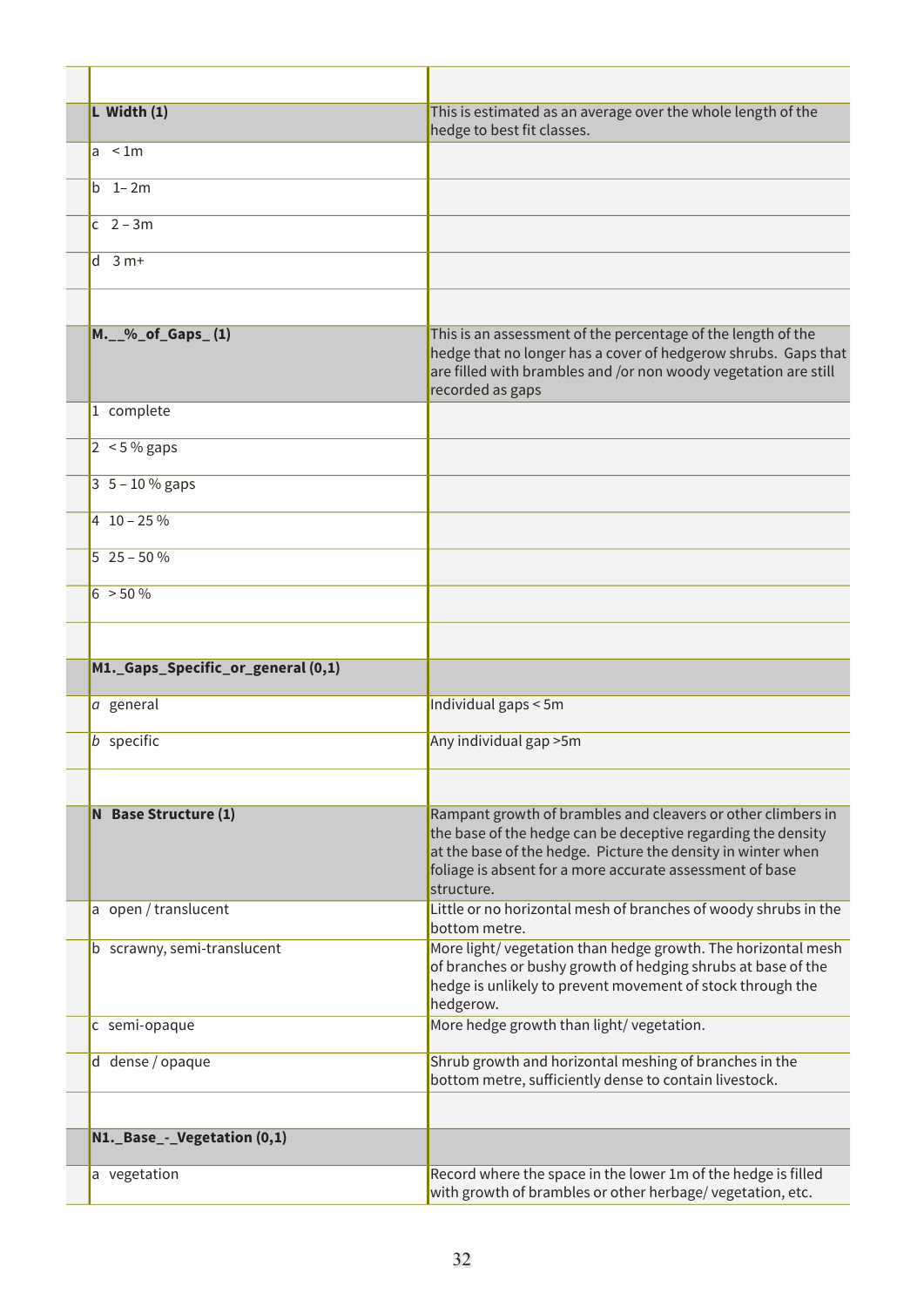| O._Bank_Degradation_Degree_(1,2)   |                                                                                                                                                                                                                                                                                                                             |
|------------------------------------|-----------------------------------------------------------------------------------------------------------------------------------------------------------------------------------------------------------------------------------------------------------------------------------------------------------------------------|
| 1 not applicable                   | No bank, wall or shelf.                                                                                                                                                                                                                                                                                                     |
| 2 none                             |                                                                                                                                                                                                                                                                                                                             |
| 3 severe                           | Degree of erosion or degradation - bare soil may be showing,<br>root systems may be exposed.                                                                                                                                                                                                                                |
| 4 minor                            |                                                                                                                                                                                                                                                                                                                             |
| 5 drain blocked/waterlogged        |                                                                                                                                                                                                                                                                                                                             |
| 01. Bank_Degradation__Extent (1)   |                                                                                                                                                                                                                                                                                                                             |
| a general >10%                     | Damage occurs over >10% of the length of the hedge                                                                                                                                                                                                                                                                          |
| <b>b</b> isolated                  | Damage occurs at up to 10% of the length of the hedge.                                                                                                                                                                                                                                                                      |
| P._Trees_Quantity (1)              | Should reflect where species have reached tree proportions<br>(particularly for hawthorn) diameter at breast height (DBH<br>$>8cm$ ).                                                                                                                                                                                       |
| none<br>a                          |                                                                                                                                                                                                                                                                                                                             |
| b few up to 15%                    |                                                                                                                                                                                                                                                                                                                             |
| scattered 15 - 30%<br>$\mathsf{C}$ |                                                                                                                                                                                                                                                                                                                             |
| abundant 31-75%<br>d               |                                                                                                                                                                                                                                                                                                                             |
| $e$ line >75%                      |                                                                                                                                                                                                                                                                                                                             |
| Q._Tree_Age_Composition (1)        | For the purpose of this survey, immature trees are defined as                                                                                                                                                                                                                                                               |
|                                    | having a diameter at breast height (DBH) of no more than 8 cm.<br>Planted saplings, whips, etc. that are clearly intended to be<br>trees should be recorded as such. Some discretion is required<br>on the part of the surveyor as long as the basis of discretion is<br>explained for the benefit of those using the data. |
| 1 all mature                       |                                                                                                                                                                                                                                                                                                                             |
| 2 predominantly mature             |                                                                                                                                                                                                                                                                                                                             |
| 3 predominantly immature           |                                                                                                                                                                                                                                                                                                                             |
| 4 mixed age range                  |                                                                                                                                                                                                                                                                                                                             |
| 5 none                             |                                                                                                                                                                                                                                                                                                                             |
| Q1. Tree Height (max) (1) &        | Record the maximum and minimum height for trees within the                                                                                                                                                                                                                                                                  |
|                                    | hedge.                                                                                                                                                                                                                                                                                                                      |
| Q2. Tree Height (min) (1)          |                                                                                                                                                                                                                                                                                                                             |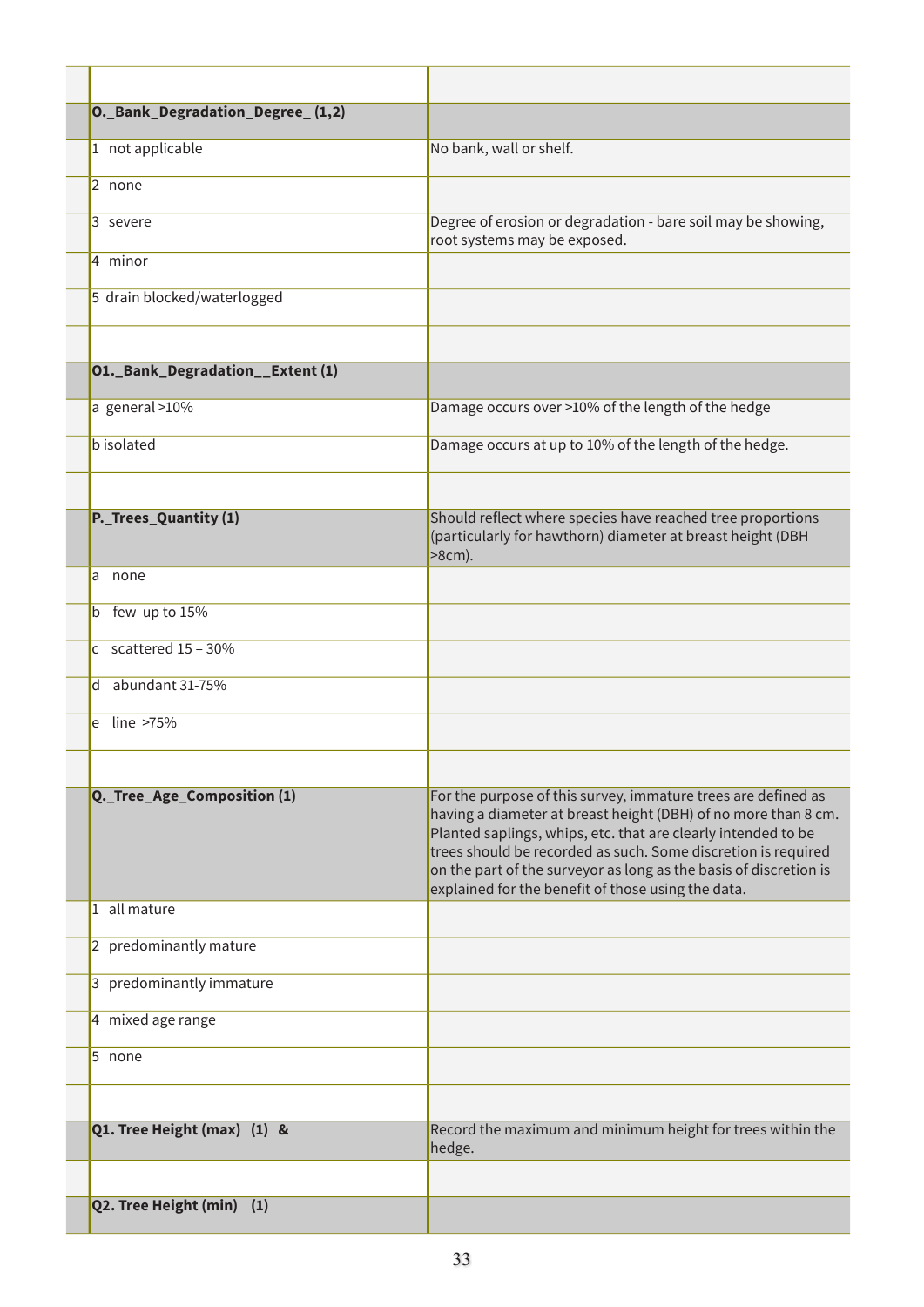| a < 3m                               |                                                                                                                                                                                                                                                                                                                                                                                                                                                                                                                                                                                                                                           |
|--------------------------------------|-------------------------------------------------------------------------------------------------------------------------------------------------------------------------------------------------------------------------------------------------------------------------------------------------------------------------------------------------------------------------------------------------------------------------------------------------------------------------------------------------------------------------------------------------------------------------------------------------------------------------------------------|
| $b$ 3-5m                             |                                                                                                                                                                                                                                                                                                                                                                                                                                                                                                                                                                                                                                           |
| $c$ 5-10 $m$                         |                                                                                                                                                                                                                                                                                                                                                                                                                                                                                                                                                                                                                                           |
| $d$ 10-20m                           |                                                                                                                                                                                                                                                                                                                                                                                                                                                                                                                                                                                                                                           |
| e > 20m                              |                                                                                                                                                                                                                                                                                                                                                                                                                                                                                                                                                                                                                                           |
|                                      |                                                                                                                                                                                                                                                                                                                                                                                                                                                                                                                                                                                                                                           |
| R._Verge_/_Margin__Width (1)         | This refers to an uncultivated strip or undisturbed grassy<br>margin alongside the hedge. In the case of tillage or arable land,<br>this will be an unploughed/ unplanted strip (a sterile strip is not<br>counted as a verge). In grassland situations a verge is where the<br>edge of the field is clearly not seeded, managed, or utilised as<br>the rest of the field, such as where grazers are excluded by a<br>fence. A fenced off area in from a hedge should be counted, but<br>a strip left after mowing for hay/silage should not. This should<br>be clearly indicated by the surveyor. Record for both sides of the<br>hedge. |
| a < 1m                               |                                                                                                                                                                                                                                                                                                                                                                                                                                                                                                                                                                                                                                           |
| $b \t1-2m$                           |                                                                                                                                                                                                                                                                                                                                                                                                                                                                                                                                                                                                                                           |
| $c \t2 - 4m$                         |                                                                                                                                                                                                                                                                                                                                                                                                                                                                                                                                                                                                                                           |
| $d$ 4m +                             |                                                                                                                                                                                                                                                                                                                                                                                                                                                                                                                                                                                                                                           |
| e none                               |                                                                                                                                                                                                                                                                                                                                                                                                                                                                                                                                                                                                                                           |
|                                      |                                                                                                                                                                                                                                                                                                                                                                                                                                                                                                                                                                                                                                           |
| R2._Verge_/_Margin_Degradation (0,2) | Record for both sides of the hedge.                                                                                                                                                                                                                                                                                                                                                                                                                                                                                                                                                                                                       |
| 0 none                               |                                                                                                                                                                                                                                                                                                                                                                                                                                                                                                                                                                                                                                           |
| 1 poached within 2m                  |                                                                                                                                                                                                                                                                                                                                                                                                                                                                                                                                                                                                                                           |
| 2 ploughed within 2m                 |                                                                                                                                                                                                                                                                                                                                                                                                                                                                                                                                                                                                                                           |
| 3 herbicide use > 20%                | Herbicide use over >20% of the length of the side of the hedge.                                                                                                                                                                                                                                                                                                                                                                                                                                                                                                                                                                           |
| $S.$ Vigour_ $(1,2)$                 | An assessment of the average amount of new growth (annual<br>increment), in terms of protruding shoots, along the length of<br>the hedge.                                                                                                                                                                                                                                                                                                                                                                                                                                                                                                 |
| a poor                               | This recording is appropriate where there are few new shoots,<br>little annual increment, and /or shoots are weak or unhealthy<br>looking.                                                                                                                                                                                                                                                                                                                                                                                                                                                                                                |
| b average                            |                                                                                                                                                                                                                                                                                                                                                                                                                                                                                                                                                                                                                                           |
| c good                               |                                                                                                                                                                                                                                                                                                                                                                                                                                                                                                                                                                                                                                           |
| d poor in part                       |                                                                                                                                                                                                                                                                                                                                                                                                                                                                                                                                                                                                                                           |
| e basal decay                        | Evidence of dead wood in the base of hedgerow trees and<br>shrubs.                                                                                                                                                                                                                                                                                                                                                                                                                                                                                                                                                                        |
| f. evidence of disease               | This includes fungal disease, mildew, etc.                                                                                                                                                                                                                                                                                                                                                                                                                                                                                                                                                                                                |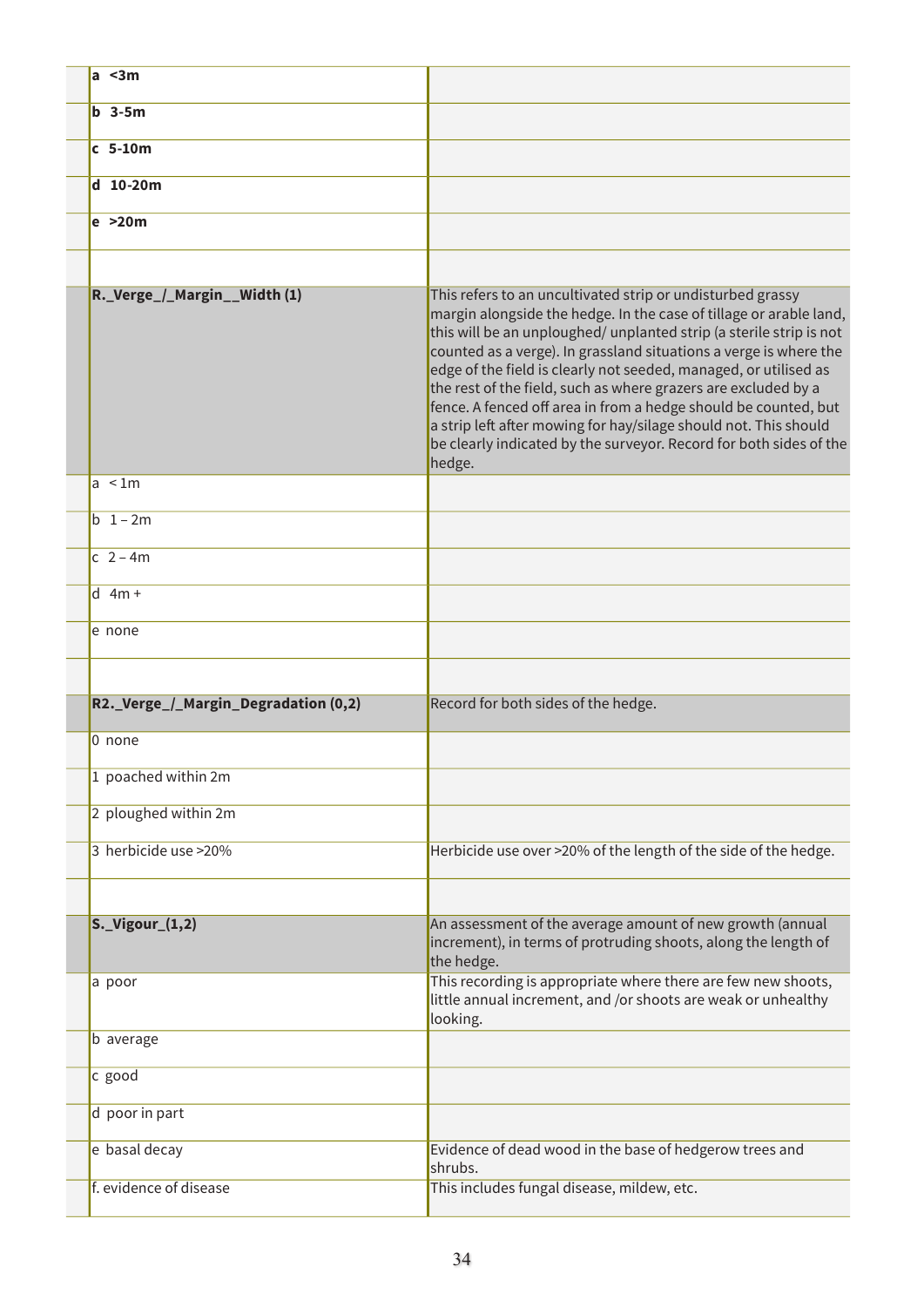| <u>Management</u>                    |                                                                                                                                                                                                                                                                                                                                                               |
|--------------------------------------|---------------------------------------------------------------------------------------------------------------------------------------------------------------------------------------------------------------------------------------------------------------------------------------------------------------------------------------------------------------|
| U._Management_(1+)                   |                                                                                                                                                                                                                                                                                                                                                               |
|                                      |                                                                                                                                                                                                                                                                                                                                                               |
| cut box profile<br>a                 |                                                                                                                                                                                                                                                                                                                                                               |
| cut 'A' shape<br>b                   |                                                                                                                                                                                                                                                                                                                                                               |
| cut on one side<br>C                 |                                                                                                                                                                                                                                                                                                                                                               |
| cut on both sides<br>d               |                                                                                                                                                                                                                                                                                                                                                               |
| topped<br>e                          |                                                                                                                                                                                                                                                                                                                                                               |
| excavator                            | This applies where land excavator type machinery has been<br>used for hedge management purposes. Usually this involves<br>knocking over mature stems along the hedge line and<br>compressing them. Occasionally just the side growth is 'folded'<br>or 'tucked' back into the hedge. Both cases are identified by<br>partially broken rather than cut wounds. |
| fully laid<br>g                      |                                                                                                                                                                                                                                                                                                                                                               |
| laid in part<br>h                    | This category applies where gaps have been dealt with by laying                                                                                                                                                                                                                                                                                               |
| coppiced                             | Cut no higher than 10cm from the ground                                                                                                                                                                                                                                                                                                                       |
| short term unmanaged                 | Applies where options a-i and m have not been implemented in<br>the last 3-5 years.                                                                                                                                                                                                                                                                           |
| long term unmanaged<br>k.            | Where there is no evidence of management activity in the last<br>5+ years.                                                                                                                                                                                                                                                                                    |
| infill planting                      | Evidence that young plants have been introduced into the<br>hedge to fill gaps.                                                                                                                                                                                                                                                                               |
| m pruned                             | Selective cutting of individual hedgerow plants.                                                                                                                                                                                                                                                                                                              |
| n other (target note)                |                                                                                                                                                                                                                                                                                                                                                               |
| o cropped                            | Cut between 10cm and 1m from ground (high coppicing.)                                                                                                                                                                                                                                                                                                         |
|                                      |                                                                                                                                                                                                                                                                                                                                                               |
| U1._Management_-_out_of_season (0,1) |                                                                                                                                                                                                                                                                                                                                                               |
| a. out of season                     | Cut between 1 <sup>st</sup> March and 31 <sup>st</sup> August.                                                                                                                                                                                                                                                                                                |
|                                      |                                                                                                                                                                                                                                                                                                                                                               |
| U2._Management_Stage                 | This is based on work done by Hedgelink in the UK, detailed in<br>www.ptes.org/files/1353_hedgemanagementcycle.pdf                                                                                                                                                                                                                                            |
| 1                                    | Heavily over-trimmed with many gaps and sparse stems, their<br>bases gnarled or rotting.                                                                                                                                                                                                                                                                      |
| $\overline{\mathbf{2}}$              | Over-trimmed, infrequent stems too far apart to be 'let up' for<br>laying. Hard knuckle at trim line, shrubs developing mushroom<br>shaped growth form.                                                                                                                                                                                                       |
| 3                                    | Over-trimmed, frequent stems. Stems still healthy but require<br>more height. Hard knuckle may be starting to form at trim line.                                                                                                                                                                                                                              |
| 4                                    | Recently layed, coppiced, or planted hedgerow.                                                                                                                                                                                                                                                                                                                |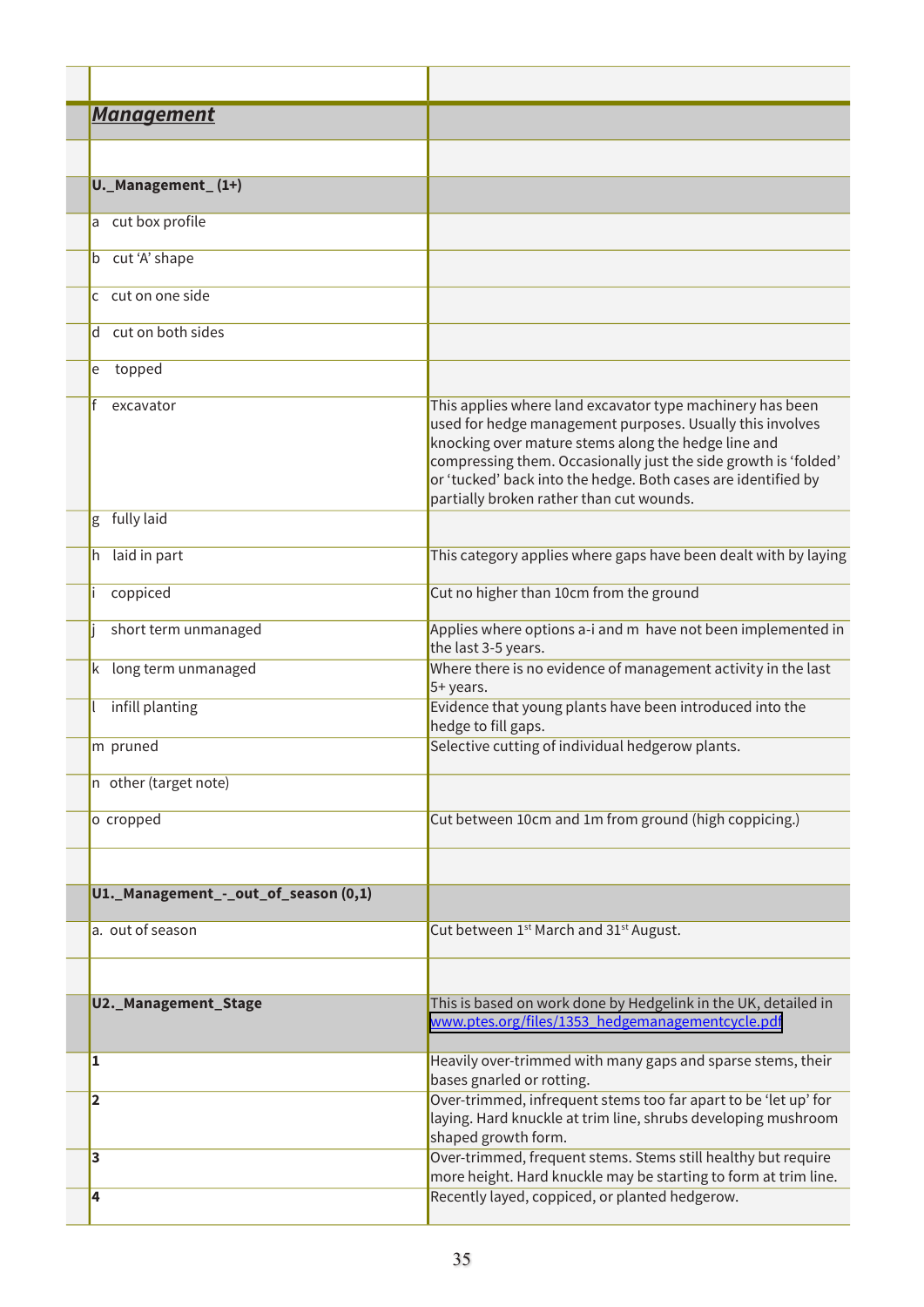| W1._Evidence_of_Rejuvenation_-_Recent    |                                                                                                                                                                                                                                                                                                                                                                                                                                                                                                                                                                                                                                                                                                                                                                                                           |
|------------------------------------------|-----------------------------------------------------------------------------------------------------------------------------------------------------------------------------------------------------------------------------------------------------------------------------------------------------------------------------------------------------------------------------------------------------------------------------------------------------------------------------------------------------------------------------------------------------------------------------------------------------------------------------------------------------------------------------------------------------------------------------------------------------------------------------------------------------------|
|                                          |                                                                                                                                                                                                                                                                                                                                                                                                                                                                                                                                                                                                                                                                                                                                                                                                           |
| d past evidence of coppicing             |                                                                                                                                                                                                                                                                                                                                                                                                                                                                                                                                                                                                                                                                                                                                                                                                           |
| b past evidence of laying                |                                                                                                                                                                                                                                                                                                                                                                                                                                                                                                                                                                                                                                                                                                                                                                                                           |
| a no evidence                            |                                                                                                                                                                                                                                                                                                                                                                                                                                                                                                                                                                                                                                                                                                                                                                                                           |
| W. Evidence_of_Rejuvenation_-_Past (1,2) | Laying is detected by looking in at the hedge stems to see if<br>any are growing horizontally, or at an upward angle with lesser<br>shoots / stems growing vertically from these. Often it can be<br>seen where the hedge was laid as long as several decades ago.<br>Sometimes branches can have a horizontal growth form as a<br>result of a reaction to trimming, this should not be confused<br>with laid stems. Closer inspection should reveal the source of<br>the action. The scar tissue around the clean wounds from hedge<br>laying is significantly different from those caused by the action<br>of machinery. Past coppicing is generally detected by multiple<br>stems originating from the same point at or close to ground<br>level of species where this would not be the typical habit. |
|                                          |                                                                                                                                                                                                                                                                                                                                                                                                                                                                                                                                                                                                                                                                                                                                                                                                           |
| 8 not applicable                         |                                                                                                                                                                                                                                                                                                                                                                                                                                                                                                                                                                                                                                                                                                                                                                                                           |
| 7 unsure                                 |                                                                                                                                                                                                                                                                                                                                                                                                                                                                                                                                                                                                                                                                                                                                                                                                           |
| other<br>6                               |                                                                                                                                                                                                                                                                                                                                                                                                                                                                                                                                                                                                                                                                                                                                                                                                           |
| 5<br>excavator                           |                                                                                                                                                                                                                                                                                                                                                                                                                                                                                                                                                                                                                                                                                                                                                                                                           |
| hand tools<br>4                          |                                                                                                                                                                                                                                                                                                                                                                                                                                                                                                                                                                                                                                                                                                                                                                                                           |
| bar cutter<br>3                          |                                                                                                                                                                                                                                                                                                                                                                                                                                                                                                                                                                                                                                                                                                                                                                                                           |
| circular saw<br>2                        |                                                                                                                                                                                                                                                                                                                                                                                                                                                                                                                                                                                                                                                                                                                                                                                                           |
| flail<br>$\mathbf{1}$                    | employed, record as 7, 'unsure'.                                                                                                                                                                                                                                                                                                                                                                                                                                                                                                                                                                                                                                                                                                                                                                          |
| V._Management_Method_(1+)                | This must be determined by examining the cuts at the hedge<br>front over which machinery has passed. If a hedge clearly has<br>been managed but the surveyor is unsure as to the means                                                                                                                                                                                                                                                                                                                                                                                                                                                                                                                                                                                                                    |
|                                          |                                                                                                                                                                                                                                                                                                                                                                                                                                                                                                                                                                                                                                                                                                                                                                                                           |
| 10                                       | Hedge developed into line of trees.                                                                                                                                                                                                                                                                                                                                                                                                                                                                                                                                                                                                                                                                                                                                                                       |
| 9                                        | (although they may be infrequent) but too large (more than<br>18cm in diameter) for laying.<br>Over-mature hedgerow with tops dying back, collapse possible.<br>Perhaps becoming dominated by tree species.                                                                                                                                                                                                                                                                                                                                                                                                                                                                                                                                                                                               |
| 8                                        | Mature tall hedgerow with spreading tops. Stems still healthy                                                                                                                                                                                                                                                                                                                                                                                                                                                                                                                                                                                                                                                                                                                                             |
| 7                                        | hedge, having intentionally been left un-trimmed for several<br>years.<br>Hedgerow with frequent healthy stems more than 4m high.                                                                                                                                                                                                                                                                                                                                                                                                                                                                                                                                                                                                                                                                         |
| 6                                        | Either a) Hedgerow more than 3m high and trimmed on<br>rotation, or b) May also be non-intervention                                                                                                                                                                                                                                                                                                                                                                                                                                                                                                                                                                                                                                                                                                       |
| 5                                        | Healthy, dense, hedgerow with frequent stems and more than<br>2m in height.                                                                                                                                                                                                                                                                                                                                                                                                                                                                                                                                                                                                                                                                                                                               |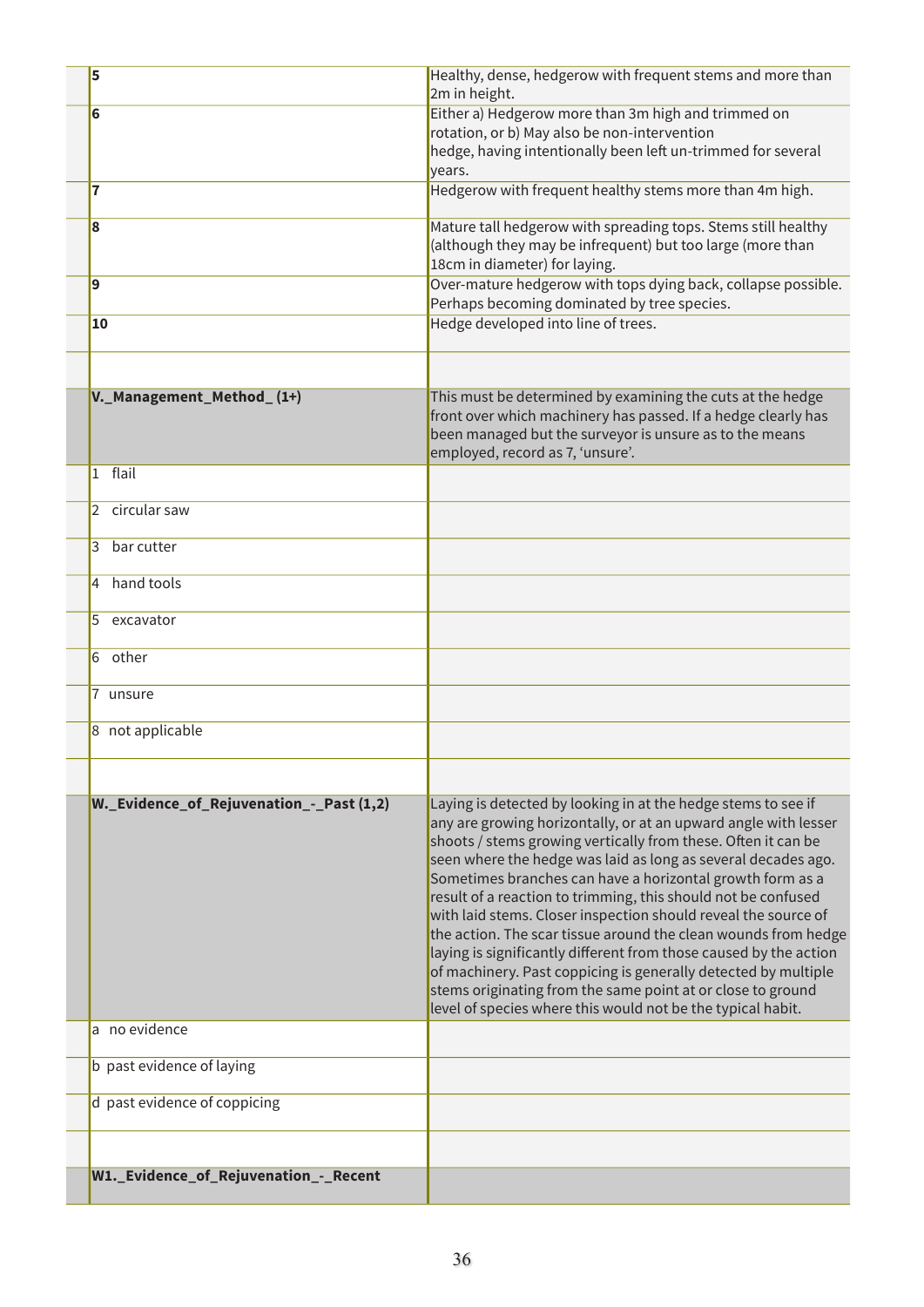| c recent evidence of laying    | Within the last 5 years.                                                                                                                                                                                                                                            |
|--------------------------------|---------------------------------------------------------------------------------------------------------------------------------------------------------------------------------------------------------------------------------------------------------------------|
| d recent evidence of coppicing |                                                                                                                                                                                                                                                                     |
|                                |                                                                                                                                                                                                                                                                     |
| $X$ Fencing $(1)$              | Record for both sides of the hedge.                                                                                                                                                                                                                                 |
| 1 none                         |                                                                                                                                                                                                                                                                     |
| 3 electric                     |                                                                                                                                                                                                                                                                     |
| 4 post & wire                  |                                                                                                                                                                                                                                                                     |
| 5 sheep wire                   |                                                                                                                                                                                                                                                                     |
| 6 timber fence                 |                                                                                                                                                                                                                                                                     |
| 7 concrete post and rail       |                                                                                                                                                                                                                                                                     |
|                                |                                                                                                                                                                                                                                                                     |
| X3. Fencing __ wire_to_stems   |                                                                                                                                                                                                                                                                     |
| 2 fixed to stems               | Record if wire is fixed to hedgerow stems irrespective of other<br>fencing.                                                                                                                                                                                         |
|                                |                                                                                                                                                                                                                                                                     |
| Y Ground Flora (1,5)           |                                                                                                                                                                                                                                                                     |
| d noxious weeds                | Record the following on the DAFOR scale<br>Common ragwort (Senecio jacobea)<br>Spear thistle (Cirsium vulgare)<br>Creeping or field thistle (C. arvense)<br>Two species of dock: the curled dock (Rumex crispus)<br>and the broad-leaved dock (Rumex obtusifolius). |
| e nutrient rich >20%           | >20% of ground layer dominated by nutrient rich species -<br>nettles, docks, cleavers (Galium aparine).                                                                                                                                                             |
| f use of herbicide             | >10% of ground layer affected.                                                                                                                                                                                                                                      |
| h. alien invasive species      | Record presence of alien invasive species, primarily Japanese<br>Knotweed, Giant Rhubarb, Spanish Bluebell and Himalayan<br>Balsam. See also;<br>http://invasivespeciesireland.com/most-unwanted-species/<br>established/terrestrial/?pg=1                          |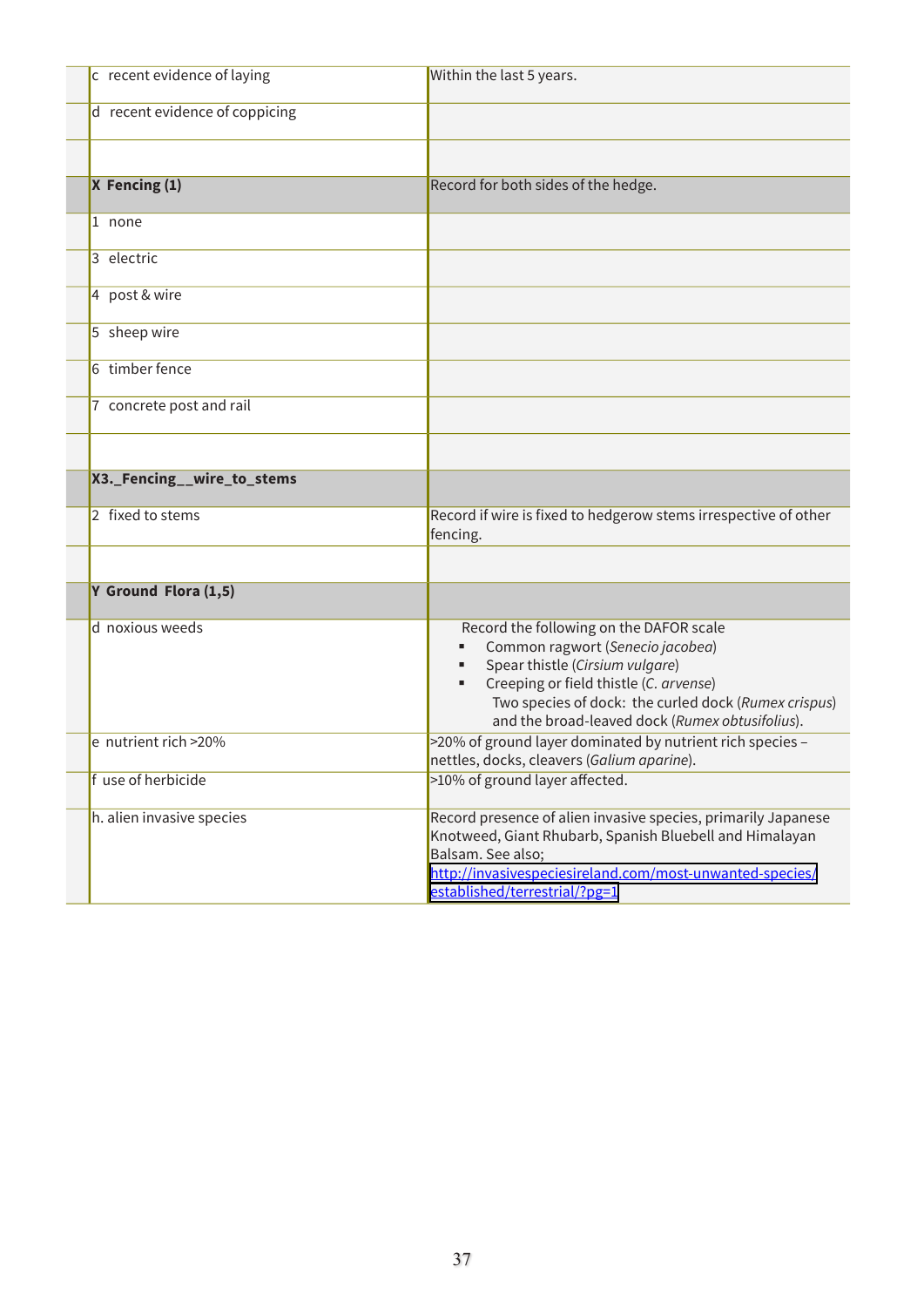#### **Appendix C: Method for selecting 2 random, non-concurrent, 30m strips in a given length of hedgerow**

The selected hedge of length (L) between the two end points E1 and E2 is subdivided as outlined below. E1 is the most northerly and westerly of the two points and is the datum.



If the respective percentage of the total length of each of a, b and c is generated at random, then two, non-concurrent sample lengths of 30m can be randomly selected.

This can be achieved by using the RANDBETWEEN random number function in a Microsoft Excel Spreadsheet.

 $e.g.$  Random 1 = RANDBETWEEN $(0,(L-60))$ Random 2 = RANDBETWEEN(0,((L-60)-Random1)) Random 3 = ((L-60) - (Random1+ Random2))

| <b>Total</b><br>Length | L-60 | $\mathbf{I}$ | Random Random Random<br>$\lambda$ | -≺ |
|------------------------|------|--------------|-----------------------------------|----|
| 350                    | 290. | 213          | 15                                | 62 |

Each of the random numbers 1, 2, and 3 are randomly assigned to give values to a, b, and c.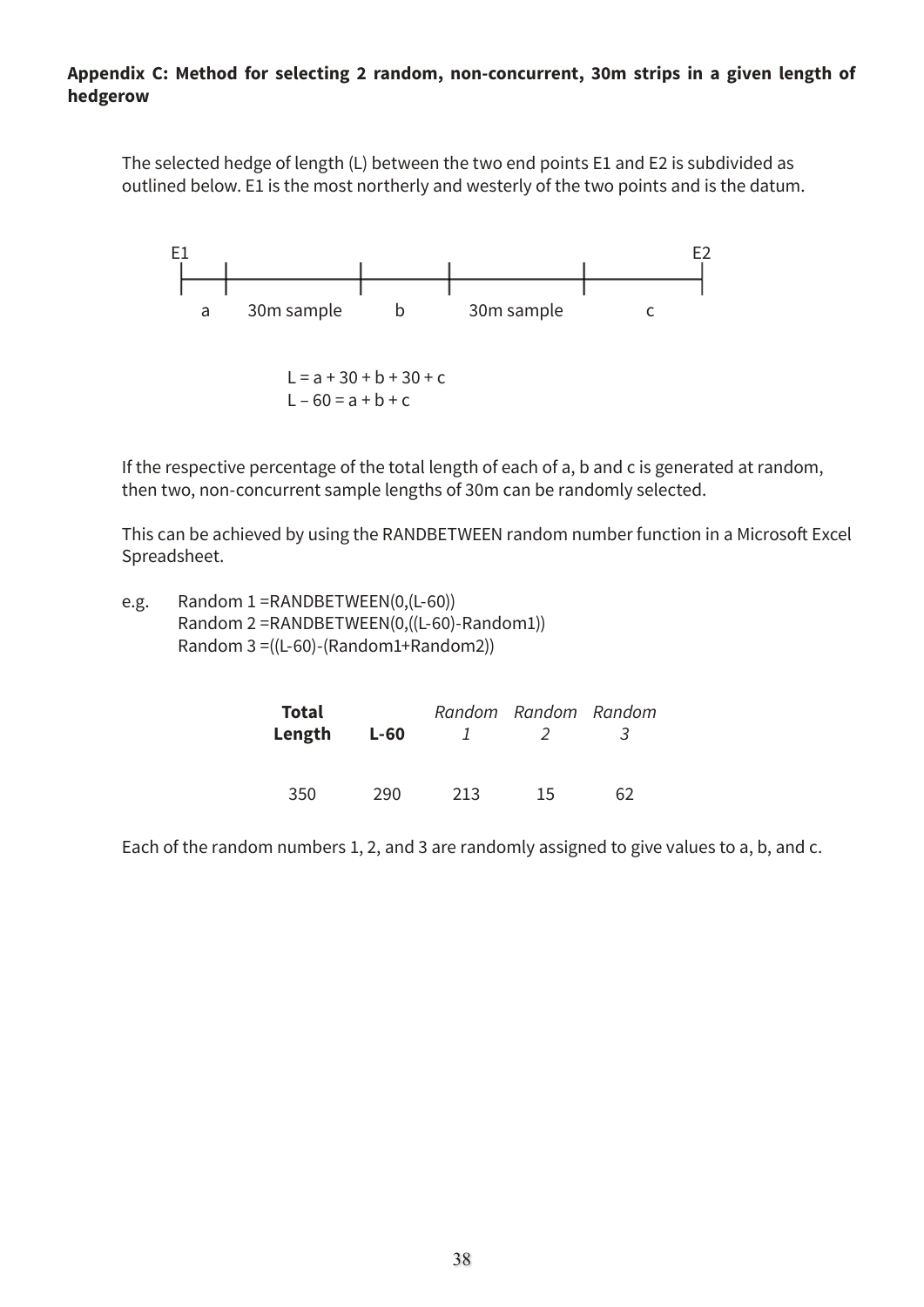## Appendix D: The current hedgerow survey list of native trees, shrubs and climbers.

Note: This list is current at the time of writing and will need to be monitored and updated by the NPWS.

## **Native Tree, Shrub and Climber Species**

| Favourable tree, shrub and woody climber<br>species |                    | Unfavourable tree, shrub and woody climber<br>species |                                               |
|-----------------------------------------------------|--------------------|-------------------------------------------------------|-----------------------------------------------|
| <b>Scientific Name</b>                              | <b>Common Name</b> | <b>Scientific Name</b>                                | <b>Common Name</b>                            |
|                                                     |                    |                                                       |                                               |
| * Native                                            |                    | * Native                                              |                                               |
| ^ Naturalised                                       |                    | ^ Naturalised                                         |                                               |
| # Non-native                                        |                    | # Non-native                                          |                                               |
|                                                     |                    |                                                       |                                               |
| *Alnus glutinosa                                    | Alder              |                                                       | All coniferous species<br>(except Scots pine) |
| *Betula pendula                                     | Silver birch       | #Acer campestre                                       | Field Maple                                   |
| *Betula pubescens                                   | Downy birch        | <b>Acer pseduplatanus</b>                             | Sycamore                                      |
| #Castanea sativa                                    | Spanish Chestnut   | <b>Aesculus</b><br>hippocastanum                      | <b>Horse Chestnut</b>                         |
| *Cornus sanguinea                                   | Dogwood            | <sup>^</sup> Carpinus betulus                         | Hornbeam                                      |
| *Corylus avellana                                   | Hazel              | <sup>^</sup> Clematis alba                            | Clematis                                      |
| *Crataegus monogyna                                 | Hawthorn           | <b>^Fagus sylvatica</b>                               | <b>Beech</b>                                  |
| <i>*Cytisus scoparius</i>                           | <b>Broom</b>       | #Fuchsia magellanica                                  | Fuchsia                                       |
| *Euonymus europaeus                                 | Spindle-tree       | #Laburnum anagyroides                                 | Laburnum                                      |
| <i>*Fraxinus excelsior</i>                          | Ash                | #Ligustrum ovalifolium                                | Japanese Privet                               |
| *Hedera helix                                       | <b>Ivy</b>         | <sup>N</sup> Lonicera nitida                          | <b>Dwarf Box</b>                              |
| *Ilex aquifolium                                    | Holly              | #Populus alba                                         | <b>White Poplar</b>                           |
| #Juglans regia                                      | English Walnut     | <b>^Prunus laurocerasus</b>                           | Cherry laurel                                 |
| ^Liqustrum vulgare                                  | <b>Wild Privet</b> | <b>Rhododendron</b><br>ponticum                       | Rhododendron                                  |
| *Lonicera periclymenum                              | Honeysuckle        | <sup>^</sup> Salix alba                               | White willow                                  |
| Malus domestica                                     | Wild Apple         | <b>^Salix fragilis</b>                                | Crack willow                                  |
| *Malus sylvestris                                   | Crab Apple         | <sup>^</sup> Symphoricarpos albus                     | Snowberry                                     |
| *Myrica gale                                        | <b>Bog Myrtle</b>  | #Syringa vulgaris                                     | Lilac                                         |
| *Pinus sylvestris                                   | Scots pine         | #Tilia spp.                                           | Lime                                          |
| *Populus nigra                                      | Black poplar       | <b>Niburnum lantana</b>                               | Wayfaring tree                                |
| *Populus tremula                                    | Aspen              |                                                       |                                               |
| *Prunus avium                                       | Wild cherry        |                                                       |                                               |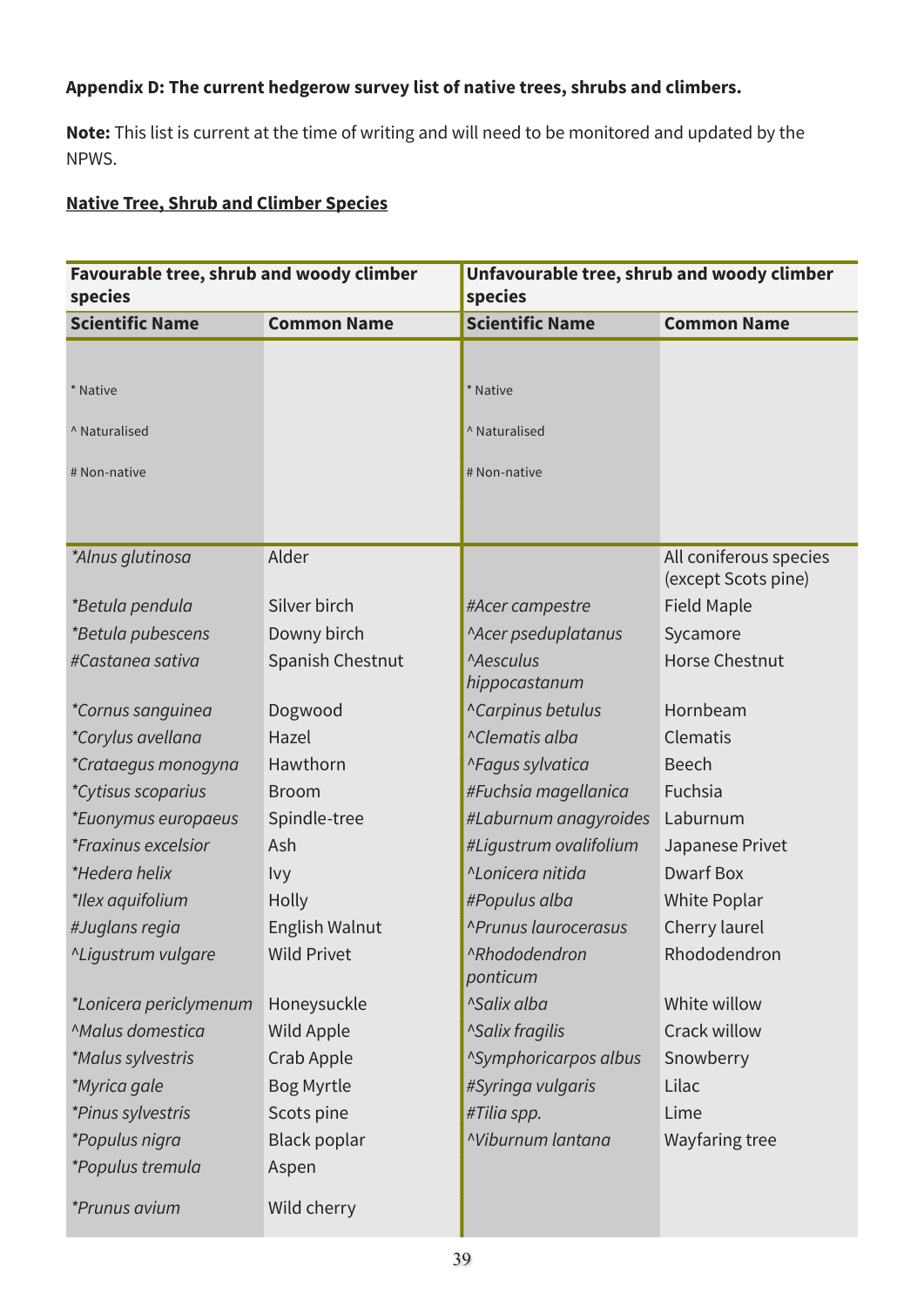| <b>^Prunus cerasus</b>               | Sour Cherry        |
|--------------------------------------|--------------------|
| <b>^Prunus domestica</b>             | Wild Plum          |
| *Prunus padus                        | <b>Bird Cherry</b> |
| *Prunus spinosa                      | Blackthorn, sloe   |
| #Pyrus communis                      | Wild Pear          |
| *Quercus petraea                     | Sessile oak        |
| *Quercus robur                       | Pedunculate oak    |
| *Rhamnus cathartica                  | Purging Buckthorn  |
| *Rosa spp.                           | <b>Wild Rose</b>   |
| *Rubus idaeus                        | Raspberry          |
| *Salix aurita                        | Eared willow       |
| *Salix caprea                        | Goat willow        |
| *Salix cinerea subspp.<br>oleifolia  | Rusty willow       |
| *Salix pentandra                     | <b>Bay Willow</b>  |
| <sup>^</sup> Salix triandra          | Osier              |
| *Sambucus nigra                      | Elder              |
| *Solanum dulcamara                   | <b>Bittersweet</b> |
| *Sorbus aria, S. hibernica Whitebeam |                    |
| *Sorbus aucuparia                    | Rowan              |
| <i>*Taxus baccata</i>                | Yew                |
| *Ulex europaeus                      | Gorse              |
| *Ulmus glabra                        | Wych Elm           |
| <sup>^</sup> Ulmus procera           | English Elm        |
| *Viburnum opulus                     | Guelder rose       |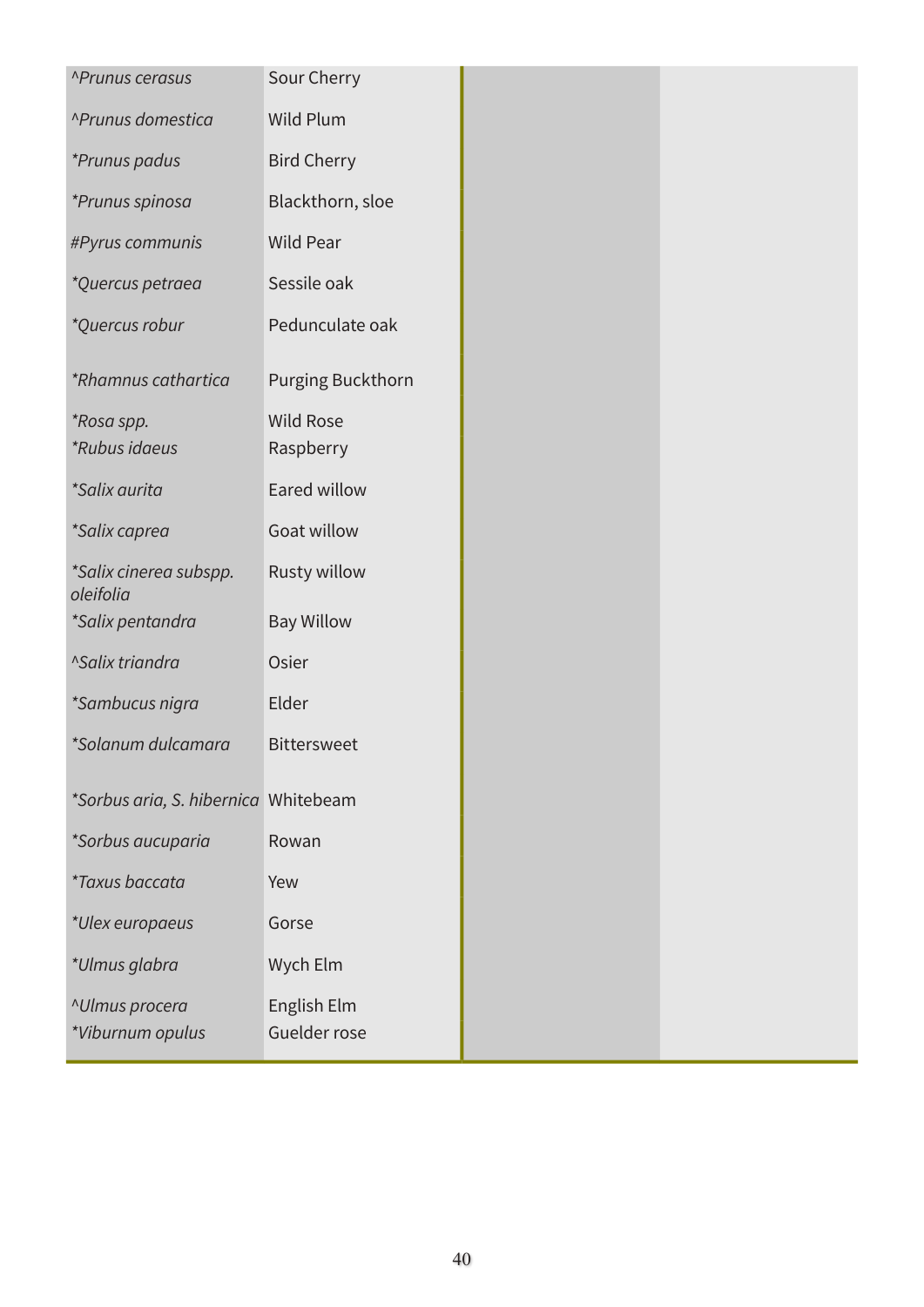## **Appendix E: The current hedgerow survey list of ground flora species.**

**Note:** The following list will need to be monitored and updated by the NPWS.

## **Herbaceous Ground Flora Species**

| <b>Scientific Name</b>       | <b>Common Name</b>               |  |
|------------------------------|----------------------------------|--|
| Ajuga reptans                | <b>Bugle</b>                     |  |
| Alliaria petiolata           | <b>Garlic Mustard</b>            |  |
| Allium ursinum               | Ramsons                          |  |
| Anemone nemorosa             | <b>Wood Anemone</b>              |  |
| Anthriscus sylvestris        | <b>Cow Parsley</b>               |  |
| Arum maculatum               | Lords-and-Ladies                 |  |
| Chrysoplenium oppositifolium | Opposite Leaved Golden Saxifrage |  |
| Conopodium majus             | Pignut                           |  |
| Digitalis purpurea           | Foxglove                         |  |
| Epipactus helleborine        | <b>Broad-leaved Helleborine</b>  |  |
| Fragaria vesca               | <b>Wild Strawberry</b>           |  |
| Galium odoratum              | Sweet Woodruff                   |  |
| Geranium robertianum         | <b>Herb Robert</b>               |  |
| Geum urbanum                 | <b>Wood Avens</b>                |  |
| Glechoma hederacea           | Ground Ivy                       |  |
| Hyacinthoides non-scripta    | <b>Bluebell</b>                  |  |
| Hypericum androsaemum        | Tutsan                           |  |
| Lapsana communis             | Nipplewort                       |  |
| Lathraea squamaria           | Toothwort                        |  |
| Luzula sylvatica             | <b>Great Woodrush</b>            |  |
| Lysimachia nemorum           | <b>Yellow Pimpernel</b>          |  |
| Neottia nidus-avis           | <b>Birds-nest Orchid</b>         |  |
| Oxalis acetosella            | <b>Wood Sorrel</b>               |  |
| Potentilla sterilis          | <b>Barren Strawberry</b>         |  |
| Primula vulgaris             | Primrose                         |  |
| Ranunculus ficaria           | Lesser Celandine                 |  |
| Sanicula europaea            | <b>Wood Sanicle</b>              |  |
| Stachy sylvatica             | Hedge Woundwort                  |  |
| Stellaria holostea           | <b>Greater Stitchwort</b>        |  |
| Veronica Montana             | <b>Wood Speedwell</b>            |  |
| Viola spp. (V. riviniana, V. | Dog Violets                      |  |
| reichenbachiana)             |                                  |  |